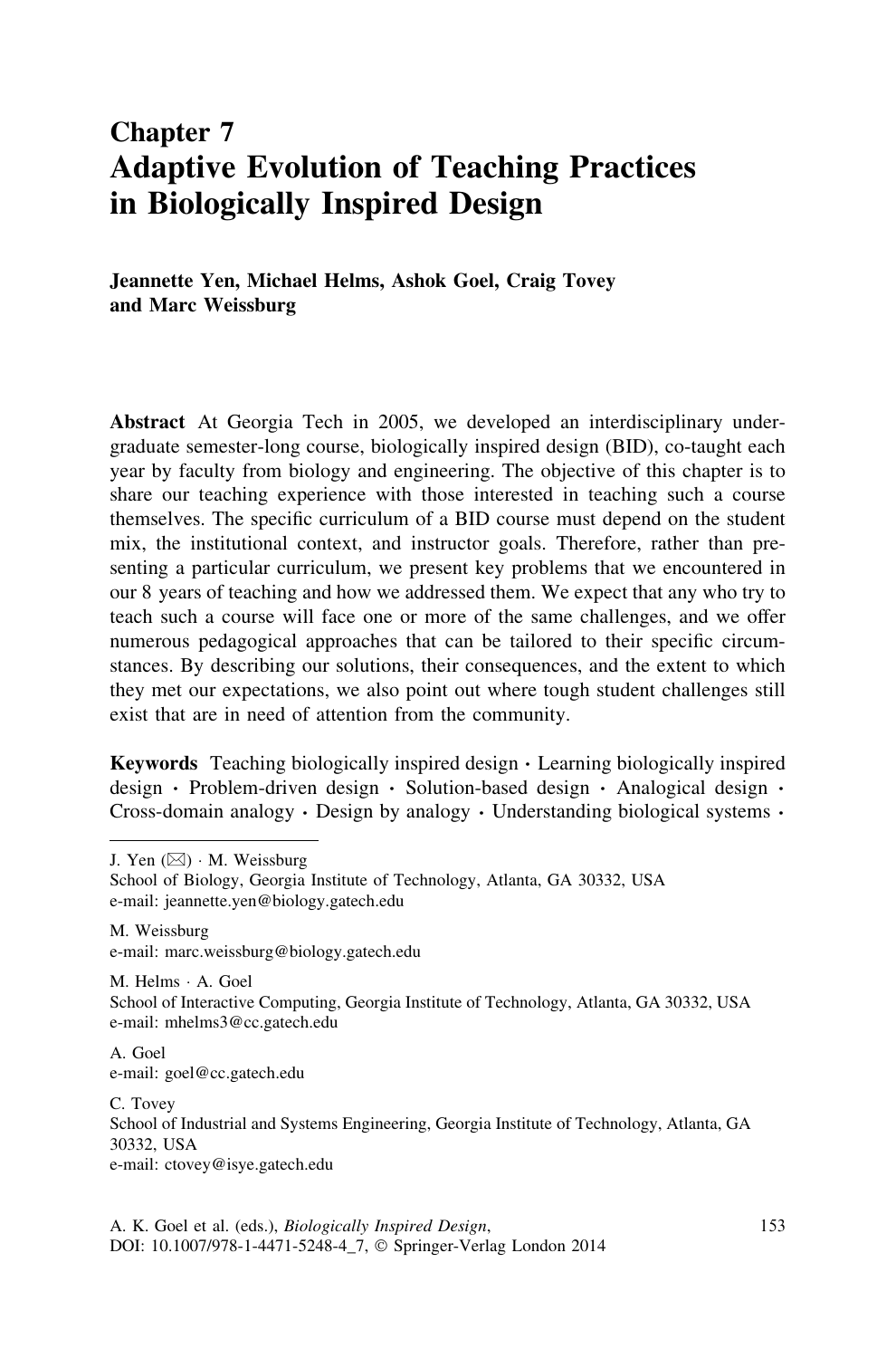Functional decomposition · Structure-Behavior-Function · Design evaluation · Team design · Interdisciplinary design · Interdisciplinary education · Design creativity - Engineering design - Engineering creativity - Multi-disciplinarity -Team-based learning - Analogical reasoning

#### 7.1 Introduction

Biologically Inspired design (BID) is highly interdisciplinary. The following four examples of BID illustrate the importance of contributions from different disciplines. For Velcro (see, for example, Simonton [2004](#page-45-0)), a close morphological examination of a plant burr provided the inspiration for a successful design of a fastener. For RHex (Altendorfer et al. [2001\)](#page-43-0), a deep understanding of cockroach locomotion and stability of multi-legged organisms and robotic engineering was needed for success in an all terrain vehicle. The development of the Geckel wet adhesive (Lee et al. [2007](#page-44-0)) required a thorough understanding of the chemical and material properties of the biological solutions for gripping by geckos and sticking underwater by mussels. For the honeybee web-hosting algorithm, which dynamically allocates Web server resources to hosted services (Nakrani and Tovey [2007\)](#page-45-0), the inventors needed mathematics to understand the bee behavior, the nectar output of flower patches, and the patterns of internet traffic. Thus, taken as a whole, BID spans science and engineering. Since few designers are likely to have deep enough knowledge in a wide range of fields required for any given design, BID often is collaborative. To teach a course well in this design paradigm likewise requires expertise in biology, engineering, and design.

At Georgia Tech in 2005, we developed an interdisciplinary undergraduate semester-long course [ME/ISyE/MSE/BME/BIOL 4740: BID] taught in the fall semester each year (Weissburg et al. [2010](#page-46-0); Yen et al. [2010,](#page-46-0) [2011](#page-46-0)). The course recruits students from these majors: mechanical engineering, industrial and systems engineering, materials science engineering, biomedical engineering, and biology; in addition, we sometimes get majors from industrial design, architecture, chemistry, mathematics, or nuclear engineering. The course is co-taught by faculty from biology and engineering. Although it is not possible to teach deep knowledge in all these disciplines in a one-semester course, we can show the students that such knowledge can take them on the exciting path of BID. At Georgia Tech, we restrict this course to juniors and seniors who have established their majors, thus are able to bring specialized knowledge to the table. One of the goals of the course is to show the students how a deep understanding of their field and experience in working on an interdisciplinary team can enable them to be more inventive and creative. The goal is to motivate them to learn as much as they can in their field, then come to class to practice how to collaborate. In today's information-rich setting with easy access to knowledge resources, and in an increasingly interdisciplinary and collaborative design world, we turn our emphasis in this chapter on how to retrieve that knowledge, communicate it effectively across disciplines, and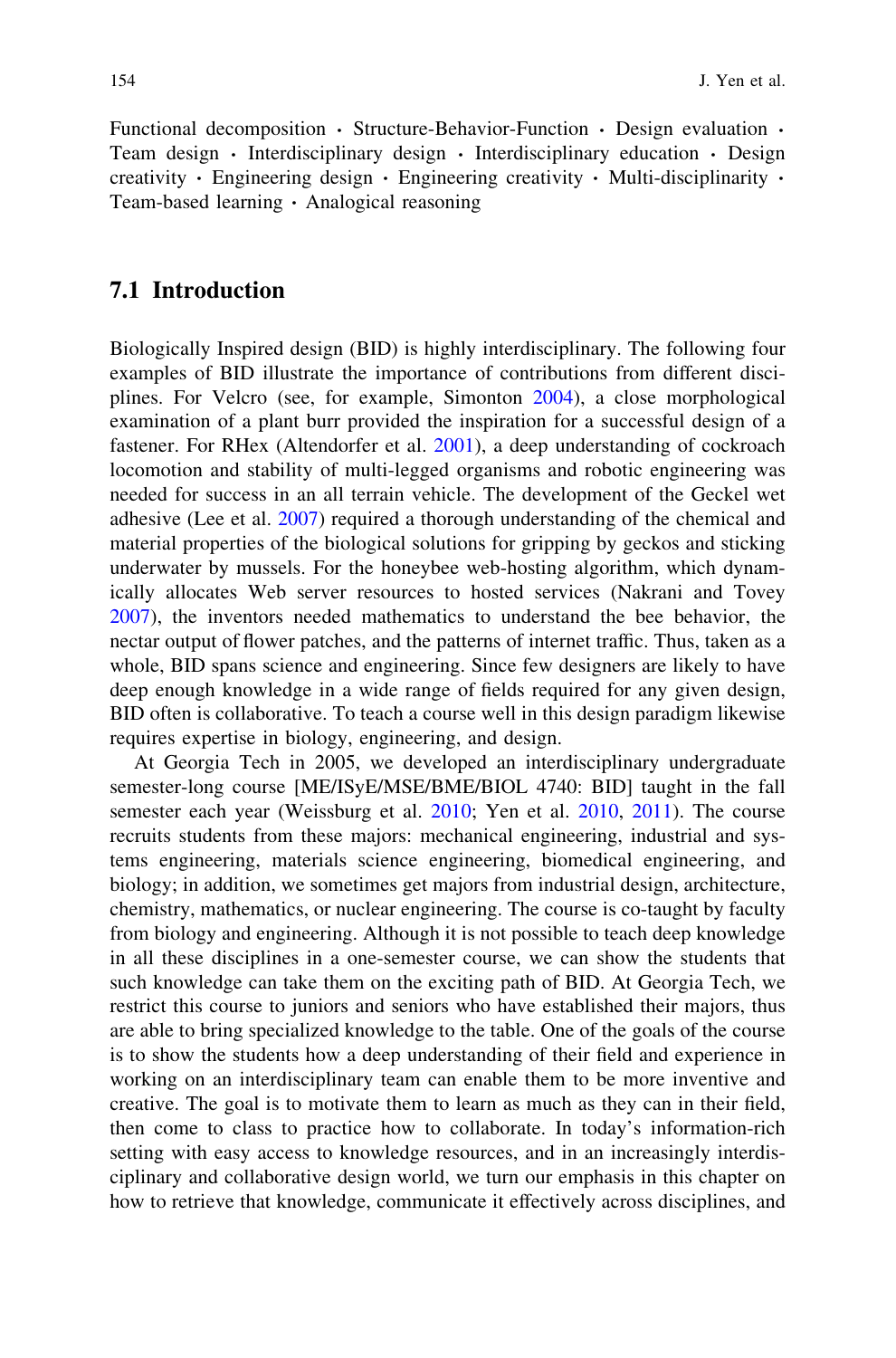utilize it to solve problems in interdisciplinary teams. We think BID is a useful environment for learning and applying these skills.

In Yen et al.  $(2011)$  $(2011)$ , we defined the following five learning goals of the BID course: (1) Novel design techniques; (2) Interdisciplinary communication; (3) Science and Engineering knowledge outside core domain; (4) Interdisciplinary collaboration; and (5) Application of existing knowledge to a new field. To reach these goals, we presented the skills we taught, the exercises that we developed to enable the students to practice these skills, and the format of the class to indicate how we deployed these exercises. Our pedagogical techniques were grounded in the theory and practice of interdisciplinary research and education, recommended in the cognitive and learning sciences (e.g., Ausubel [2000](#page-43-0); Bransford et al. [2000;](#page-43-0) Bybee [1997;](#page-43-0) Lave and Wenger [1991;](#page-44-0) Vygotsky [1978](#page-46-0)) as well as recommendations for teaching science (e.g., National Research Council [2011](#page-45-0)) and biology (e.g., National Research Council [2009\)](#page-45-0). In Yen et al. [\(2011](#page-46-0)), we provided details on some of the more complex exercises such as biological design in natural evolution, problem decomposition, and analogical reasoning. We presented lessons learned from the first 3 years of teaching this course (2005–2007). To summarize, we found that creativity improved through the use of analogical reasoning to link biological functions to engineering challenges. We experienced clear differences in how biologists and engineers solve problems, which identified interdisciplinary communication gaps that were overcome, to some extent, by giving students practice in both domains in their interdisciplinary projects as well as by motivating them to apply their own knowledge to new problems and domains.

During the last 5 years (2008–2012), the BID course retained all the learning goals mentioned above. As this course and the field at large mature, additional challenges have arisen and become part of our learning objectives. In this chapter, we relay the triumphs and tribulations encountered in our ambitious plan to provide students with the opportunity to collaborate across disciplines through BID as well as learn about BID itself. The objective of this chapter is to share our teaching experience with those interested in teaching a BID course themselves. The curriculum of a BID course is flexible and depends on the student mix as well as the institutional context and instructor goals. Therefore, rather than presenting a specific curriculum, we present key problems that we encountered in the 8 years of teaching and how we addressed them. We expect that anyone who tries to teach such a course will face one or more of the same challenges, and we offer numerous pedagogical approaches that can be tailored to different circumstances. By describing our solutions, their consequences, and the extent to which they met our expectations, we also point out where tough student challenges still exist that are in need of attention from the community.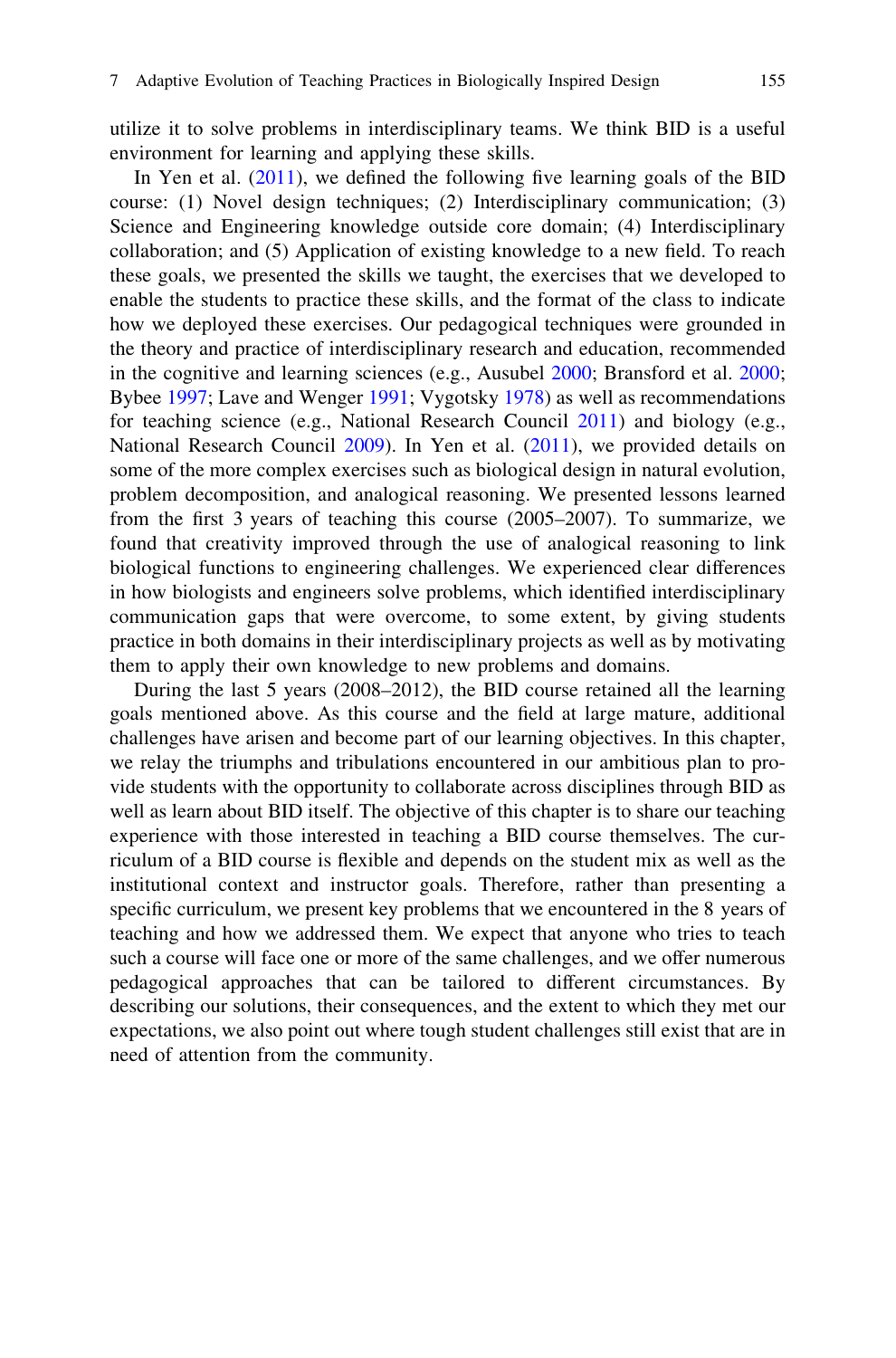# 7.2 Key Challenges

While the inventory of skills required to generate successful BIDs is vast, we focus on the following key challenges that we see students struggle with year after year.

- 1. Searching for biological systems
- 2. Understanding biological systems
- 3. Identifying and understanding good design problems
- 4. Analogy mapping and transfer
- 5. Communicating across discipline boundaries
- 6. Communicating complex system knowledge
- 7. Teaming in an interdisciplinary environment
- 8. Maintaining equal engagement throughout the process
- 9. Evaluating designs

## 7.2.1 Searching for Biological Systems

In past studies (e.g., Vattam and Goel [2011](#page-45-0)), we have documented that up to 25% of out-of-class time can be spent simply searching for the right biological organism to solve a particular problem. While tremendous resources already are being devoted to solving this problem technologically (as this volume attests), currently students comb through volumes of textbooks, scientific databases, and the Web to find what they need. When they do find something promising: (a) it is often written in academic or technical language that is difficult for a non-expert to understand; (b) it takes time to determine whether it will be applicable to their design problem; and (c) it is usually not design oriented and requires translation before it is useful. These problems are magnified when the design teams do not have individuals with broad-based biological knowledge. Even when biologists are represented, they may not have the background that would be most desirable. For example, students with strong knowledge of basic organismal biology (e.g., comparative physiology, functional morphology, behavior, invertebrate and vertebrate biology) are the most well-equipped to search and identify appropriate systems for human-scale problems. Student designers typically (although not always) attempt to solve humanscale problems as this familiar scale is where humans have the most experience. For design problems at smaller or larger scales (e.g., at the molecular scale such as filtering pharmaceuticals from the water supply or at large scales such as city planning), different specializations may be helpful (from organic chemistry to ecosystem structure). Programs such as ours, where biologists are less well represented than engineers, require specific curricular elements to increase the ability of students to mine the biological literature.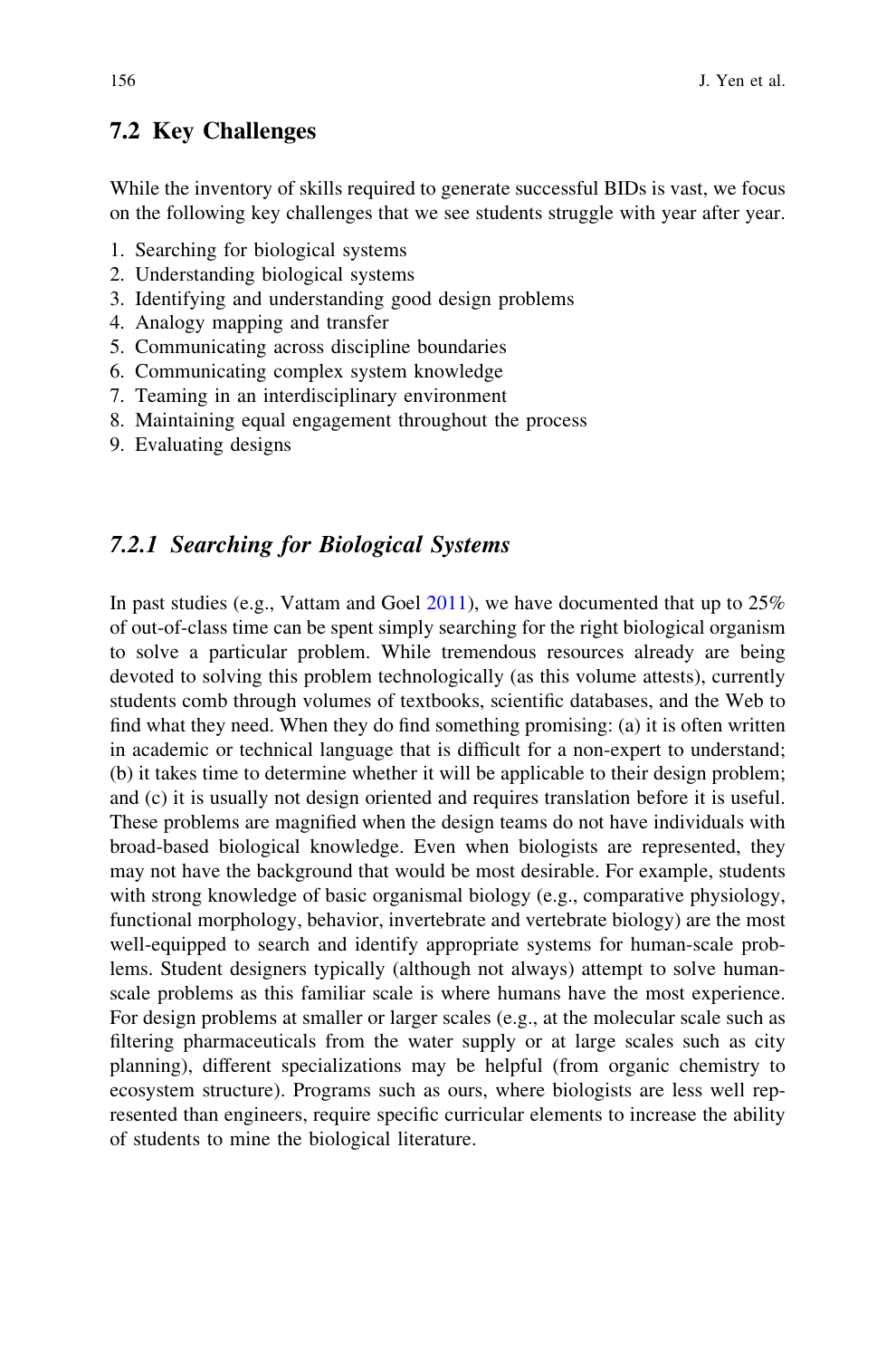## 7.2.2 Understanding Biological Systems

Our course has a mix of engineering, biology, architecture, and design students who must work as a team to understand the key mechanisms of the biological system so that they are capable of abstracting the mechanism and applying it to an engineering design problem. Whereas the biologists may have a deep understanding of a given biological phenomenon in its biological context, it is a challenge for them to communicate that understanding in such a way that the non-biologists understand it well enough to use in a design. This is exacerbated by the number and breadth of biological systems the students are asked to learn about, the limited time available for deep understanding, and the natural tendency of students to either focus on structural details, and/or use improper analogies to facilitate or communicate their understanding (e.g., the analogy: xylem in a tree acts like a straw in a drink—is not accurate at the mechanistic level since a pressure gradient is used to transport water by the straw while the molecular force of cohesion is used to transport water up to its leaves from its roots). Biologists who have experience examining biological systems in terms of function (e.g., biomechanics, physiology, and behavior) initially may be more able to communicate their understanding of biological systems in an appropriate manner. We find that architects and designers tend to focus on the structural elements of the system, at least initially, and require practice in thinking about function in biology. Engineers think about function, but generally lack the requisite biological knowledge.

## 7.2.3 Identifying and Understanding Good Design Problems

Throughout their scholastic careers, students are taught how to solve problems that are given to them. Less frequently faced in an academic context, this course presents a unique set of challenges when students are asked to identify and define a problem of their own choosing. Students in our BID class have (in early course iterations) devoted up to half the semester defining their design problem when challenged with a wide-open problem landscape. We have learned that BID may originate with the standard process of problem-driven design or may begin from a solution-based approach, where the unique mechanisms of a biological solution of interest determine which problems one may wish to explore (Helms et al. [2009\)](#page-44-0). Thus, in solution-based design, problem identification is a critical aspect of BID. As instructors, we must balance the requirements of good problem identification and formulation against the needs of teaching a complete BID process.

# 7.2.4 Analogy Mapping and Transfer

Students often manifest cognitive limitations, biases, and errors (Helms et al. [2009\)](#page-44-0). Whereas students naturally and effortlessly make analogies during the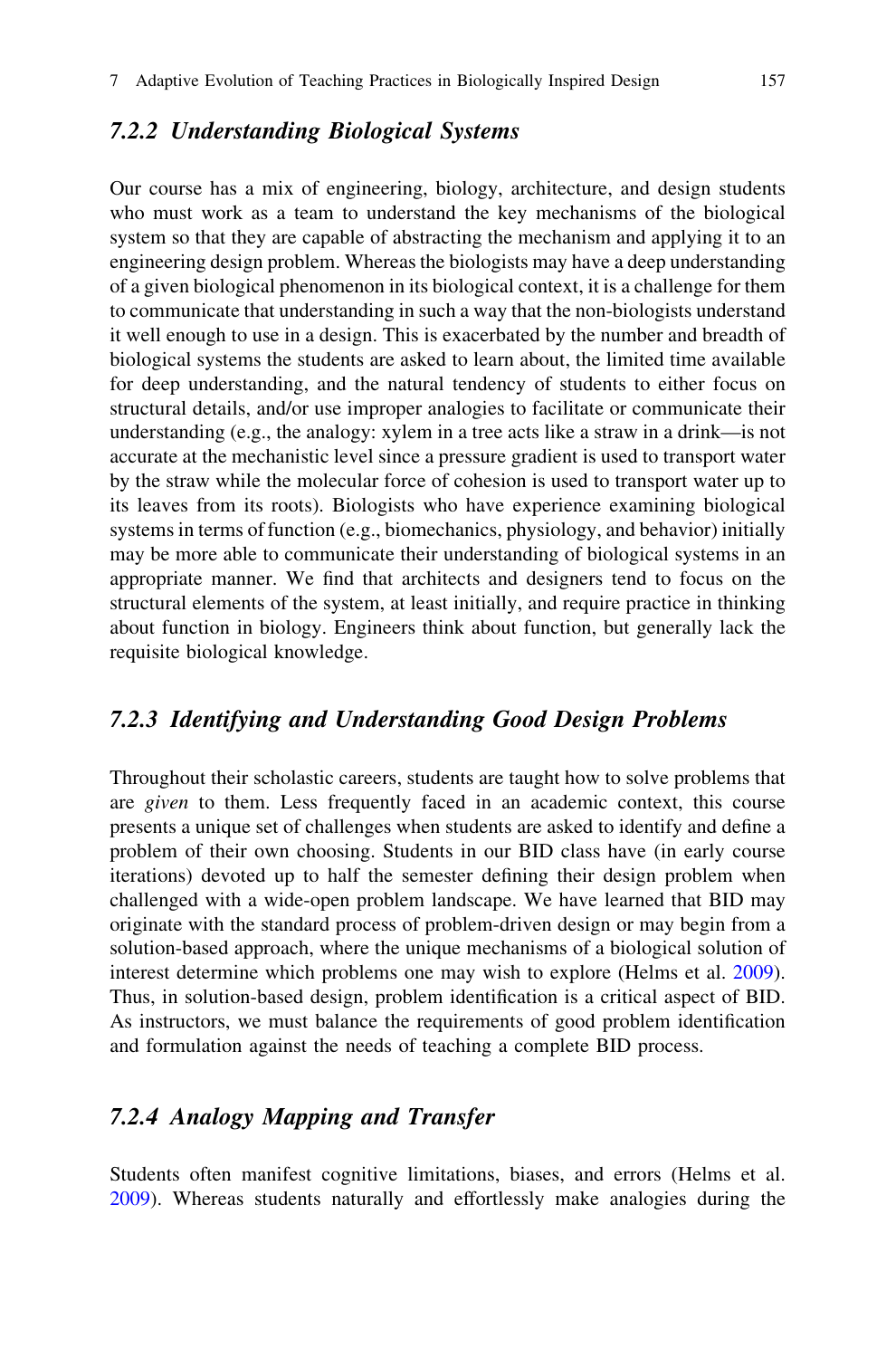process of design, their analogies can be superficial. Students fall prey to a kind of confirmation bias, focusing on initial superficial alignment between analogue and problem, while ignoring deeper dissimilarities until they are forced to confront them late in the design process. For example, a student team in 2011 attempted to design a collapsible bicycle helmet inspired by the girdled lizard, which bends itself into a circle of spiked bands for protections against predators. The design failed because ''protection'' in the case of a bicycle helmet means dissipation and absorption of energy from a collision, whereas in the case of the lizard, it means resistance to penetration by claws or teeth.

## 7.2.5 Communicating Across Discipline Boundaries

Communication often is hampered by differences in the specialized terminology of different disciplines. For example, for biologists, ''stress'' represents extreme conditions such as heat, lack of water, or predators, to which organisms must respond using physiological, behavioral, genetic, developmental, or other mechanisms. For mechanical engineers, ''stress'' is the measure of force per unit area in a deformable body. Such differences occur even within the broad field of engineering, but become increasingly large as more disciplines participate.

# 7.2.6 Communicating Complex Systems Knowledge

In many disciplines, there are systems so complex that it seems impossible to draw possible analogies to another field without extensive research and teaching experience. We have found that decomposing a particular function of a system into subfunctions allows others to understand at least the interactions occurring at one level accurately even without gaining a full understanding of how all the functions in a complex system are integrated. If a subfunction still remains out of grasp of understanding, then it too must be decomposed further into its underlying mechanisms until a principle, common to both disciplines, is reached. This journey may take the designers several levels deep down in the hierarchical breakdown of the problem or the natural system, but success is more likely when the team reaches this common understanding.

## 7.2.7 Teaming in an Interdisciplinary Environment

Students taking classes within their field of study often work alone, or in teams with others in their field. Few if any entering students in our BID class have shared a course with someone outside their major. Hence, it may be difficult initially for students to recognize the value of knowledge and approaches outside their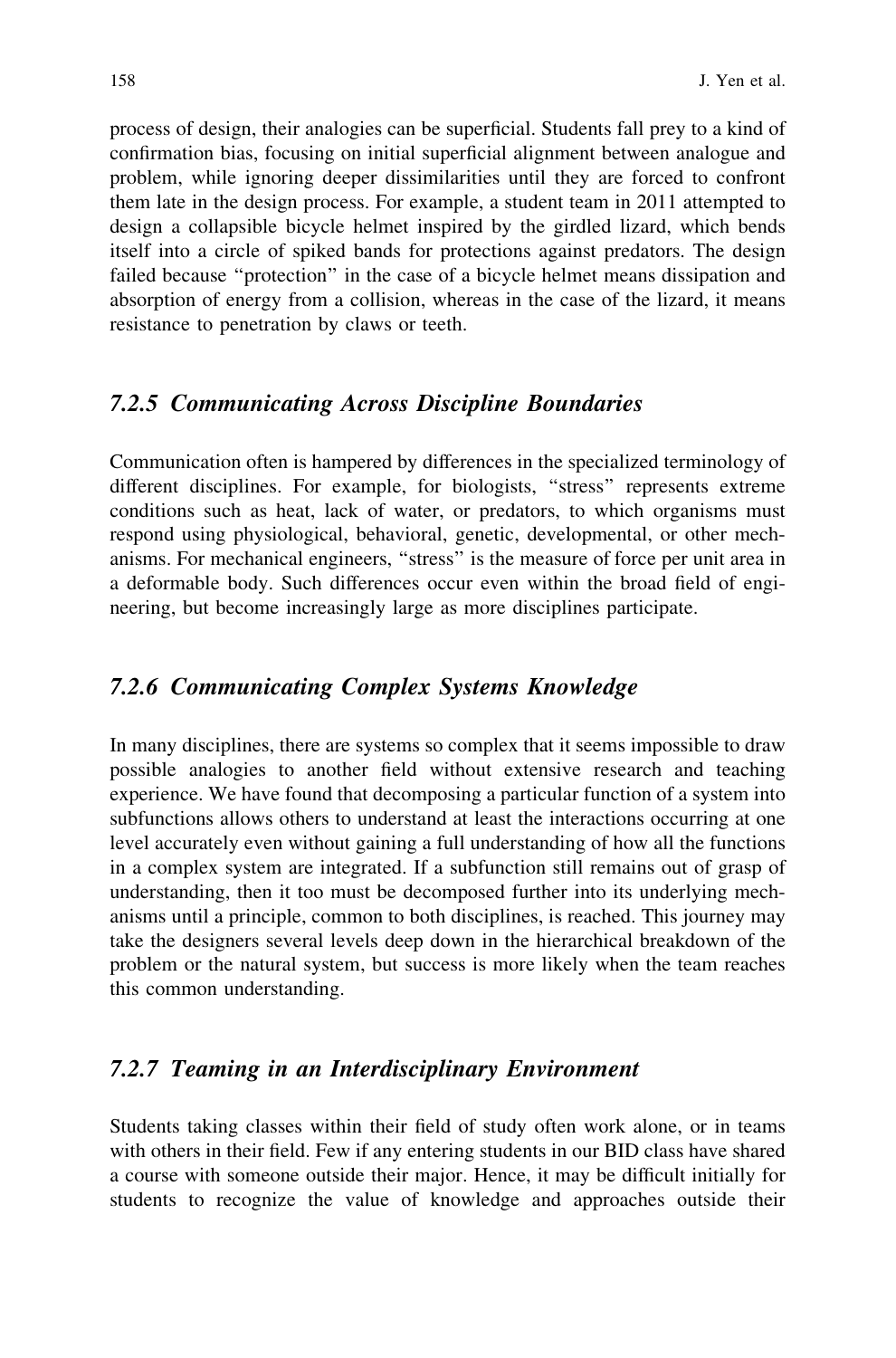discipline. This can be abetted by the institutional persona that encourages divisions in the perceived utility of different fields of knowledge. For instance, engineers at a technology institute may think their expertise is more valuable than others. An appreciation for everyone's talent needs to be nurtured throughout the time the team is working toward a common goal.

# 7.2.8 Maintaining Equal Engagement Throughout the Process

The roles of each discipline may change throughout the course, depending on the stage in the design process and a design's specific requirements. Initially, emphasis is placed on biological knowledge since the teams have to select an organism and understand how the biological system works. Once the teams enter the design process, everyone is actively engaged because BID is unfamiliar to most students, with more weight placed on the biologists to find, understand, and explain solutions. The engineers are the most engaged when there is a required feasibility or performance assessment, work which biologists are not as experienced to perform. Under deadline pressure to complete a design, team members who cannot contribute directly can feel marginalized or devalued.

# 7.2.9 Evaluating Designs

A good design for our purposes must simultaneously satisfy the following criteria: functionality, potential market, manufacturability, novelty or competitive advantage, and reasonable cost. Although different ways of teaching BID may not emphasize all of these criteria, student designs become amorphous and speculative without a focus on functionality, novelty, and manufacturability, whereas failure to consider market and advantage results in designs that do not solve real problems or do so in a way little different from current designs. Challenges occur because: (a) students may not be familiar with using some of these criteria in their design analysis; (b) applying some of these criteria may require students to apply quantitative methods outside of their domain; and (c) students have trouble balancing conflicting criteria. These challenges are exacerbated by the profusion of possible quantitative analyses that could be performed. It is difficult for students to select the few analyses that are crucial.

# 7.3 Summary of Core Development Areas

In this work, we present our efforts to identify and solve problems in the teaching of BID, as embodied in the following five areas.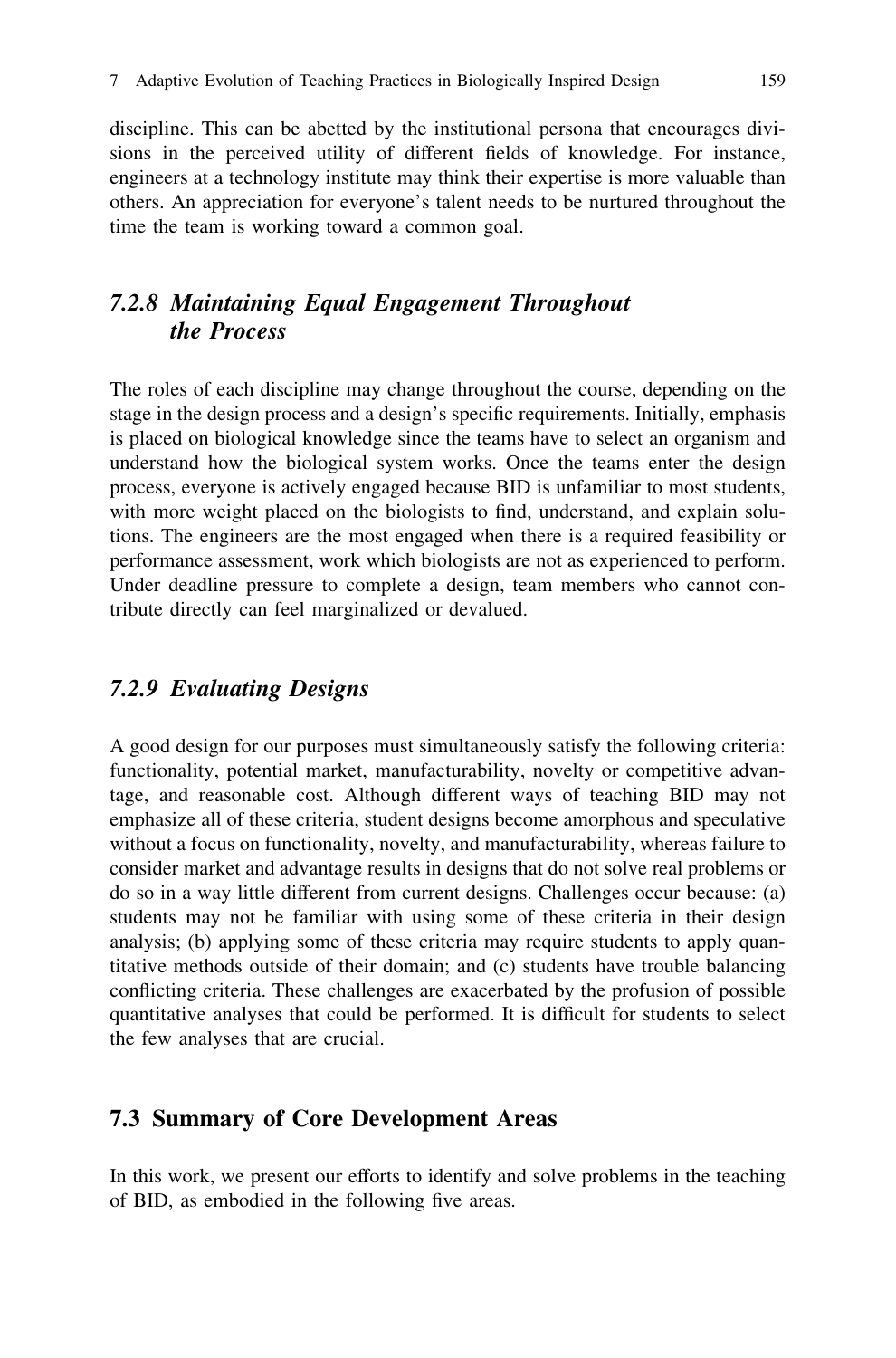## <span id="page-7-0"></span>7.3.1 Content

In moving away from a lecture-based course to a problem-based collaborative learning environment, we need to balance between providing knowledge about biology, engineering, and design (content) and hands-on practice engaging in the BID process.

# 7.3.2 Representation and Tools

For students to find and learn about biological systems, to communicate that knowledge to people from different backgrounds, and to apply that learning to illdefined engineering problems of their own making, we must equip them with tools that facilitate understanding and communication and focus attention on aspects of systems that are important for design.

## 7.3.3 Design Process

We have implemented several design process formalizations to contend with the special needs of a process focused on analogical design. As more experience is gained in teaching BID, we see similarities to and differences from more standardized design process approaches. One key difference is solution-based design: this process starts with solutions presented in natural biological systems and translates appropriate functions to solve design challenges in an inventive fashion.

# 7.3.4 Design Evaluation

Students produce conceptual designs in this course. Given the need to teach the process in 15 weeks, and the emphasis on student-identified design problems, building and testing a prototype to demonstrate feasibility is not possible. Nevertheless, even for conceptual designs, students must convince themselves, the class, and instructors that the design could work and would have some advantage over existing products. Throughout the semester, examples of quantitative analyses give students practice in addressing issues that often crop up in BID, such as scaling, materials selection, and environmental impact.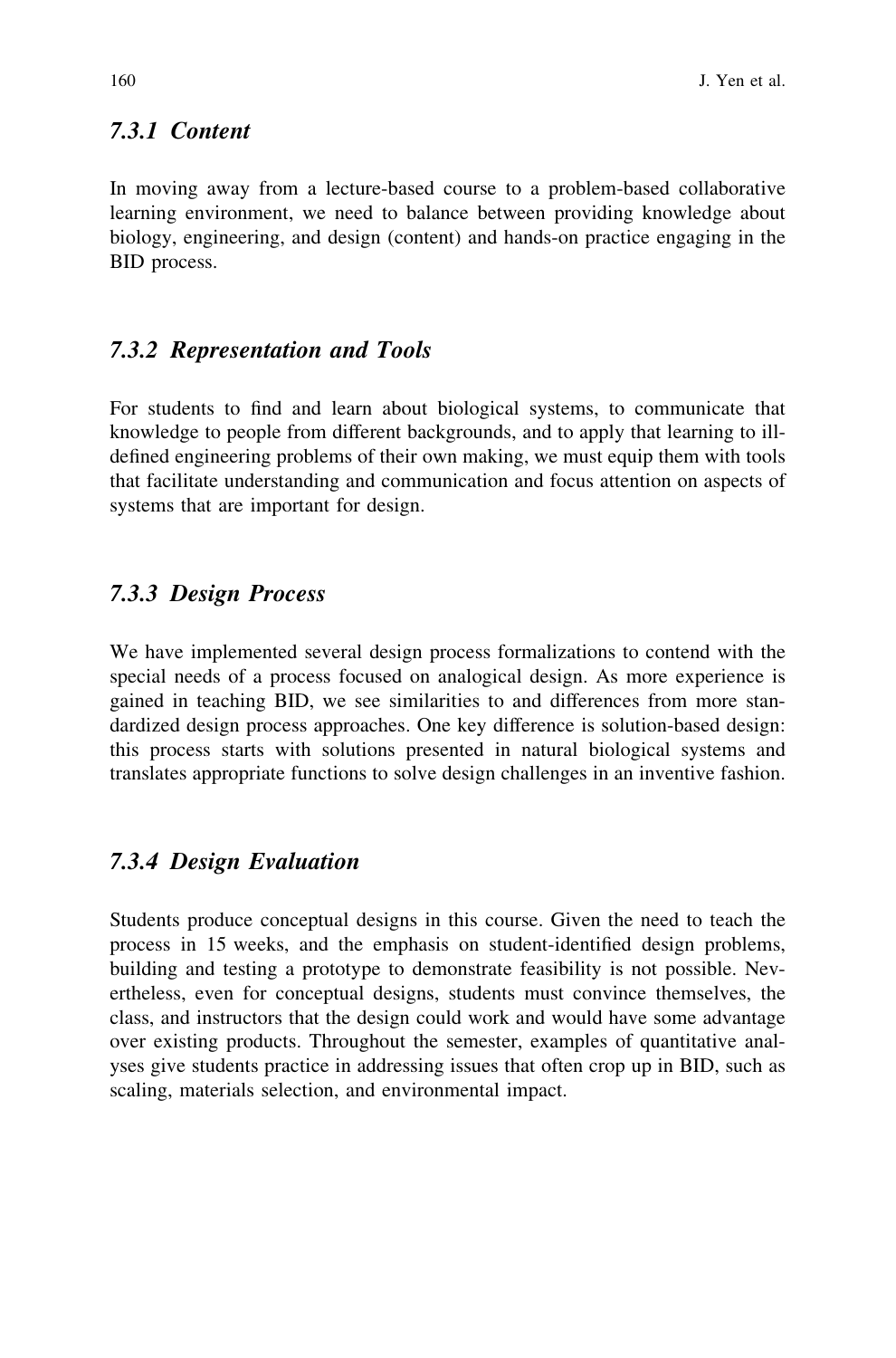## <span id="page-8-0"></span>7.3.5 Interdisciplinary Teaming

BID can serve as a catalyst for innovation because of the mix of disciplines. But just throwing the students together would not lead to success. With different cultures, values, processes, and vocabularies, as well as different technical backgrounds, we have learned that a number of different teaming techniques are necessary to ensure proper communication, balance, and respect in a properly functioning team.

In the next sections, we document the challenges faced in each core development area.

#### 7.4 Content

Given the multiple course objectives, balancing content is a difficult task. We must communicate a breadth of biology and engineering knowledge, accounts, and tools for design processes and facilitate interdisciplinary communication. Additionally, there must be sufficient time for the students to practice with the tools they have learned. We describe specific elements of content that we have identified to help meet those challenges and ways to maximize the effectiveness of this content to avoid overloading the students (Table [7.1](#page-9-0)).

## 7.4.1 BID Stories

To maintain student enthusiasm, we began every class with what we call a BIDwow story: an account about an exciting, innovative bioinspired design. These consist of examples such as: the whale fin inspired windmill blade (Miklosovic et al. [2004](#page-44-0)) which is more efficient, quieter, and able to capture wind energy at lower wind speeds; the slime mold that connected nutrient sources placed in a petri dish in the same pattern as major cities around Tokyo and grew a transport system as efficient as the Tokyo railway (Tero et al. [2010\)](#page-45-0); the spacious, transparent cabins of the 2050 AirBus concept plane ([http://www.airbus.com/innovation/](http://www.airbus.com/innovation/future-by-airbus/) [future-by-airbus/\)](http://www.airbus.com/innovation/future-by-airbus/) with a bionic structure mimicking bird bones to make planes lighter and stronger; the butterfly-inspired sensor that responds to different chemical vapors using the ordered arrays of iridescent scales to outperform existing nano-engineered photonic sensors (Potyrailo et al. [2007\)](#page-45-0), or; the cat's eye retro reflector (Percy Shaw's patent No. 436,290 and 457,536) that reflects light back to its source with minimum scattering, similar to eye shine created by the tapetum of a cat's eye. These fascinating stories are told as soon as the class bell rings, encouraging the students to be in class on time, and keeping them focused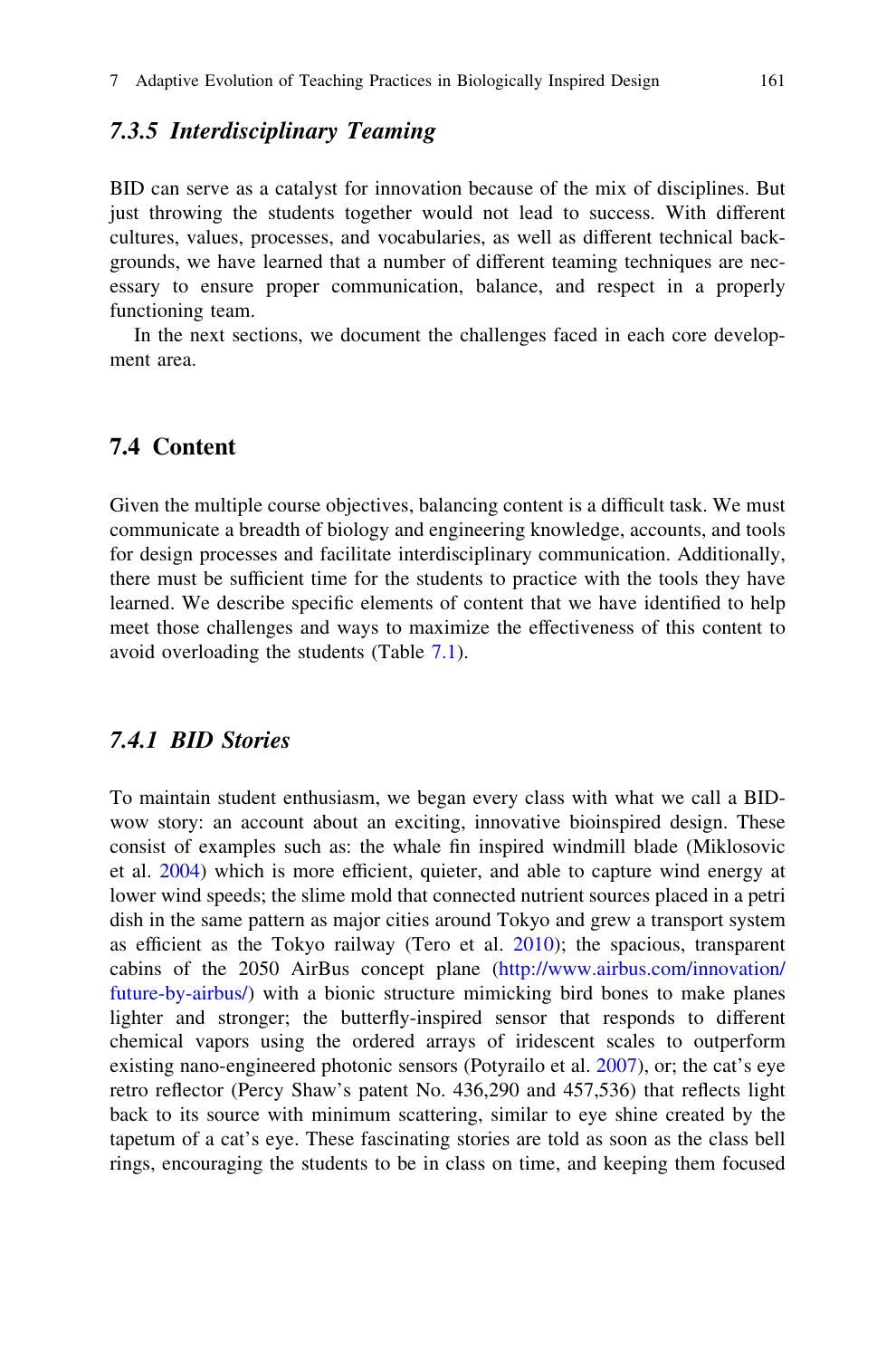<span id="page-9-0"></span>

|                |           |                      | Table 7.1 Five course elements (down) pertaining to content that address the 9 key challenges (across) |                                                                                                                                                                                                                                      |             |   |
|----------------|-----------|----------------------|--------------------------------------------------------------------------------------------------------|--------------------------------------------------------------------------------------------------------------------------------------------------------------------------------------------------------------------------------------|-------------|---|
| ontent         | Searching |                      |                                                                                                        | 5 Understanding Identifying Analogy Communicating Communicating Teaming in an Maintaining Evaluating<br>biological and mapping across-discipline complex-system interdisciplinary equal designs<br>il svstems understanding and boun |             |   |
|                |           |                      |                                                                                                        |                                                                                                                                                                                                                                      |             |   |
|                | siologica |                      |                                                                                                        |                                                                                                                                                                                                                                      |             |   |
|                | stems     | good design transfer |                                                                                                        |                                                                                                                                                                                                                                      | hroughout   |   |
|                |           | problems             |                                                                                                        |                                                                                                                                                                                                                                      | the process |   |
| D stories      |           |                      |                                                                                                        |                                                                                                                                                                                                                                      |             |   |
| Jase studies   |           |                      |                                                                                                        |                                                                                                                                                                                                                                      |             | × |
| ound objects   |           |                      |                                                                                                        |                                                                                                                                                                                                                                      |             |   |
| volution       |           |                      |                                                                                                        |                                                                                                                                                                                                                                      |             |   |
| ocused reading |           |                      |                                                                                                        |                                                                                                                                                                                                                                      |             |   |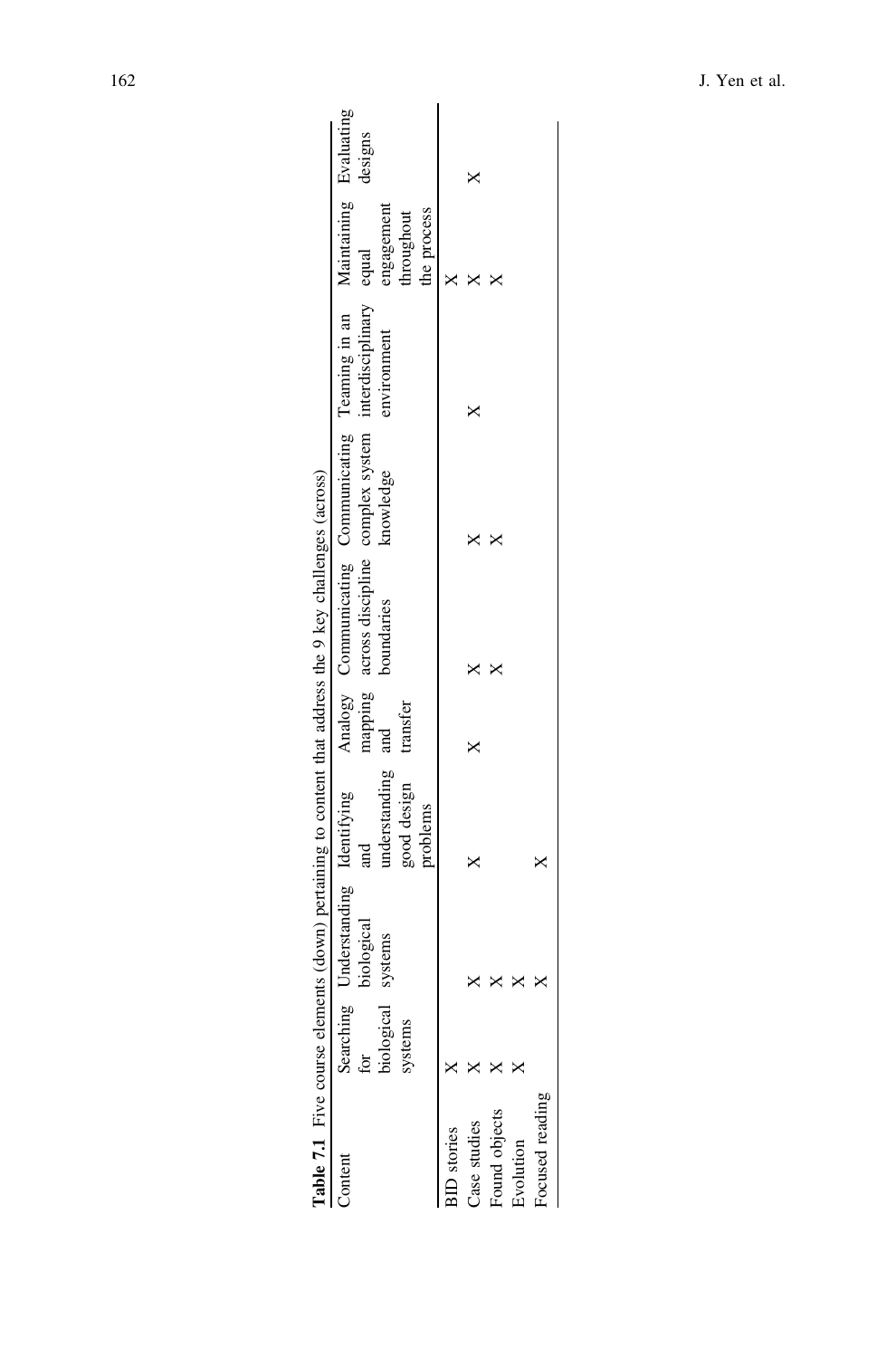on the thrill of invention. While these news stories pop up frequently, they do not provide the details of the source of inspiration nor the process of transfer. For this, we turn to case studies.

## 7.4.2 Case Studies

Case studies presented by local experts provide information that can meet a variety of challenges from increasing subject knowledge to developing design skills and can be an integral part of any BID class. Locally, we have many to choose from, and the research described by familiar and respected teachers at one's home institute adds to the impact. Many of these bioinspired designs have taken years of research and development. As a result, the lectures given by the BID practitioners have a wealth of very detailed knowledge that students sometimes find difficult to absorb. Although the stories are all astounding and fascinating, what should/could a student get from this? One strategy is not to be concerned about content but to use these meetings to give the students the chance to meet and talk to the people behind the design, and we did that initially. We invited a parade of professors who used two of the 30 class periods (nearly 3 h in all), sharing their excitement about the process and product. This was great motivation, and students still rate these kinds of expert lectures as a favorite part of the class, but it did not teach the student ''how to.'' Over the years, we reduced the number of lectures and the length (45 min plus time for discussion) and provided the following guidelines to the lecturer:

- 1. Describe the key feature of the natural system that provided your inspiration. In particular, we asked experts to focus on 3 things regarding their inspiration. What were the structures that come from the biological system? In this case, structure refers to the system components that perform the function of interest in the system. Why did this function help the organism survive? How did the organism achieve that function? This is the deep biological knowledge.
- 2. Decompose the challenge you faced into its functions and describe the function that your design addressed. What structures are needed for this function, what use is this function to humans, how do existing solutions achieve this function, and what are the limitations of existing solutions? This is the deep engineering knowledge.
- 3. How did you translate the biology into the engineered design? This is the design process. From this, we saw how analogical reasoning was a key element in this translation process.
- 4. Provide the 3 best articles on your BID, one on the biological inspiration, one on the details of the specific biological mechanism of interest, and one on how the biological system were translated into an engineering design that worked. This teaches the students how to read scientific literature.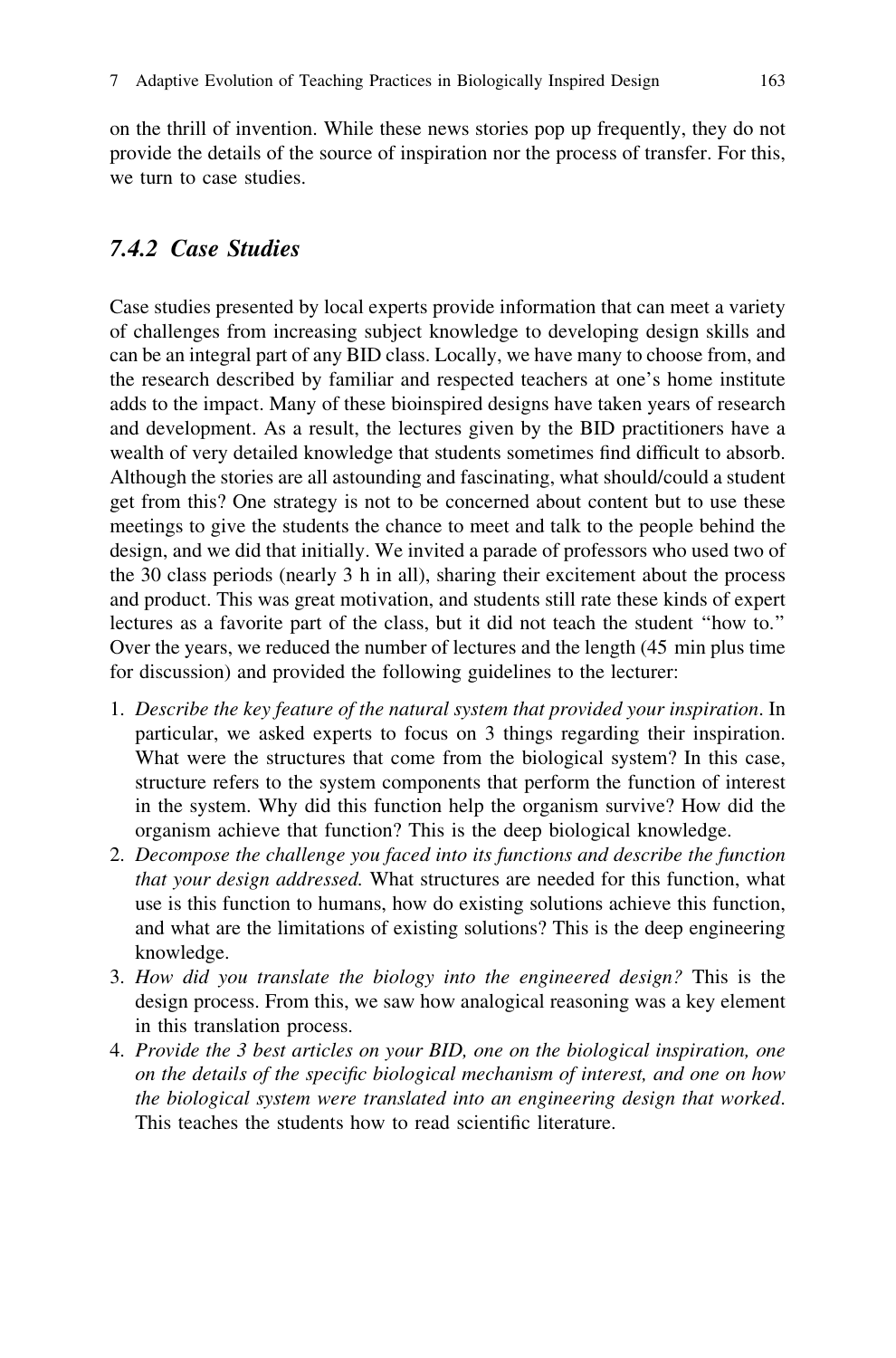This format is consistent with our emphasis on system components, interactions, and functions as tools to help students define effective analogies [see [Sect.](#page-26-0) [7.6.6,](#page-26-0) Structure–Behavior–Function (SBF), and structured representation for BID (SR.BID)]. This narrative produces a balanced mix of both biological content and design process and leaves the students wanting to hear more about what the scientist–engineer did. There were always a handful of energetic students who asked a lot of good questions and we would have a lively discussion that spilled out into the hallway after class. One of the professors remarked: ''I got more questions in this class than when I gave the same seminar to faculty and grad students in my discipline!'' However, in our experience, these case studies (even when presented by an individual involved in the research) are not sufficient for the students to actually grasp the BID process, even when presented in the uniform way described above. Moreover, the journal readings and technical depth of the papers were clearly overloading the students with scientific publications that were difficult to read and understand. Despite this being a favorite activity of the students, we limit these lectures to 4–6 per semester, and instead, we focus on more hands-on learning strategies.

## 7.4.3 The Found Object Exercise

Observing, experimenting with, researching, and describing the functions of biological objects is a central curricular element that meets a variety of challenges, but is particularly well suited to increasing the ability to search biological systems and increasing interdisciplinary communication. Students are asked to go outside, find something in nature, play with it until something intriguing is noticed, then find an article that explains how the natural system works (Yen et al. [2011\)](#page-46-0). Through this exercise, we want the students to reconnect with their natural surroundings, spend enough time interacting with nature to find something that is marvelous, and then deepen their knowledge by reading about it first in general biology/ecology/behavior texts that point to good articles. This develops a sense of connection to nature or biophilia (Wilson [1984\)](#page-46-0). The objective of this part of the exercise is to figure out what search strategy to use to find the information needed for BID and how to get this information out of articles from the primary literature. We use their interaction with nature as the stimulus for deepening their biological knowledge base. In class, the team members share what they found and decide who has the best found object. That person tells the class about it using a succinct knowledge representation template (explained in the representations section). For a class of 40 with 8 interdisciplinary teams of 5, it takes the entire class period to do this. At the end, we review the 8 best objects and discuss whether enough was presented to understand how the system works. We found that when students became facile with the knowledge representation template, they could zero in on the key function of interest without getting caught up in all the other fascinating details inherent in complex biological entities. This helps the finders hone their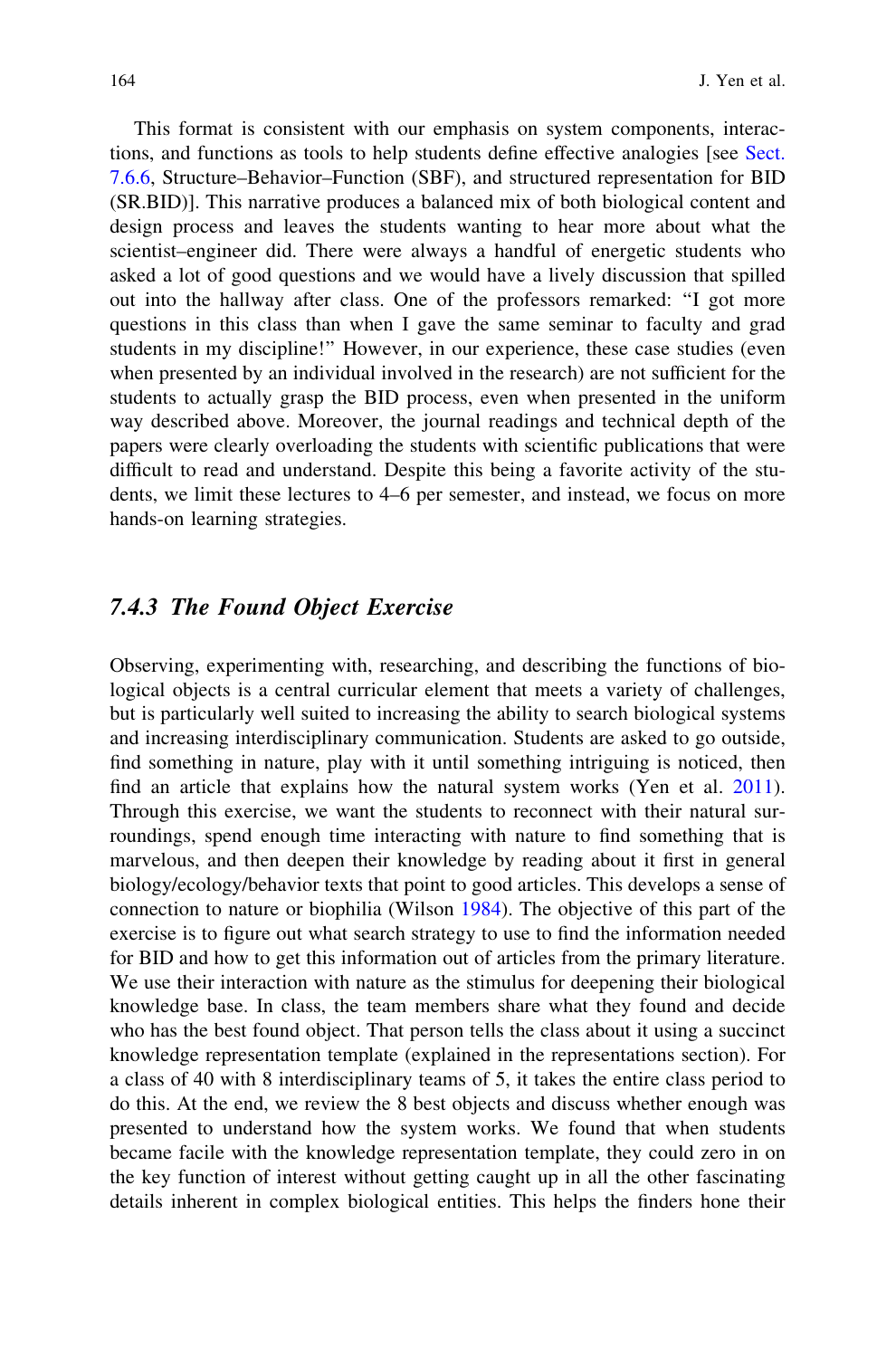<span id="page-12-0"></span>analytical skills, focusing them on only the most salient features for design. This also helps the speakers to hone their communication skills, conveying the key principles that a biologist and an engineer need in order to see the value of the biological strategy of interest. Additionally, through active participation in the process, these exercises add a breadth of amazing local biological systems to each student's repertoire of biological knowledge, strengthening their appreciation for the local natural environment around them.

#### 7.4.4 Perspective on Evolution

At the other end of the spectrum from the problem of providing sufficient depth, we have the problem of providing an overall perspective on BID. Engineering students can find the variety of biological organisms and functions to be bewildering. Biology students can have difficulty establishing and maintaining focus on biology in the context of design. We provide a lecture on evolution early in the course to help students gain a perspective on biology in the context of design. This lecture includes the concepts of common ancestry and convergent evolution, multi-function optimization, and local versus global optimization. This lecture has been given every year and receives consistently positive comments from students. It appears to help them understand differences between evolution as a design process and intentional design, which enables a more sophisticated view of how to search and evaluate potential biological solutions.

## 7.4.5 Focused Readings in BID

One of the nagging struggles of this design class is to provide the correct depth of information at the right time to students, and to do it without overburdening the students, or suppressing their motivation to continue reading throughout the course. Early iterations of the class asked students to find technical, academic papers for biological systems of interest. Considering that a student may do five found object assignments, five case study lectures, and must research up to ten biological systems, a requirement consisting of two documents per assignment results in a massive overload of technical documentation (up to 40 technical papers!). Adding requirements on top of the technical reading, such as formulating summaries or key questions for presenters only exacerbated the situation. The problem still remains: how do we ensure that students engaged in BID conduct deep explorations of a select few organisms, while getting a broad range of exposure to many and in such a way that given some biological system, they are capable of acquiring the knowledge on their own?

One means to address the breadth and depth issue was the use of a general purpose textbook, such as Vogel's ([2000\)](#page-46-0) Cat's Paws and Catapults, instead of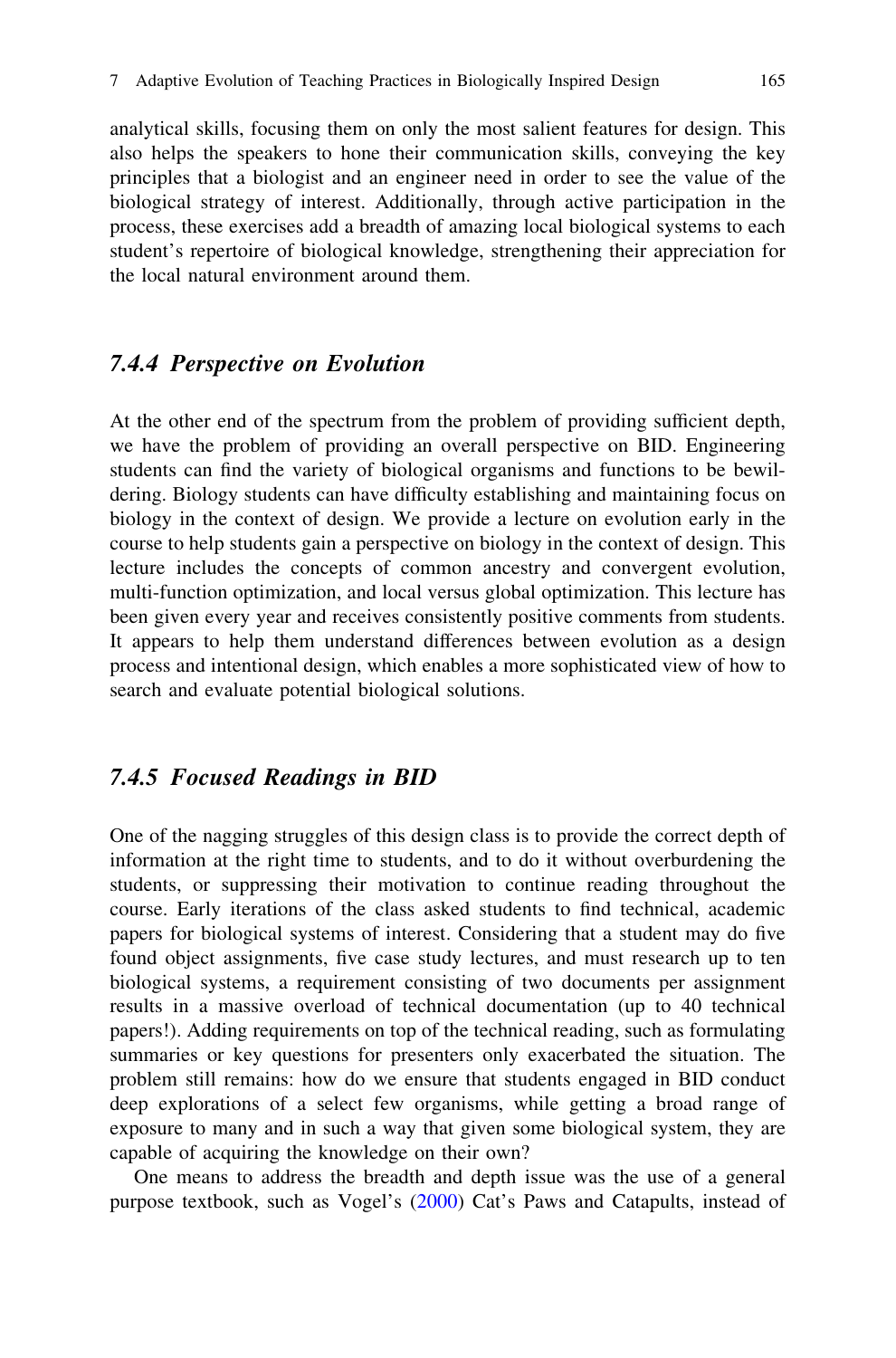<span id="page-13-0"></span>technical papers prior to the case studies. The textbook is written to be broadly applicable, yet provides sufficient depth to highlight the key principles as well as the challenges of applying those principles. By aligning the themes in the textbook chapters with the themes of the case studies, we provide salient real-world examples to reinforce the reading.

The problem of finding and understanding deep technical references for a few systems, balanced against the need to understand, for example, found objects, remains an unsolved challenge in the class. Simply put, students give higher priority to generating exciting designs than to time-consuming deep reading.

#### 7.5 Representations and Tools

As we have emphasized, BID requires students to find and learn about interesting biological systems, to communicate that knowledge to people with backgrounds different than their own, and to apply that learning to ill-defined engineering problems of their own choosing. In this fast-paced, novel context, students become easily overwhelmed and unable to identify clear learning objectives. Student presentations of biological systems found locally (found objects) in years 2006 and 2007 best exemplify these early struggles. When asked to summarize the most interesting aspects of found objects: (a) discussion is dominated by the structural details of biological objects; (b) students superficially associate a wide variety functions to the design; (c) though we emphasize mechanistic explanations, they are rarely provided; (d) if mechanistic explanations are offered, they are often provided by reference to a common sense analogy (often incorrectly); and (e) technical explanations employing terms from one domain are not understood by a majority of students from a different domain. In this context, what specific tools or representation strategies can help focus students on aspects of systems that are important for design? Table [7.2](#page-14-0) below lists five that we have used in our course. In [Sects. 7.4.1–](#page-8-0)[7.4.4,](#page-12-0) we describe the first four. We postpone the description of the fifth, SR.BID, until [Sect. 7.6](#page-20-0).

## 7.5.1 Search Strategies

Since our initial classroom deployments, we realized that students are challenged with converting engineering-centric design problem language to the corresponding biological terms necessary to find biological systems in the external information environment. This is a particular problem when classes are dominated by engineers who have had little basic biology and are unfamiliar with potentially relevant biological systems. Starting in 2006, we offered three useful techniques for helping students to identify keywords that might lead to fruitful searches. These techniques are documented in (Yen et al.  $2011$ ), but in brief, we asked students to: (1) identify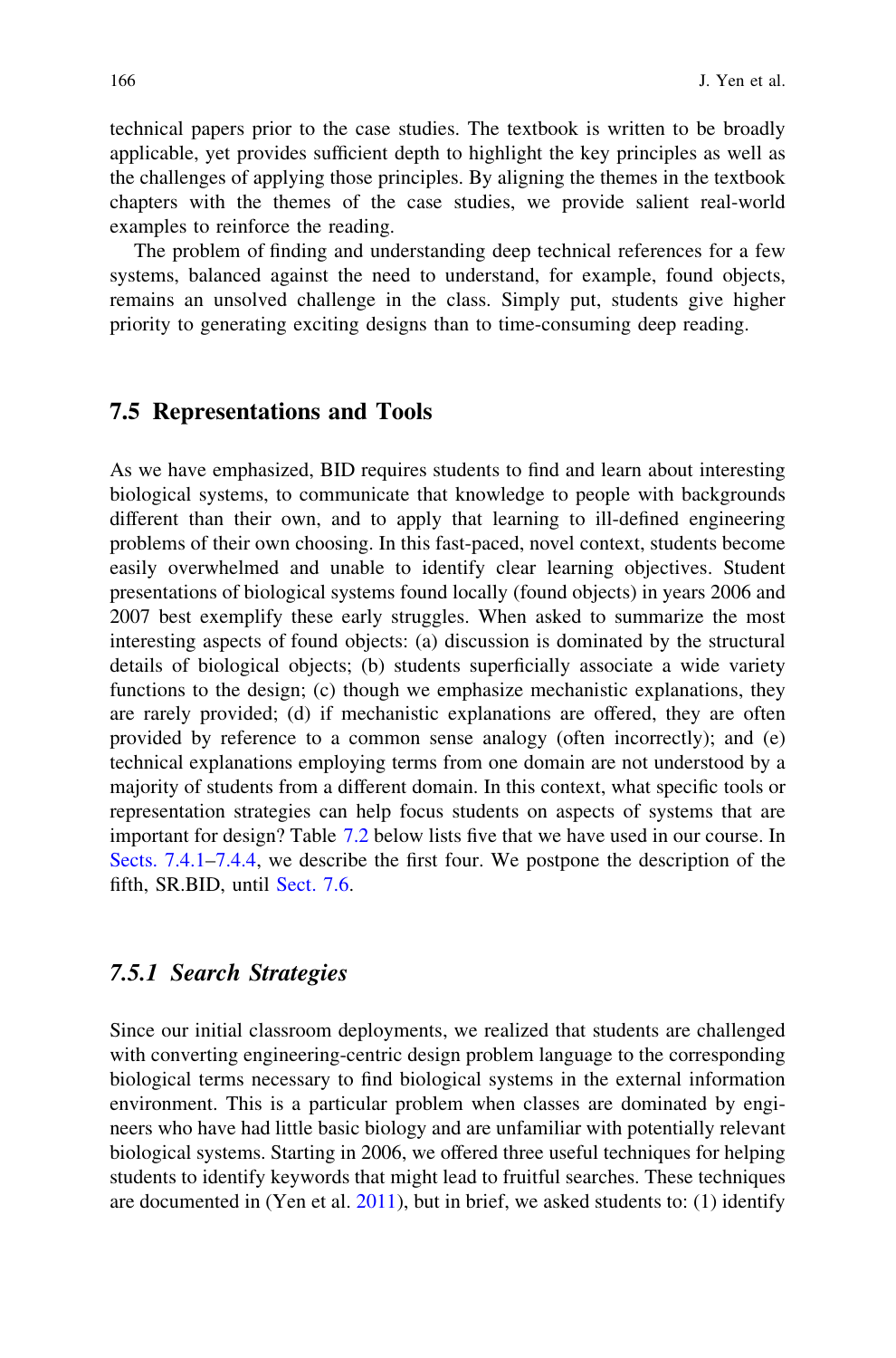<span id="page-14-0"></span>

| Table 7.2 Four course elements (down) pertaining to representation and tools that address the 9 key challenges (across) |                                      |            |                                                                        |                |                                                                                                  |                               |                                             |                                                              |         |
|-------------------------------------------------------------------------------------------------------------------------|--------------------------------------|------------|------------------------------------------------------------------------|----------------|--------------------------------------------------------------------------------------------------|-------------------------------|---------------------------------------------|--------------------------------------------------------------|---------|
| Representations<br>and Tools                                                                                            | biological systems<br>systems<br>ior | biological | good design transfer boundaries<br>understanding and<br>roblems<br>and | mapping across | Searching Understanding Identifying Analogy Communicating Communicating Teaming in<br>discipline | mowledge<br>complex<br>system | interdisciplinary engagement<br>environment | Maintaining Evaluating<br>the process<br>throughout<br>equal | designs |
| Search strategies                                                                                                       |                                      |            |                                                                        |                |                                                                                                  |                               |                                             |                                                              |         |
| SBF                                                                                                                     |                                      |            |                                                                        |                |                                                                                                  |                               |                                             |                                                              |         |
| DANE and biologue X                                                                                                     |                                      |            |                                                                        |                |                                                                                                  |                               |                                             |                                                              |         |
| Functional                                                                                                              |                                      |            |                                                                        |                |                                                                                                  |                               |                                             |                                                              |         |
| decomposition                                                                                                           |                                      |            |                                                                        |                |                                                                                                  |                               |                                             |                                                              |         |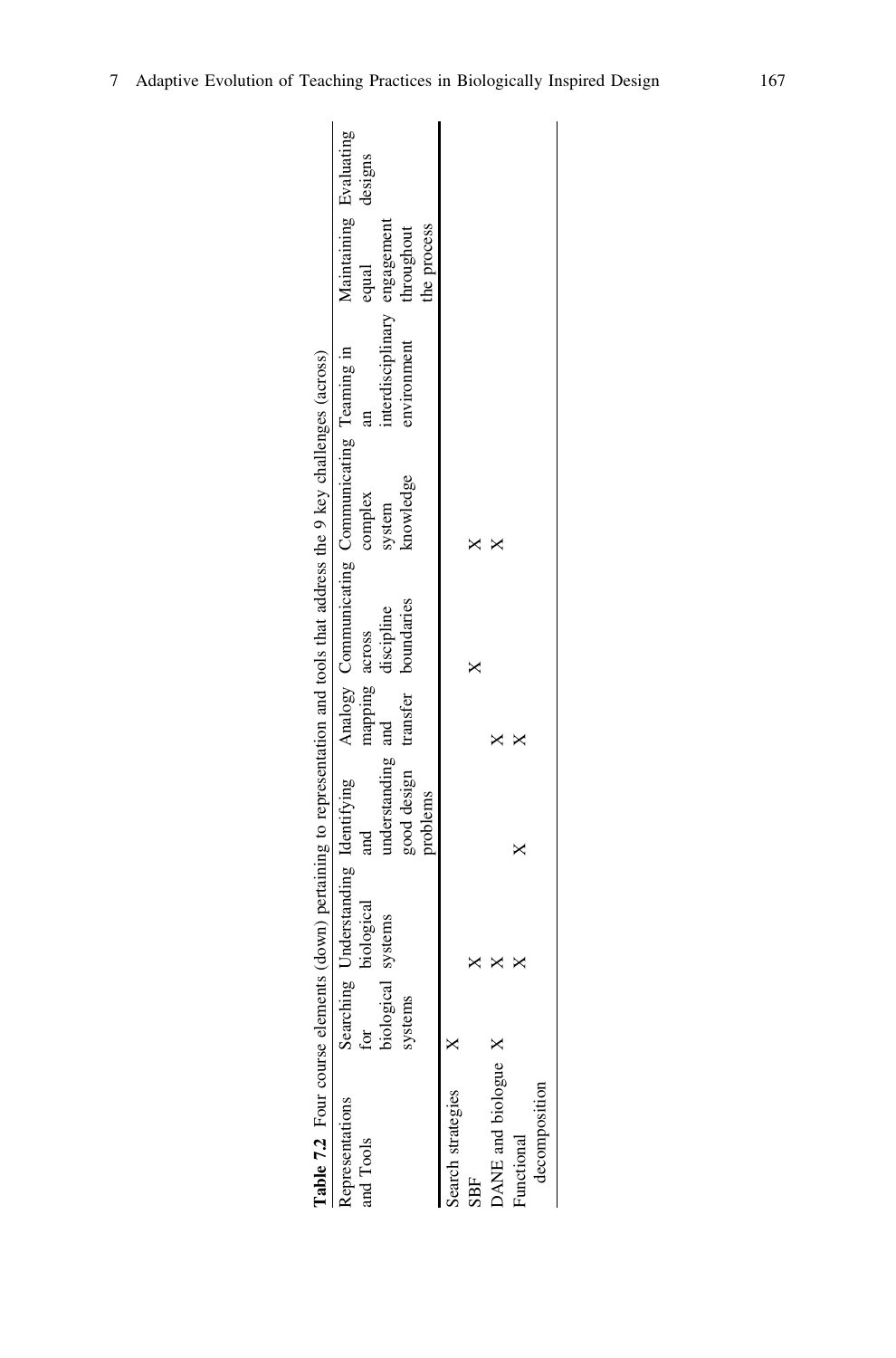key functions of interest; (2), invert the function to reveal generic principles (e.g., heating and cooling both concern principles of heat transfer); and (3) identify extreme environments in which high-performing biological systems might be found. Each of these techniques provides one or more keywords that may be useful when browsing large collections of literature for biological systems. Regardless of the technique used, search remains challenging; students report that as much as a quarter of their design time is spent searching for information on biological organisms and functions (Vattam and Goel [2011](#page-45-0)).

# 7.5.2 Structure–Behavior–Function Analysis

As noted above, students have trouble articulating the properties and functions of biological systems in a way that facilitates abstraction and transfer of design principles. Our first iteration of this course in 2005 lacked any advice about representation, which diminished our ability to teach students how to transfer knowledge from one domain to the other. The basic problem is that both engineering and biological systems can be described in a variety of ways, which obscures the fundamental cognitive step of transferring biological mechanisms as solution principles.

In 2006, we introduced a single lecture on SBF analysis (Bhatta and Goel [1997;](#page-43-0) Goel et al. [2009](#page-44-0)), which is grounded in cognitive theories of systems thinking.

#### Structure–Behavior–Function

- Structure, behavior, and function form an abstraction hierarchy for systems thinking; behavior is an intermediate level of abstraction between structure and function.
- Structure specifies the components of the system as well as the connections among them. For example, the structure of the electrical circuit in an ordinary household flashlight comprises of an electrical battery, a light bulb, a switch, electrical connections among the battery, bulb and switch.
- Behaviors specify the causal processes occurring in the system. For example, the behavior of the flashlight is that when the switch on the flashlight is pressed, current flows from the battery to the bulb, and the bulb converts electrical into light energy.
- Functions specify the outcomes of the system. For example, the function of the flashlight is to produce light when the switch is pressed.
- Behaviors provide causal mechanistic explanations of how the structure of the system accomplishes its functions. For example, the behavior of the flashlight explains how its structure accomplishes its functions.
- A behavior of a system specifies the composition of the functions of its subsystems into the system functions. For example, the behavior of the flashlight composes the functions of its components—the battery, bulb, and switch—into the function of the flashlight.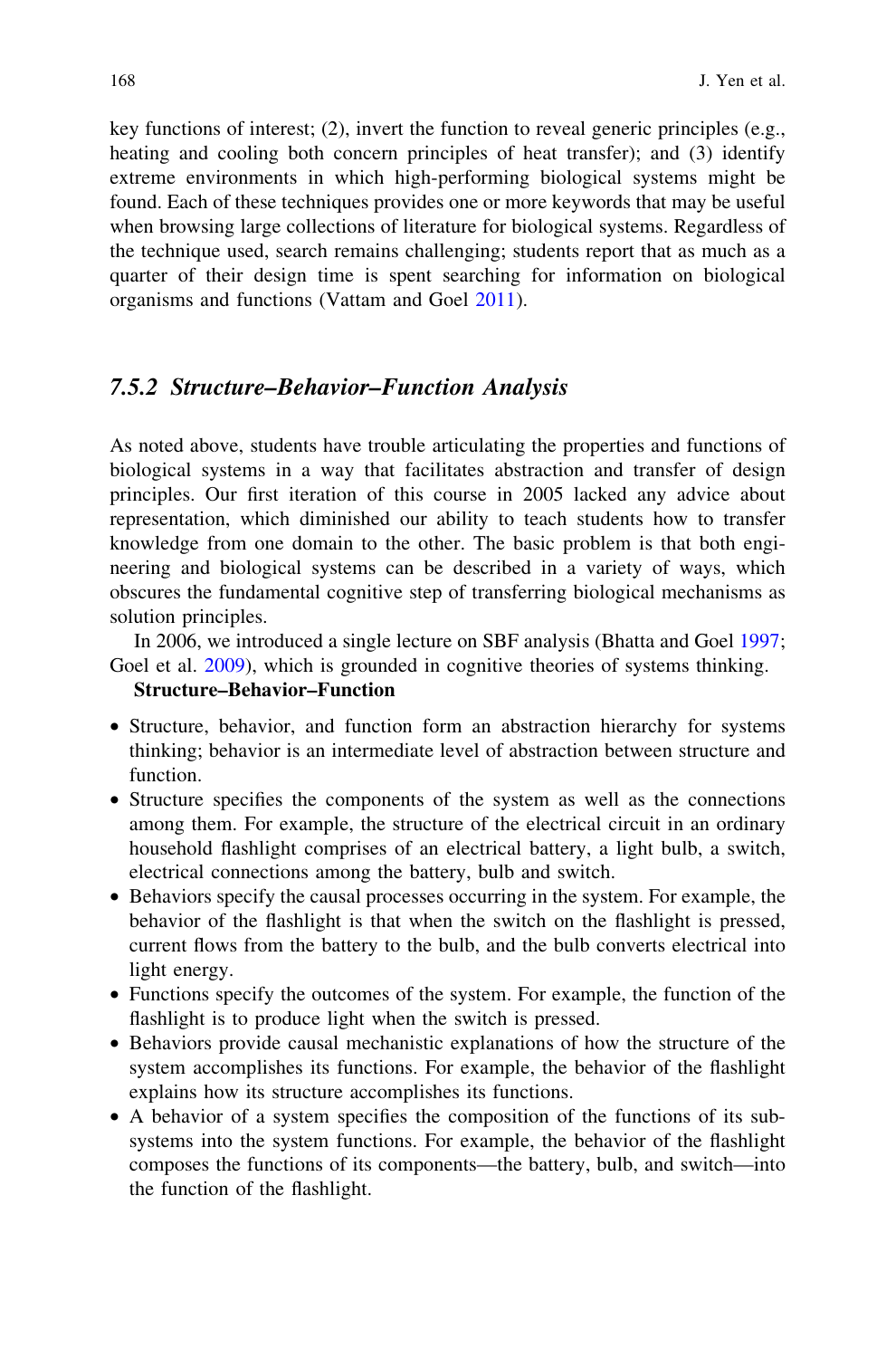• A subsystem or component of a complex system can itself comprise a system and thus have its own SBF model. Hence, SBF models of a system can have a hierarchical structure. For example, consider the system of the basilisk lizard, which is well known for its ability to run across water. If the function (F) of interest of the basilisk lizard is ''run on top of water,'' one can consider the opposing limbs, tail, and wide flat feet as part of the structural (S). The way in which the feet move in opposition are counter-balanced by the tail, and how the feet slap the water generating lift, then extend down and back creating more lift, thrust and a pocket of air in the water, and are then withdraw up and out through the air pocket could be considered the behavior (B) that generates the ''run on top of water'' function. One could consider the muscular-skeletal system of the legs as a subsystem of this system used to create a subfunction ''generate movement of legs" which causes the higher-level "run on top of water" function. Likewise, one can consider the form the foot takes throughout the process as another subfunction, ''change foot surface area.'' In this way one can decompose the "run on top of water" function into a number of subfunctions, including ''generate movement of legs'' and ''change foot surface area,'' each of which could entail another SBF model. Similarly, one can consider the function ''run on top of water'' to be part of the function ''escape predator'' showing that one can navigate both up and down the levels of functional abstraction in the SBF model hierarchy. This kind of hierarchy will be discussed further in [Sect. 7.5.4](#page-20-0).

The origin of SBF analysis lies in Chandrasekaran's functional representation scheme (Chandrasekaran [1994;](#page-43-0) Chandrasekaran et al. [1993\)](#page-44-0). Other researchers have developed similar cognitively oriented approaches to thinking about complex systems, for example, Rasmussen [\(1985](#page-45-0)). Gero and Kannengeisser [\(2004](#page-44-0)) describe the design process itself in terms of function, behavior, and structure. Erden et al. [\(2008](#page-44-0)) provide a recent review of functional modeling. Note that in SBF analysis, functions are mental abstractions chosen by the modeler, and not intrinsic to the complex system. In the case of engineering systems, a functional abstraction corresponds to an intended output behavior of a system, subsystem, or component. However, since functions are mental abstractions, we can also use SBF modeling to model natural systems, including biological systems, such as the human heart, and ecological systems, such as forests. Even more so than engineered systems, natural systems exhibit layers of varied functionality at different scales, feedback loops, and other types of causal processes that characterize complex systems.

Recently, there has been considerable interest in the use of SBF modeling in science education. Goel et al. [\(1996](#page-44-0)) proposed the use of SBF models for explaining complex systems in science education. Ebert-May et al. ([2010](#page-44-0)) and Speth et al. [\(2011](#page-45-0)) found that construction of SBF models in college-level courses helped expose students' misconceptions of ecological and biological systems, respectively. Chan et al. ([2010\)](#page-43-0) found that high-achieving students in a collegelevel course on biomedical engineering paid more attention to behavior and function than did low-achieving students, and that attention to behavior and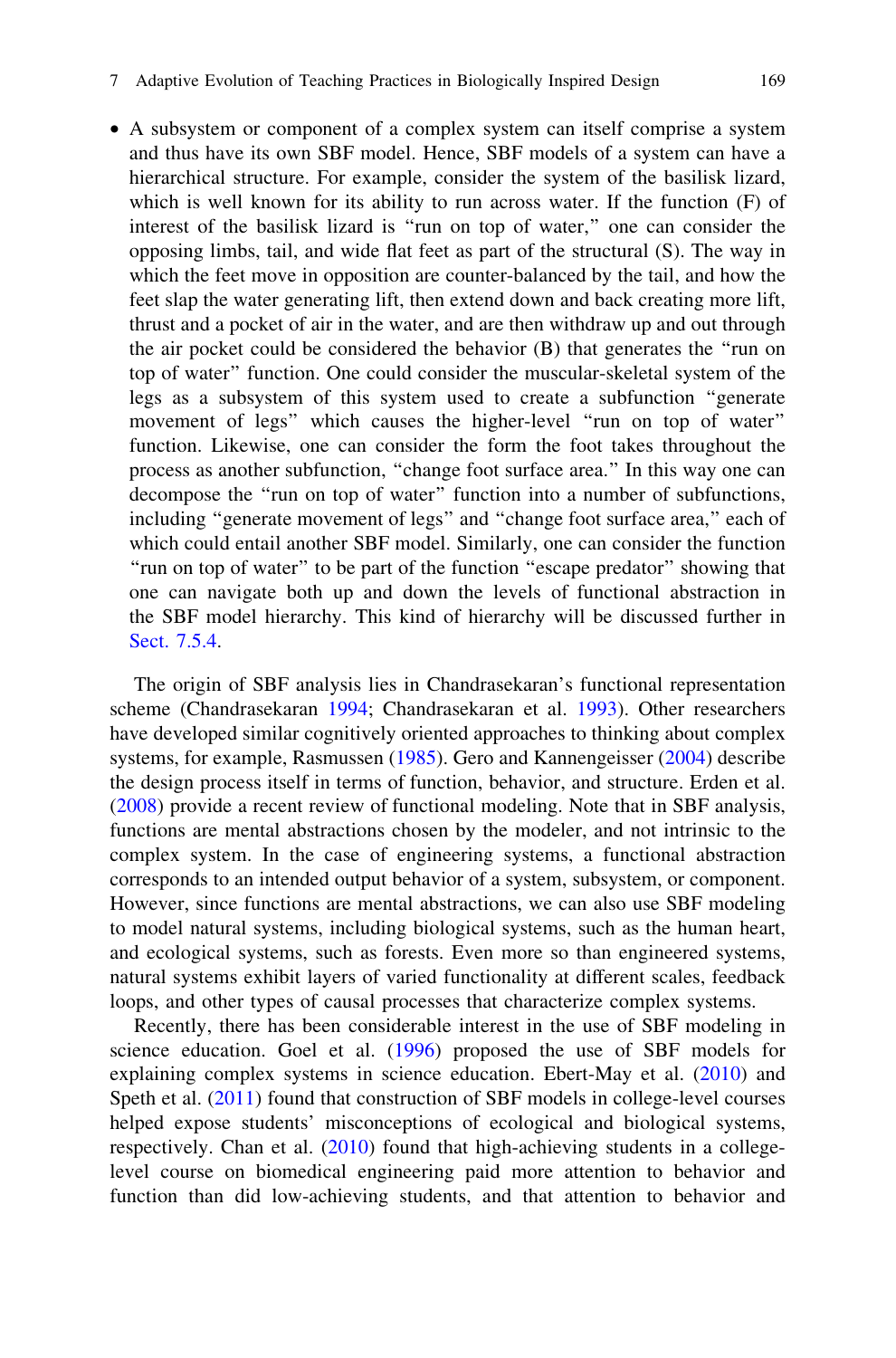function improved student performance. Helms, Vattam and Goel ([2011\)](#page-45-0) found that SBF models of biological systems enable complex inferences that were not readily enabled by textual or diagrammatic representations of the systems. Vattam et al. [\(2011](#page-45-0)) discovered that use of SBF modeling for learning about ecosystems in middle school science classes resulted in statistically significant improvement in students' understanding of the structures, behaviors, and functions of aquatic ecosystems. Silk and Schunn [\(2008](#page-45-0)) summarize some of the benefits of SBF analysis in science education.

In 2007, we introduced SBF analysis as a framework for organizing found object exercises. Students were asked as part of the found object homework assignments ([Sect. 7.4\)](#page-7-0) and in their discussions to (a) focus on a single function of the organism in question, (b) identify the structures relevant to accomplishing that function, and (c) provide a behavioral explanation for how those structures give rise to the function. Instructors facilitated these discussions as necessary to guide students. (In the SBF vocabulary, behavior is synonymous with causal mechanistic explanation.)

As expected, students discussed structure at length, although they were unable to limit themselves to the discussion of a single function. As noted earlier, SBF is a hierarchical representation and systems are naturally functionally hierarchical. As a result, it was difficult for students to maintain a single level of functional abstraction during their discussions. Often students travelled ''up'' the functional hierarchy attempting to explain why the organism performed the function in question such as reproduction, survival, and escape from predators. The result was discussions about many high-level functions that lacked in detail. Less frequently, students travelled ''down'' the functional hierarchy, explaining a small portion of how the organism performed a function. These discussions usually resulted in very detailed, technical low-level discussions that only a few students could follow. One must continually emphasize to the students that, while the number of levels in a decomposition is very large, functions expressed at much lower or higher levels than the original problem may not always be useful for the purpose at hand, because they introduce constraints (lower levels) or goals (higher levels) not present in the initial problem definition. In addition to traversing levels of abstraction, students frequently confused the different senses of the word ''behavior.'' Students often associate behavior with higher-level actions at the organism level, for example, mating behavior, territory marking behavior, seeking shelter from the heat rather than addressing the causal mechanisms, as this word is used in the cognitive sciences (Gero and Kannengeisser [2004](#page-44-0); Goel et al. [2009\)](#page-44-0).

To simplify the vocabulary, in 2008, we changed the SBF vocabulary to a What-Why-How vocabulary, mapping "What" to "Structure," "Why" to "Function," and "How" to "Behavior." This was an attempt to both remove the ambiguous interpretation of ''behavior'' and to formalize the levels of functional abstraction. Functional abstraction was considered in terms of ''why'' moving up the hierarchy (more abstract, superfunctions), and ''how'' moving down (more detailed, subfunctions). Again, students were asked to describe all biological systems in these terms, both conversationally and in formal homework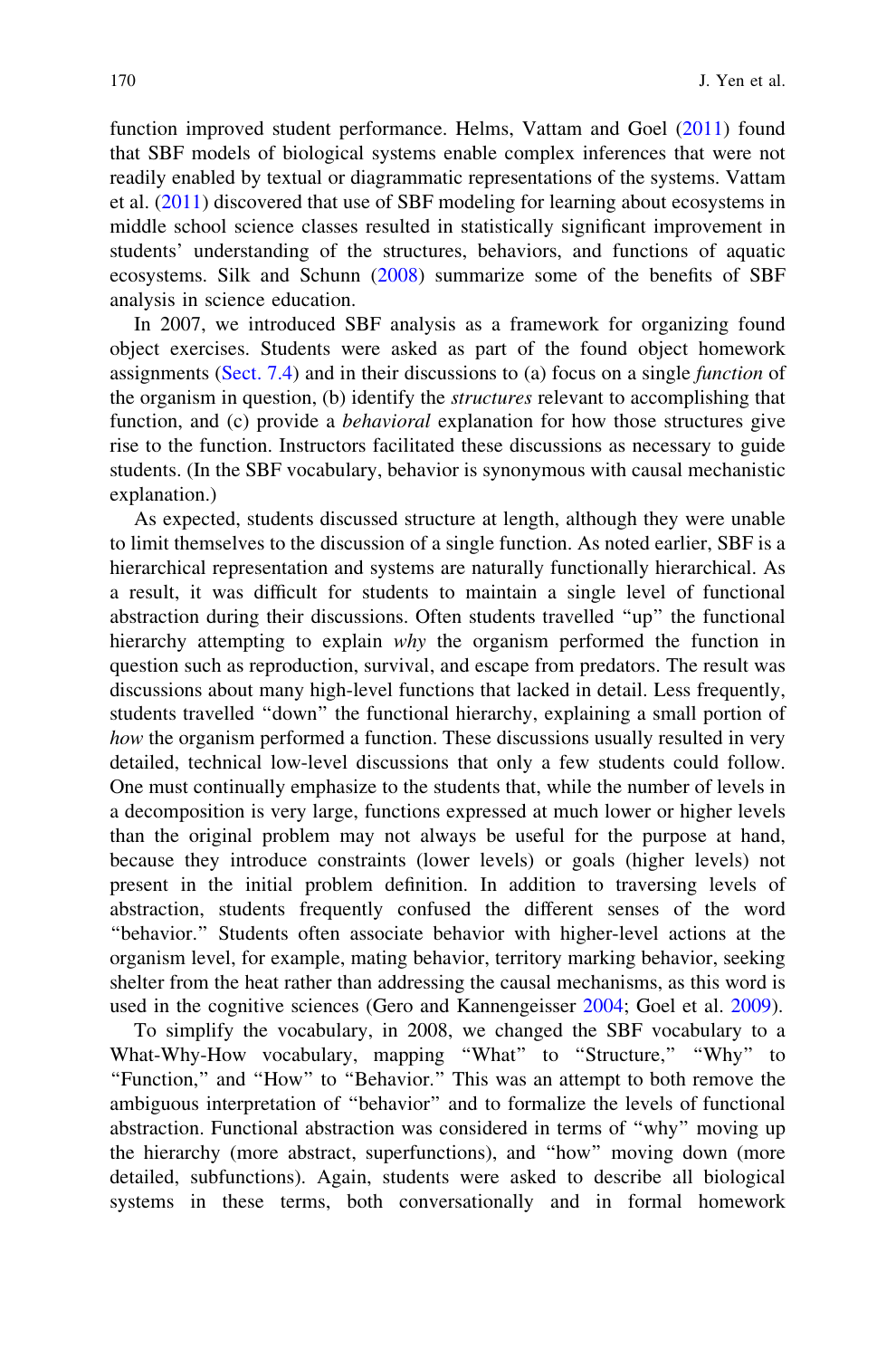assignments and design reports. Despite removing potentially confusing SBF language, students continued to describe these systems in a way that enabled them to avoid providing a mechanistic explanatory account. Table 7.3 gives an example from a midterm presentation in 2008.

It is illuminating to characterize the failure in Table 7.3 as a traversal in hierarchical levels. A hierarchical level corresponds to the vertical location of a function in a problem decomposition. Going down one level means to think about the subfunctions of the function under focus. Going up one level is to consider to what the focal function directly contributes. For example, if irrigation is the focal function, then acquiring, transporting, and dripping or spraying water would be subfunctions one level below. Sustaining plant growth would be a function one level higher, perhaps at the same level as harvesting; feeding the hungry would be a function considerably higher in the hierarchy.

In the case shown in Table 7.3, we see "What" addressing a function, "Why" addressing a higher-level function, and ''How'' addressing a structure, in this case color patterns. However, ideally, the ''What'' would address the components of the solution (e.g., structural color patterns), the ''Why'' would address the functions of solar absorbance and energy capture, and the ''How'' would explain the mechanism by which structural color patterns cause solar absorbance and energy capture.

The example in Table 7.3 uses "Why" to capture a function several hierarchical levels higher than the one that is really being considered. That is, while maintaining body temperature may be the top-level function or goal, it is several levels displaced from energy absorbance. This suggests an overloading of the term ''Why'' as both ''the function of interest'' and ''the reason for the function of interest.''

In our experience, students need a large amount of practice with these representations to employ them correctly. As a rule of thumb, we have found that restricting the analysis to one to three hierarchical levels above or below the "What" function is useful to focus the student's attention on the right structures, functions, and mechanisms. Levels above this cutoff often take the students to the ultimate evolutionary objective of a given biological ''solution,'' which may not match the engineering problem for which a given function may be useful. For example, the ultimate evolutionary objective, to survive, is so universal that it gives no additional guidance in the search for connections between biology and engineering. Going too many levels down may introduce constraints specific to the particular way the biological function is achieved, and which may not be relevant if the goal is to abstract the function rather than copy precisely the mechanism.

| <b>Table 7.3</b> Using What-<br>Why-How vocabulary fails | Iridescent butterfly wings |                                     |
|----------------------------------------------------------|----------------------------|-------------------------------------|
| to generate a mechanistic                                | "What"                     | Solar absorbance and energy capture |
| explanatory account                                      | "Why"                      | To maintain body temperature        |
|                                                          | "How"                      | Structural color patterns           |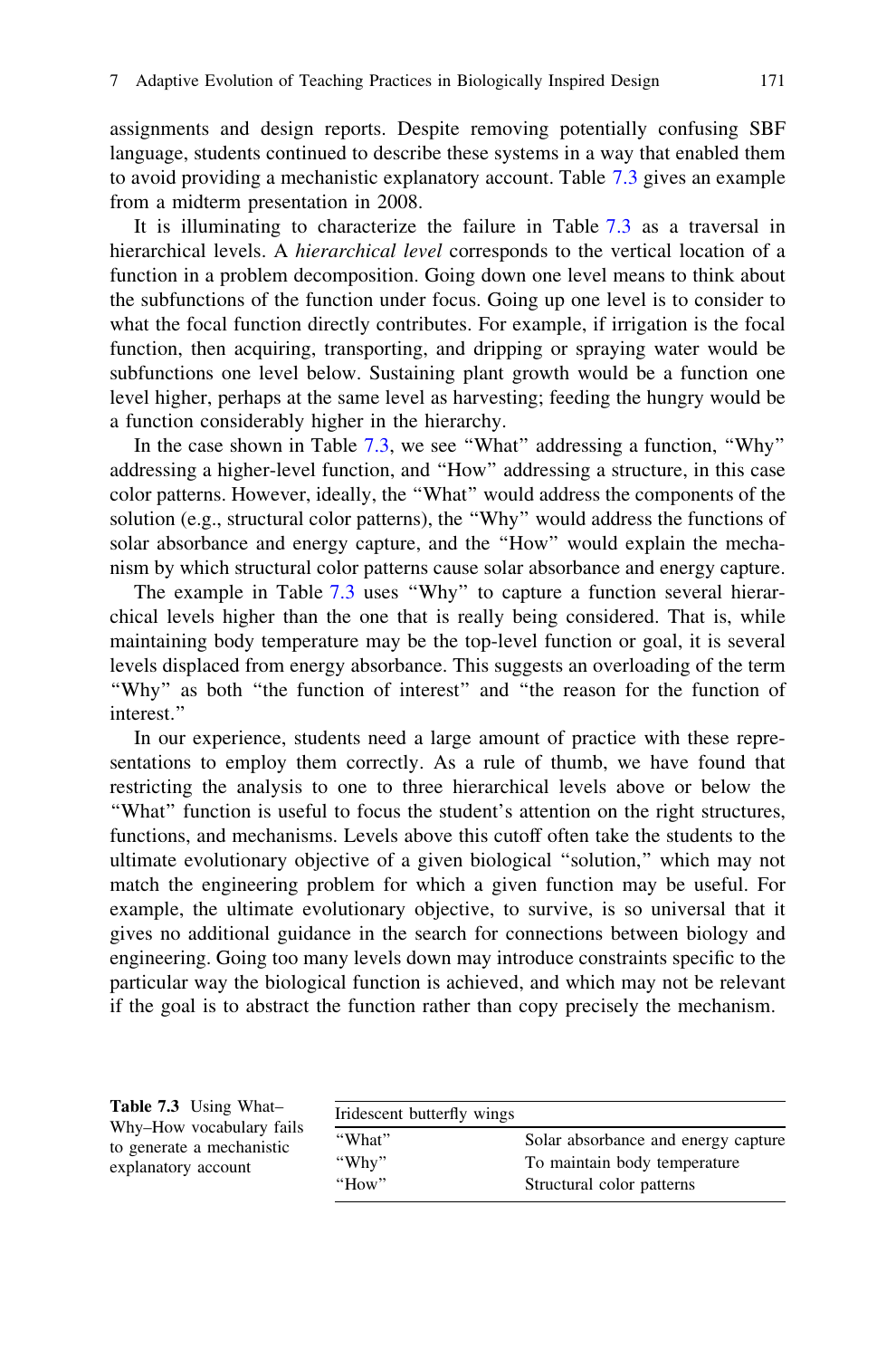Despite student problems with correctly identifying answers to the ''why,'' "how," and "what" questions, we have found the SBF schema helpful because it helps students ask useful questions in trying to understand complex biological systems. Such hierarchical analysis is used to decompose complex concepts into manageable pieces of information. Thus, SBF has become part of the language of discourse in the BID class.

#### 7.5.3 DANE and Biologue

We also have experimented with interactive tools that use SBF models to help enhance student understanding of biological and engineering systems. Given the importance of knowledge representations and interactive tools, it is not surprising that recently there has been enormous amount of work on devising representations and tools to support BID (Biomimicry 3.8 Institute [2008](#page-43-0), [2009](#page-43-0); Bruck et al. [2007;](#page-43-0) Chakrabarti et al. [2005](#page-43-0); Chakrabarti and Shu [2010;](#page-43-0) Cheong et al. [2011;](#page-44-0) Chiu and Shu [2007a,](#page-44-0) [b](#page-44-0); Nagel et al. [2008,](#page-45-0) [2010](#page-45-0); Sarkar and Chakrabarti [2008;](#page-45-0) Sarkar et al. [2008;](#page-45-0) Sartori et al. [2010](#page-45-0); Shu [2010\)](#page-45-0). These tools differ in their representations of biological and engineering designs, strategies for searching for a biological solution potentially relevant to a design problem, the (implied) process of BID, evaluation of design solutions, and so on. However, these representations and tools for BID are normative and prescriptive. We believe that it is important to situate the development of representations and tools in real-life contexts. The BID course has provided a motivation and a context for using, often in new ways, existing knowledge representations such as SBF, and also for developing and evaluating new representations such as SR.BID (see [Sect. 7.6.6](#page-26-0)) and new interactive tools such as DANE (Goel et al. [2012;](#page-44-0) Vattam et al. [2010b\)](#page-45-0) and Biologue (Vattam and Goel  $2011$ ) (see below).

DANE provides a digital library of SBF models of biological and engineering systems, as well as tools for constructing SBF models of new systems. We introduced DANE into the BID class in 2009. Some students in the BID class found DANE useful for making sense of complex biological systems and constructing a conceptual understanding of the systems. (DANE can be downloaded from  $\langle \frac{http://dilab.cc.gatech.edu/dane}{\rangle}.$ 

Biologue enables students to annotate and share documents on biological systems as a team, to tag the documents with SBF models, and to search for additional documents based on SBF tags. We introduced Biologue into the BID class in 2012. Some students in the BID class found Biologue useful for online annotation and sharing of biology articles. In controlled experiments, we discovered that Biologue enables subjects to more easily and accurately locate relevant biology documents online (Vattam and Goel [2011](#page-45-0)). While initial results from DANE and Biologue are promising, identifying ways to search for interdisciplinary analogies remains an open research area (as this volume attests).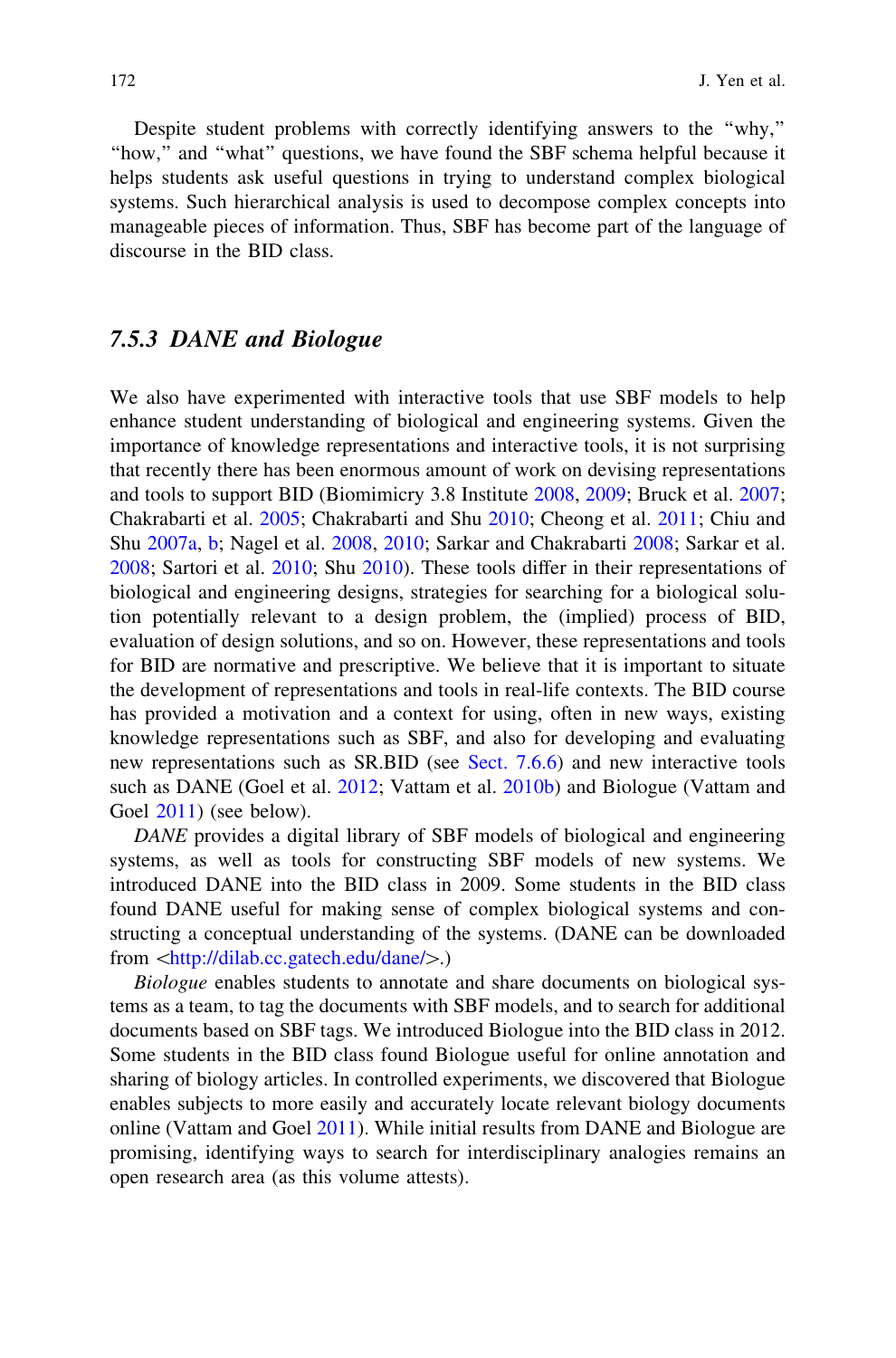#### <span id="page-20-0"></span>7.5.4 Functional Decomposition

In addition to the SBF analysis introduced in 2007, we began introducing decomposition diagrams in the class. Our early cognitive studies (Vattam et al. [2007\)](#page-45-0) provided some evidence that analogical matching between problems and biological solutions was taking place functionally, but implicitly so. That is to say, we had no formal method of determining the quality of a match between the problem and the biological solution identified to help solve it. If we could formalize the decomposition of both problem and solution functionality, we would provide a more formal method for making and evaluating the connection between problem and solution.

In 2007, we introduced functional decomposition (Dym and Brown [2012;](#page-44-0) French [1996](#page-44-0); Pahl et al. [2007](#page-45-0); Simon [1996](#page-45-0)). An interactive lecture on problem decomposition was provided where the class participated in a group decomposition exercise for designing a search and rescue vehicle that could walk on uneven and shifting surfaces, such as sand. Figure [7.1](#page-21-0) shows the decomposition that was created interactively with students during that lecture. Assuming functional matching was the primary index used to retrieve biological solutions from memory, a diagram such as this should provide a number of functions, each of which may lead to an array of biological solutions that could be applied to solve one or more of the subfunctions identified. Thus, multiple biological solutions could be used in solving a single problem. This phenomenon, termed compound analogical design, is well documented in class (Helms et al. [2009;](#page-44-0) Vattam et al. [2010a](#page-45-0), [b\)](#page-45-0).

Students were asked to provide similar ''solution-neutral'' decompositions of their problem for all presentations and reports, as well as to justify their analogies by matching the functions provided by a biological solution and the function in the decomposition. Figure [7.2](#page-21-0) is a typical example of a student's problem decomposition. We found students consistently tailor these decompositions to the biological, and sometimes technological, solutions that they are already considering. That is, the functions that appear in the functional decomposition are nearly always aligned directly with a system that the students are considering. It is unclear whether this is selective pruning of the decomposition so that there are no functions for which there is no solution, or whether the decomposition is a result of a bottom-up approach where students fit functions from solutions to the problem decomposition. This bottom-up composition suggests that functional decomposition of a problem is not only formed in a top-down manner, but also may be partially formulated based on the availability of solutions.

#### 7.6 Design Process

Students in BID class are asked to invent their own design challenge and to generate a creative, biologically inspired conceptual design that solves that challenge.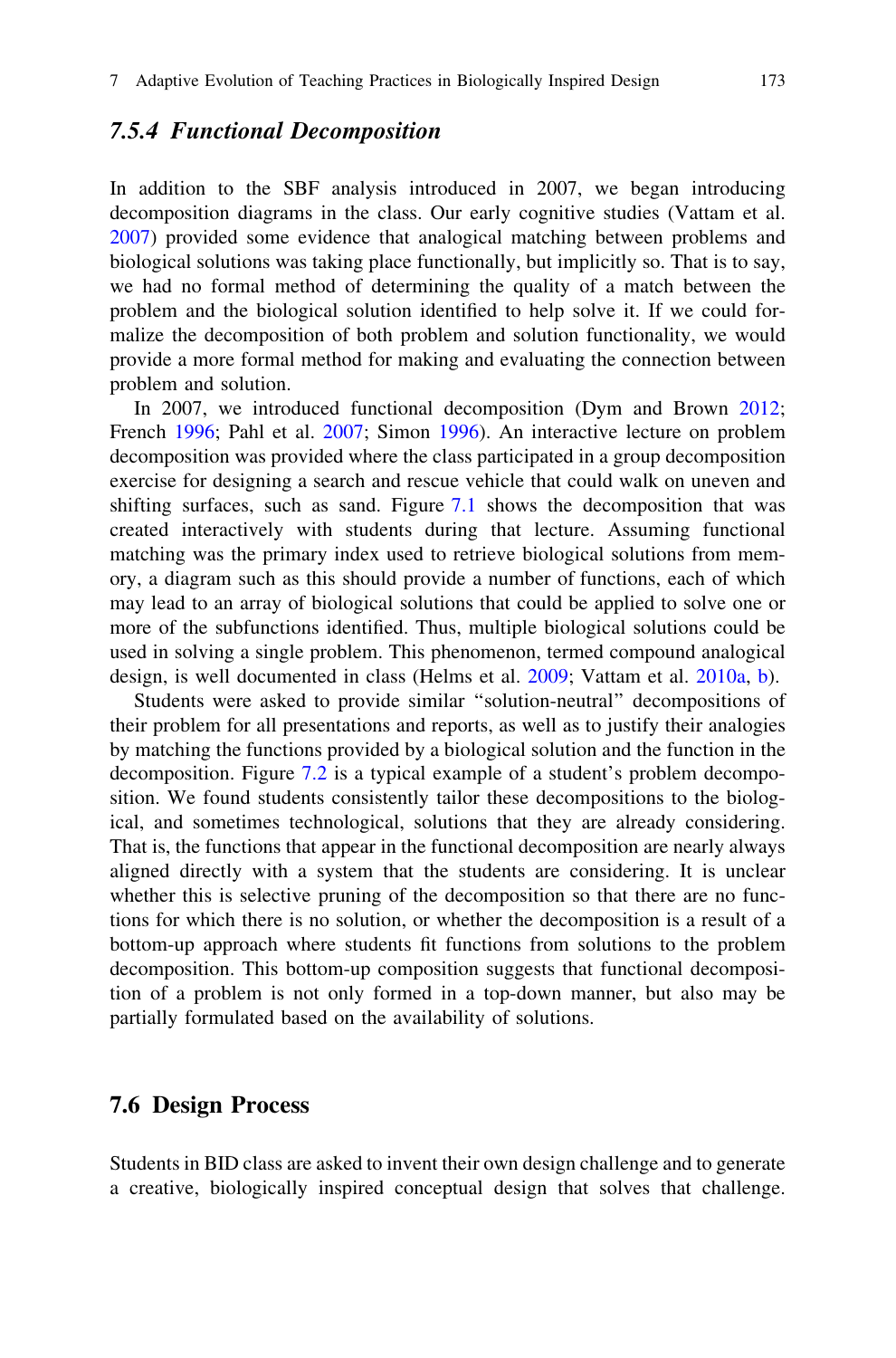<span id="page-21-0"></span>

Fig. 7.1 Problem decomposition of a search and rescue vehicle to transport over uneven and unstable ground

Undergraduate students enrolling in a BID class may enter with little or no formal design process training. Even for engineering students, design is often in the context of a problem with very specific functional requirements, that is, the problem and evaluative criteria often are very clear. It is important to monitor the typical design experience of the student pool to determine how much to coach students through the process, particularly during problem definition.



Fig. 7.2 Decomposition of the problem of maintaining a comfortable home temperature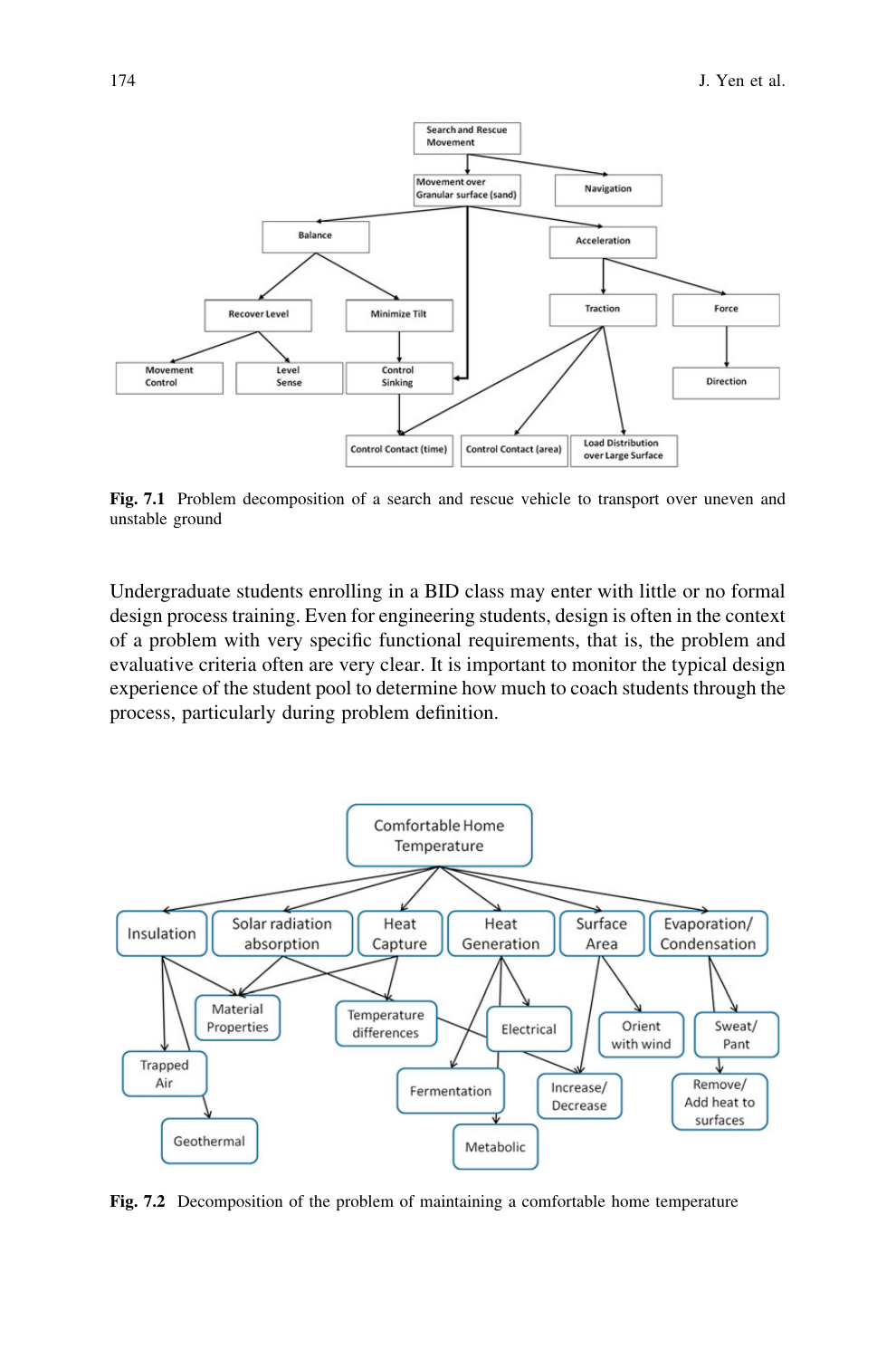Generating a new design problem, as well as learning a process for solving design problems adds an additional level of complexity to the design process. In early iterations of the class, we used a typical problem-driven design process, but we recognized that student designers spontaneously adopted a second design process, solution-based design. After close study of this process, we recognized that not only was the second process useful for students, but it also appeared to represent the more successful modern design approach outside of the classroom (Vattam et al. [2007](#page-45-0)). Beginning with the recognition that we needed to teach not one, but two design processes, we implemented a number of strategies for assisting students in structuring their design process (Table [7.4](#page-23-0)).

#### 7.6.1 Problem-Driven and Solution-Based Design

Perhaps the most significant reworking of the class involved the organization of the class into sections representing these two dominant process modes for BID. Initially, we instructed students to find a problem, find a biological source, and apply the source to the problem to generate a solution. With regularity, half of the design teams would follow the problem-driven approach, and half of the design teams would instead fixate on an interesting biological solution and then find an appropriate problem to solve. Since each process seemed useful in different circumstances, we decided to formalize the different approaches and allow students to experience both.

On the very first day of class, students are now introduced to dozens of interesting biological systems in our ''biology auction'' exercise. The auction engages student's curiosity and imagination with a wide range of possible biological systems that can serve as design inspiration, either directly or indirectly. In addition, the immediate emphasis on biological systems reinforces the validity of biological knowledge and engages the biologists.

Over the next 6 weeks of the class, students identify one interesting biological system and figure out a means for using the interesting principles of that solution to solve a human-scale problem. We teach this process in class more formally as solution-based design and scaffold the process with exercises meant to help students (a) understand the mechanism of interest in their biological system, (b) abstract the mechanism used in their system, (c) identify a number of problems for which their system may provide a solution, and (d) formally analyze the analogy between their system and the problems they propose to solve in order to identify the best solution-problem match. Only in weeks five and six are students asked to begin producing conceptual designs.

We institute a more compressed problem-driven design cycle during weeks seven through ten. This begins with students: (a) defining a problem; (b) abstracting the problem; (c) finding biological solutions to the abstract problem; and (d) formally analyzing the analogy between their problem and the solutions they propose will solve their problem. Students craft a design solution in the last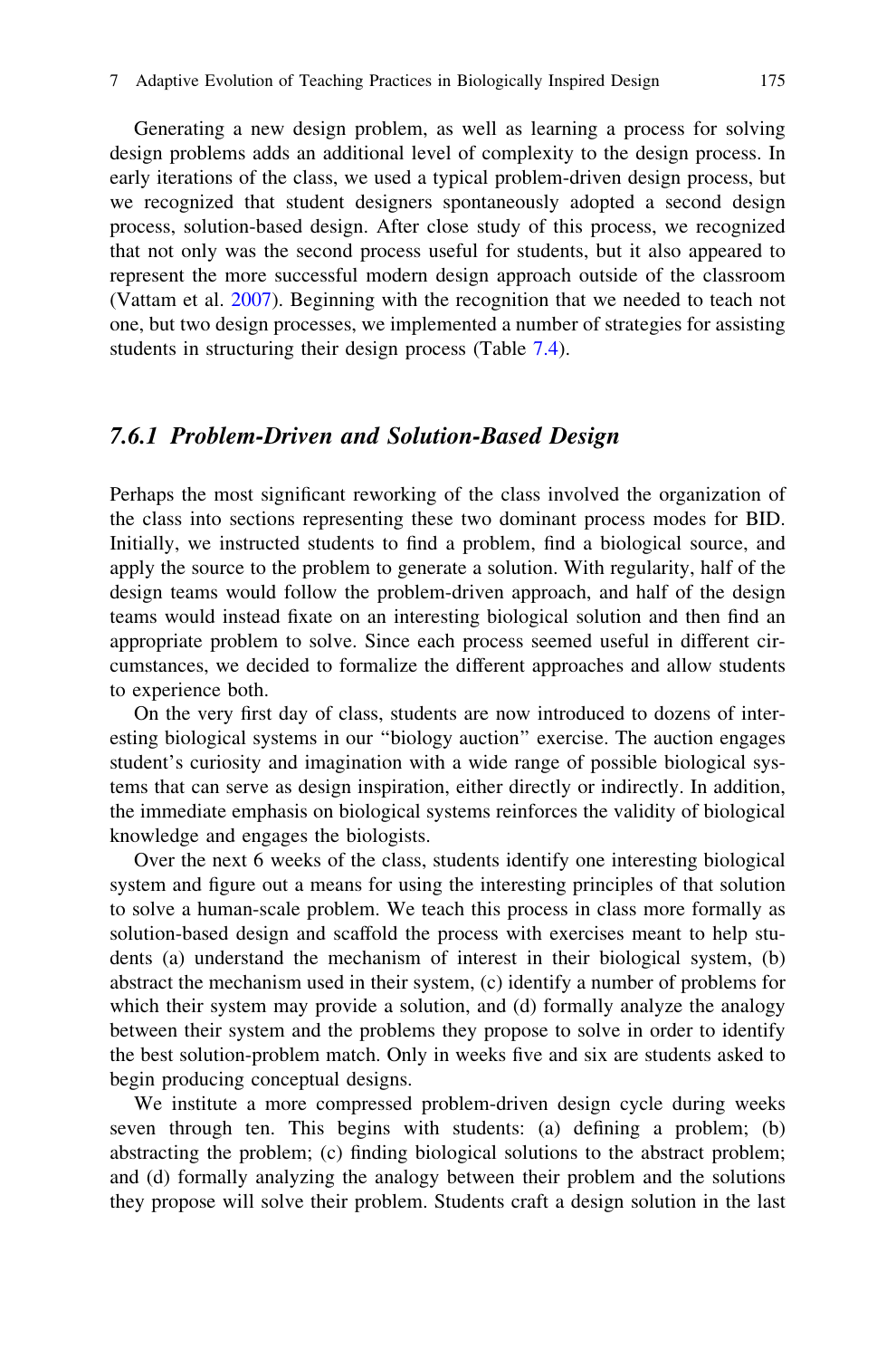<span id="page-23-0"></span>

| Table 7.4 Six course elements (down) pertaining to the design process that address the 9 key challenges (across) |                                      |                                                   |                                                 |                            |                                                                                                                                                |           |             |                                         |            |
|------------------------------------------------------------------------------------------------------------------|--------------------------------------|---------------------------------------------------|-------------------------------------------------|----------------------------|------------------------------------------------------------------------------------------------------------------------------------------------|-----------|-------------|-----------------------------------------|------------|
| Design process                                                                                                   | biological systems<br>systems<br>for | Searching Understanding Identifying<br>biological | understanding<br>good design<br>problems<br>and | mapping<br>transfer<br>and | Analogy Communicating Communicating Teaming in an Maintaining Design<br>across discipline complex system interdisciplinary equal<br>boundaries | knowledge | environment | engagement<br>the process<br>throughout | evaluation |
| Problem-driven and<br>solution-based                                                                             |                                      |                                                   |                                                 |                            |                                                                                                                                                |           |             |                                         |            |
| Problem definition<br>Source breadth<br>processes                                                                | ×                                    |                                                   |                                                 |                            |                                                                                                                                                |           |             |                                         |            |
| Problem focus<br>Project format                                                                                  |                                      | ×                                                 |                                                 |                            |                                                                                                                                                |           |             |                                         |            |
| Analogical evaluation and<br><b>SR.BID</b>                                                                       |                                      |                                                   |                                                 |                            |                                                                                                                                                |           |             |                                         |            |

Table 7.4 Six course elements (down) pertaining to the design process that address the 9 key challenges (across)  $\ddot{\phantom{0}}$ d address the Q best challe J, Ŕ  $\ddot{\phantom{a}}$ Ŕ l,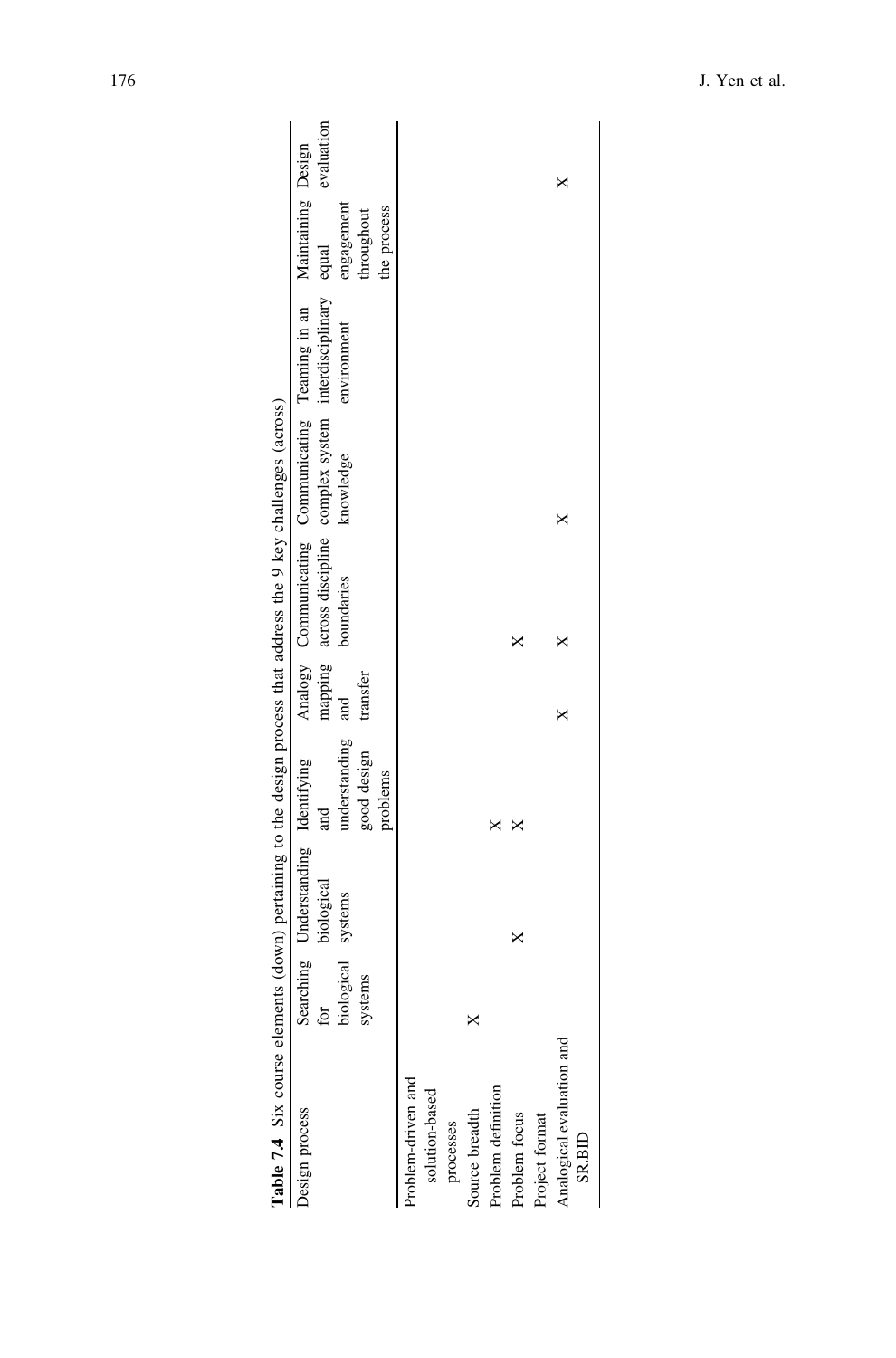week of this second cycle. This process of problem-driven design is an instantiation of the more basic cognitive process of analogical reasoning (Clement [2008;](#page-44-0) Dunbar [2001](#page-44-0); Gentner [1983;](#page-44-0) Gick and Holyoak [1983](#page-44-0); Goel [1997](#page-44-0); Hofstadter [1996;](#page-44-0) Holyoak and Thagard [1995](#page-44-0); Keane [1988](#page-44-0); Kolodner [1993;](#page-44-0) Nersessian [2008\)](#page-45-0). Solution-based design appears new and different from the perspective of design theory, all of which is problem-driven (e.g., Dym and Brown [2012](#page-44-0); French [1996;](#page-44-0) Pahl and Beitz 1996). Thus, the BID course acts as a research laboratory for developing, identifying, and studying new BID constructs and processes.

With the remaining time, we allow students to continue to develop their ideas for either the first or second project. This allows students to experience both solution-based and problem-driven processes, while balancing the need to get deep into the design, permitting students to deal with the complex problems that come with more detailed design.

## 7.6.2 Source Breadth

The challenges associated with defining a problem, and finding and understanding biological systems, often result in students exploring few potential biological solutions (Wilson et al. [2010](#page-46-0)). This compounds the tendency of all novices to engage in design fixation. Students in early iterations of the course were required to explore only one problem and solve the problem with one or more biological solutions. Student designers in this environment investigated between two and ten biological solutions, while applying one or two biologically inspired mechanisms to solve the problem. However, in about two-thirds of the design projects, students fixated on the first biological system they encountered and only superficially explored other systems. Thus, in early classes student design teams shallowly investigated a handful of biological systems and came to deeply understand one or maybe two biological systems.

To counteract the effects of solution-fixation, student design teams are now required to report on at least thirty biological systems throughout the course. Each student examines a minimum of five biological sources before selecting one for their solution-based design, which means for a team of five, the entire team learns about 25 biological systems. These systems can be related to each other via convergent evolution, phylogeny, or exaptation. Furthermore, during problem-driven design, each student is required to report on five biological sources, or 25 natural systems for the team. In their final team design reports, a deep analysis is required of at least five of these systems. These systems may or may not overlap with systems discussed in their five found object exercises, again including up to twentyfive additional systems per team. Thus, student teams may explore and share knowledge about as many as seventy-five biological systems over the course of a semester. Furthermore, because students are trained in formally representing these systems using the function-based representation tools we provided (see [Sect. 7.5\)](#page-13-0),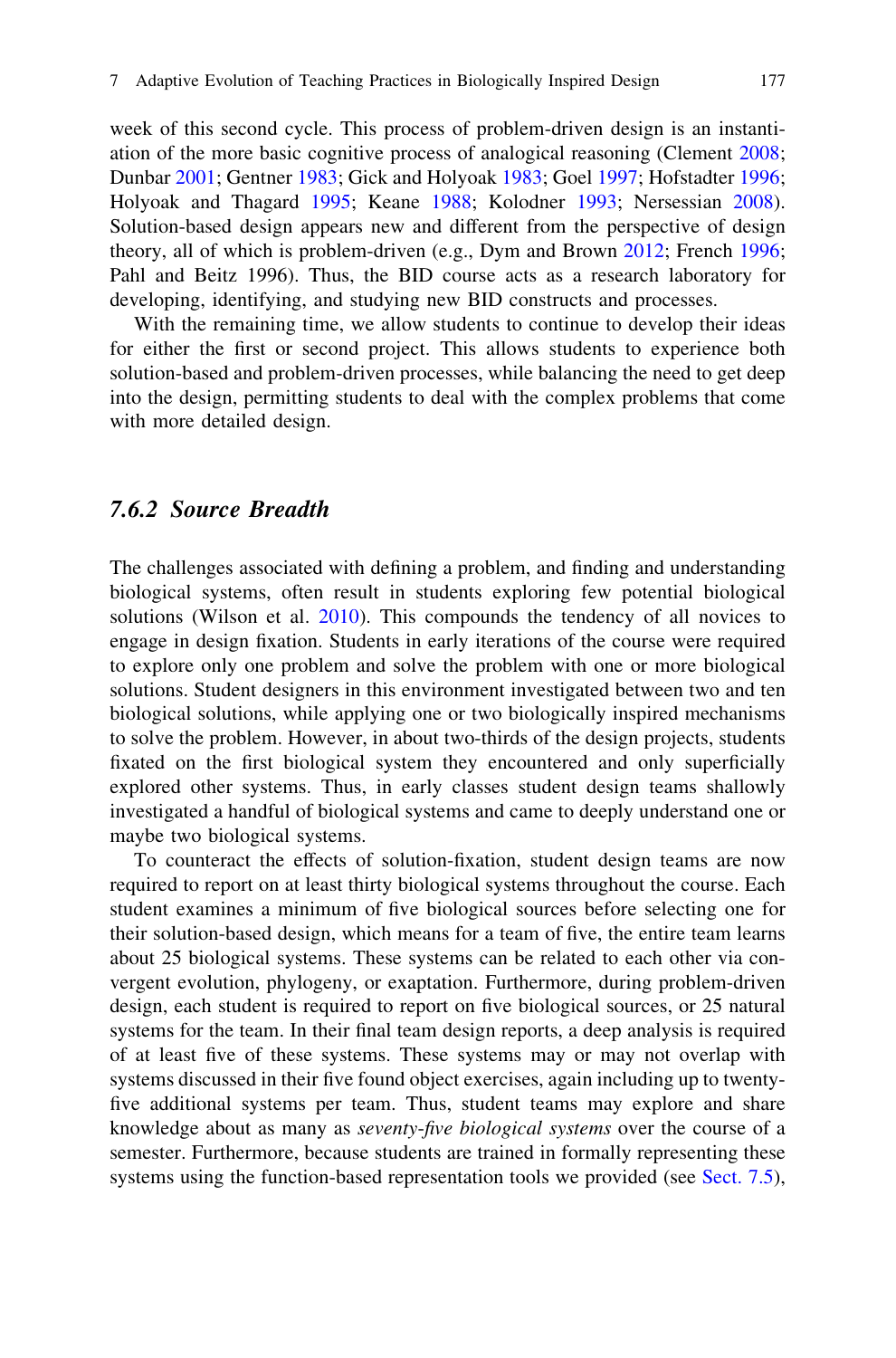<span id="page-25-0"></span>exploration of these systems is a structured process that (in theory) allows students to functionally index each system in their own memory for later retrieval during design episodes.

#### 7.6.3 Problem Definition

In a semester-long design project, students (who again, are largely naive with respect to open-ended design problems) spend approximately half of the semester learning about and grappling with the complexity of their own design problems. Students seem to be motivated by tackling complex, often topical, issues such as oil-spill cleanup or eliminating traffic congestion, for which they may have little familiarity. In a class where students are expected to learn an incredible breadth of content and process knowledge, our task is motivating students to find interesting, challenging problems, without letting the definition of the problem itself become the core challenge.

Problem discovery and definition is usually the first step in the design cycle (Dym and Brown [2012;](#page-44-0) French [1996](#page-44-0); Pahl et al. [2007](#page-45-0)). Even when the design cycle is solution-based, problem definition is quickly derived by working backward from a potential solution. Moreover, problem definition is inherently iterative. We have found, for example, that 70 % of the function requirements considered during the semester are discarded by the final design and as many as one-third of the final function requirements were identified during the final few weeks of a semester-long design.

We provide three scaffolds for students to help with problem definition. First, we give a lecture early in the semester that is inspired by Ron Bills, the CEO of Envirofit, entitled ''What makes a problem a good problem?'' this lecture provides an answer in terms of three W's: what stinks, who cares, and what are you going to do about it? This lecture sticks in the students' minds and keeps their focus on the practical. To reinforce this perspective, student design teams are required to answer the three W's during their preliminary design evaluation. Second, we provide the problem-structuring tool (SR.BID) described in [Sect.](#page-26-0) [7.6.6.](#page-26-0) These tools provide a handle for students to gain traction on defining their problems. Third, we embed problem definition formally in many of the design assignments, forcing students to reflect, to explicitly represent their design problems, and come to a shared team understanding of them. Our observations in 2011 suggest that these interventions: (a) reduce the time students spend on problem development; (b) reduce the problem scope; and (c) enhance the level of detail, especially with respect to the number of performance criteria and specifications that are considered. We believe projects in 2011 were among the most practical designs produced since we began teaching this class, with no sacrifice in perceived creativity.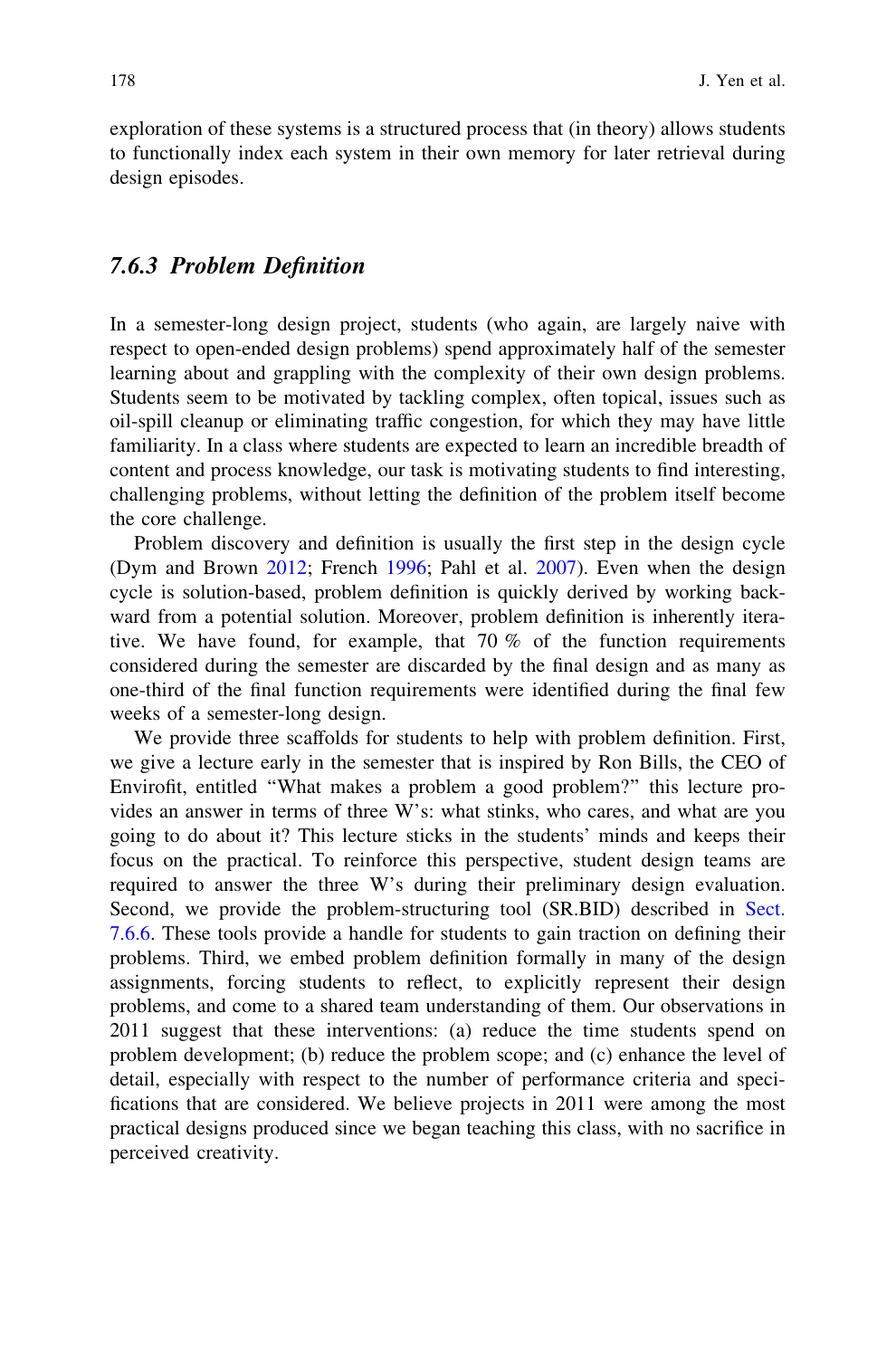## <span id="page-26-0"></span>7.6.4 Problem Focus

The extent to which student problems should be defined by the instructor versus by the students involves some trade-offs that may strongly affect student performance. We have tried limiting problems to specific areas (for example, sustainable housing) and allowing students to choose their own problems. Constraining student problems to specific areas potentially allows student groups to share information and come to a deeper understanding of the problem as a result of their joint efforts. It also may ameliorate some of the difficulties associated with problem formulation, and identifying and understanding biological systems. However, many students express disappointment that they were not allowed to choose problems with which they were comfortable. Moreover, constraining the problem sometimes limited the opportunity of certain engineering disciplines to participate. We also learned that unless problems are highly constrained, student teams were able to find a wide variety of problems such that benefits of shared knowledge were weakened considerably. Ultimately, in our highly interdisciplinary environment, allowing students to selfidentify problems leads to stronger application of engineering knowledge and student motivation and is preferred even though problem definition remains challenging. Constraining problems to certain domains may be more productive when students share a greater amount of disciplinary knowledge or attitudes.

## 7.6.5 Project Format

The project format can serve a variety of goals, some of which may be important, but are ancillary to BID practice. For instance, it is common practice at Georgia Tech for instructors to require capstone design projects to be sponsored by industry partners, where industry partners then can participate in the project as real-world customers. We initially framed the project format in an entrepreneurial context, that is, student design teams were expected to pitch their designs to appeal to a group of venture capitalists. While students found this quite motivating, they also spent a lot of time on branding, marketing, and selling their concept, rather than understanding and articulating the underlying principles. Still, the emphasis on design feasibility is important. Thus, we currently frame the design process in a more pragmatic sense. We ask students to prepare a presentation that validates the design concept in a way that would convince us (the instructors, and other guest evaluators) to invest in creating a prototype of their design.

# 7.6.6 Analogical Evaluation and SR.BID

Since BID is a cross-domain activity between biology and engineering, analogy making is a cornerstone process of BID but formalizing instruction for analogical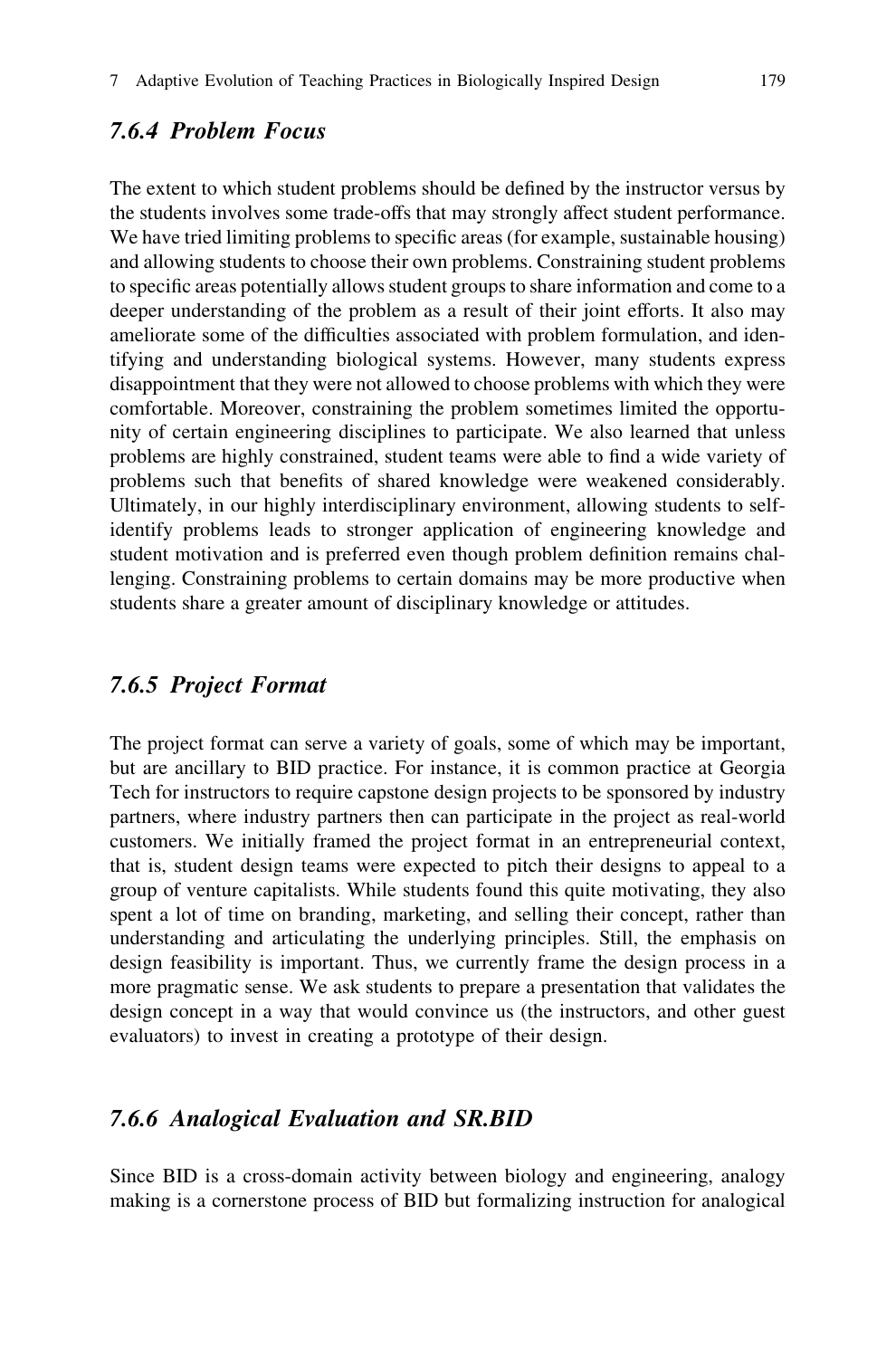mapping continues to challenge us. Students asked to find a biological analogy for a problem like ''create a device for collecting water samples at a fixed depth underwater in a lake,'' can almost immediately produce answers like ''puffer fish,'' "pelican," and "whale." Remarkably, students generate these analogies naturally, without instruction, and within minutes given a particular design challenge. When asked to describe why the analogy is a good fit, however, students require much more time and often are at a loss for a description that they themselves find satisfactory. When asked to evaluate these analogies for applicability or ''goodness of fit'' for generating a solution to the design problem, students can often categorize one analogy as better than another, but they are generally incapable of producing a consistent rationale for why one is better than the other. These observations have led us to seek better ways to focus student attention on appropriate analogical mapping and evaluation of goodness of fit.

Students seem to use more than functional similarity as memory probes for arriving at appropriate analogies. Similarity of structure, external environment, and performance characteristics too are often involved; for instance, the search technique of ''finding extreme adapters'' is used to find high-performing biological solutions by environmental similarity of problem–solution pairs. Capitalizing on these findings, we introduced in 2011, a new representation framework called Structured Representation for Biologically Inspired Design (SR.BID) that extends and expands the SBF representation. The core aim of SR.BID was to create a comprehensive representation linking biological solution descriptions and problem descriptions over the broader range of concepts used for analogical indexing, mapping, and evaluation. The SR.BID framework borrowed the structure (called specifications in SR.BID) and function concepts from SBF, and appended environment and performance concepts noted earlier. The ''Four Box Method'' uses the four concepts pictured in Figure 7.3 to organize student thinking about problems and solutions.

| Environment   | Function    |
|---------------|-------------|
| Specification | Performance |

| Fig. 7.3 Four Box Method |  |  |
|--------------------------|--|--|
| of SR.BID                |  |  |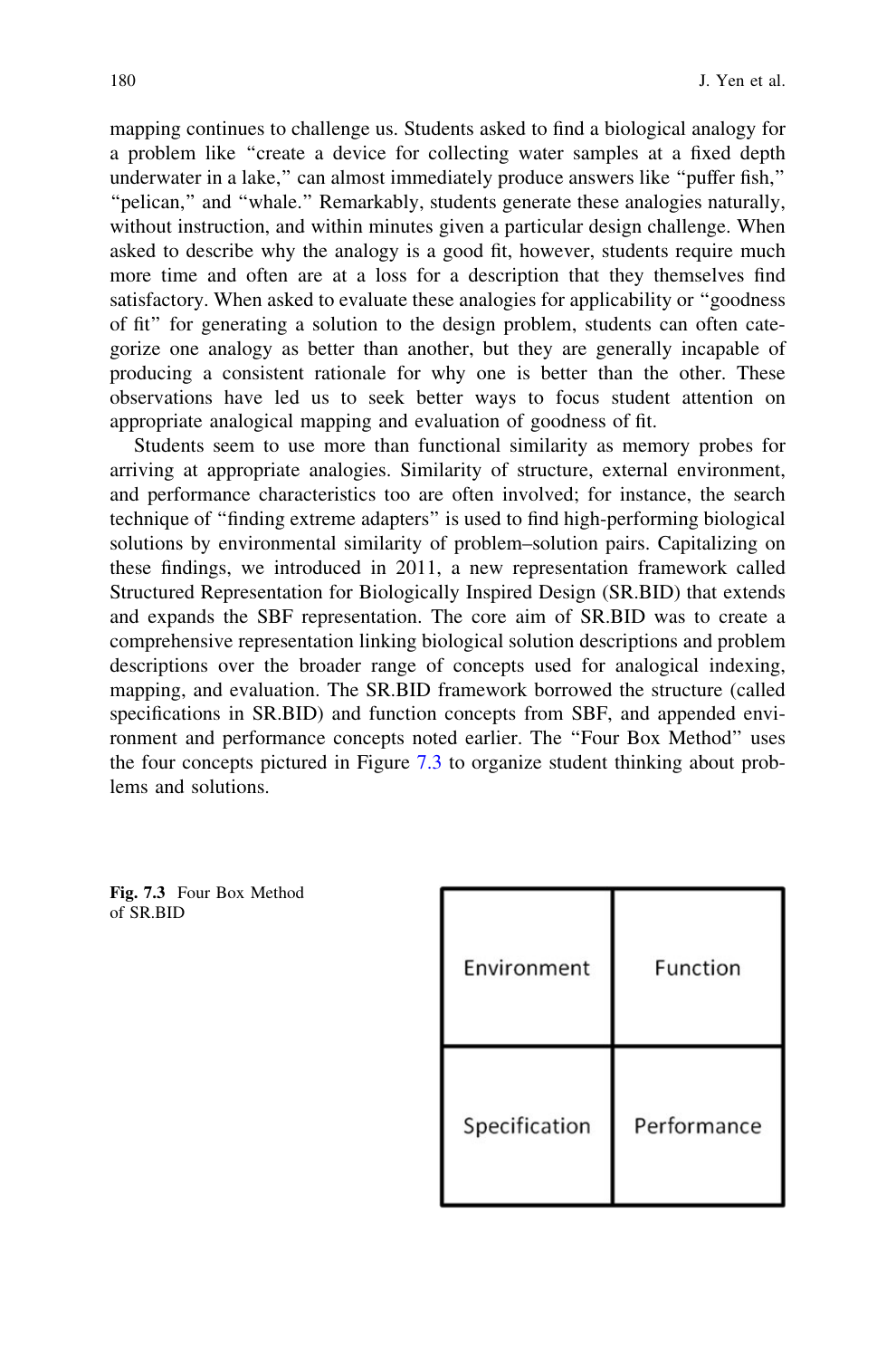| Operating environment     | Functions                                 | Performance                                                                 | Specifications                                               |
|---------------------------|-------------------------------------------|-----------------------------------------------------------------------------|--------------------------------------------------------------|
| Outdoors and indoors      | theft                                     | Protect bicycle from Weigh less than 5 lbs.                                 | Adjustable                                                   |
| Wind and<br>precipitation | Prevent potential<br>damage to            | Withstand 4500 lbs.<br>of force                                             | Weatherproof                                                 |
| Daytime and nighttime     | bicycle caused<br>by contact with<br>lock | Withstand temperatures<br>below $32^{\circ}$ F and above<br>$100^{\circ}$ F | Flexible                                                     |
| Temperature variations    |                                           | Waterproof, freeze proof,<br>and shockproof                                 | Strong materials                                             |
|                           |                                           |                                                                             | Easy to use<br>Deter from cutting<br>Competitively<br>priced |

Table 7.5 Using the Four Box Method to describe the problem of building a better bike lock

All assignments in the 2011 class were structured using the SR.BID framework. The following Table 7.5 provides an example of a four box diagram provided to describe the problem of building a better bicycle lock.

Furthermore, once given a problem specification and a specification of the biological solution in the same format, students were asked to do a side-by-side comparison where they identified whether elements were the same, similar, or different. In Table [7.6](#page-29-0), we see a side-by-side comparison of the North American Elk antler with the bicycle lock problem. This side-by-side comparison forces students to consider not only where the problem and solution align, but also where solutions do not line up. Markman and Gentner ([1993](#page-44-0)) have suggested that comparison of source and target problems in analogical transfer often is based on such alignment. We believe that in BID, highlighting these differences early in the analogical mapping stage helps students consider their sources more deeply, as well as identify potential transfer issues such as performance, size scaling, material composition, and manufacturing earlier in the design process.

From 2006 through 2011, we have experimented with a number of representations and tools to help students overcome common interdisciplinary design challenges. We have less experience with SR.BID than with other representations. However, student surveys indicate that the SR.BID organizational framework resulted in more pragmatic final projects and provided students with a more robust method for evaluating analogies, especially for identifying potential transfer failure points. On the other hand, students continued to provide shallow mechanistic explanations of biological systems. In 2011, we did not teach diagrammatic functional decomposition, and instructors felt as a result students lacked a deeper understanding of the connectedness of functions in both problem and solution descriptions.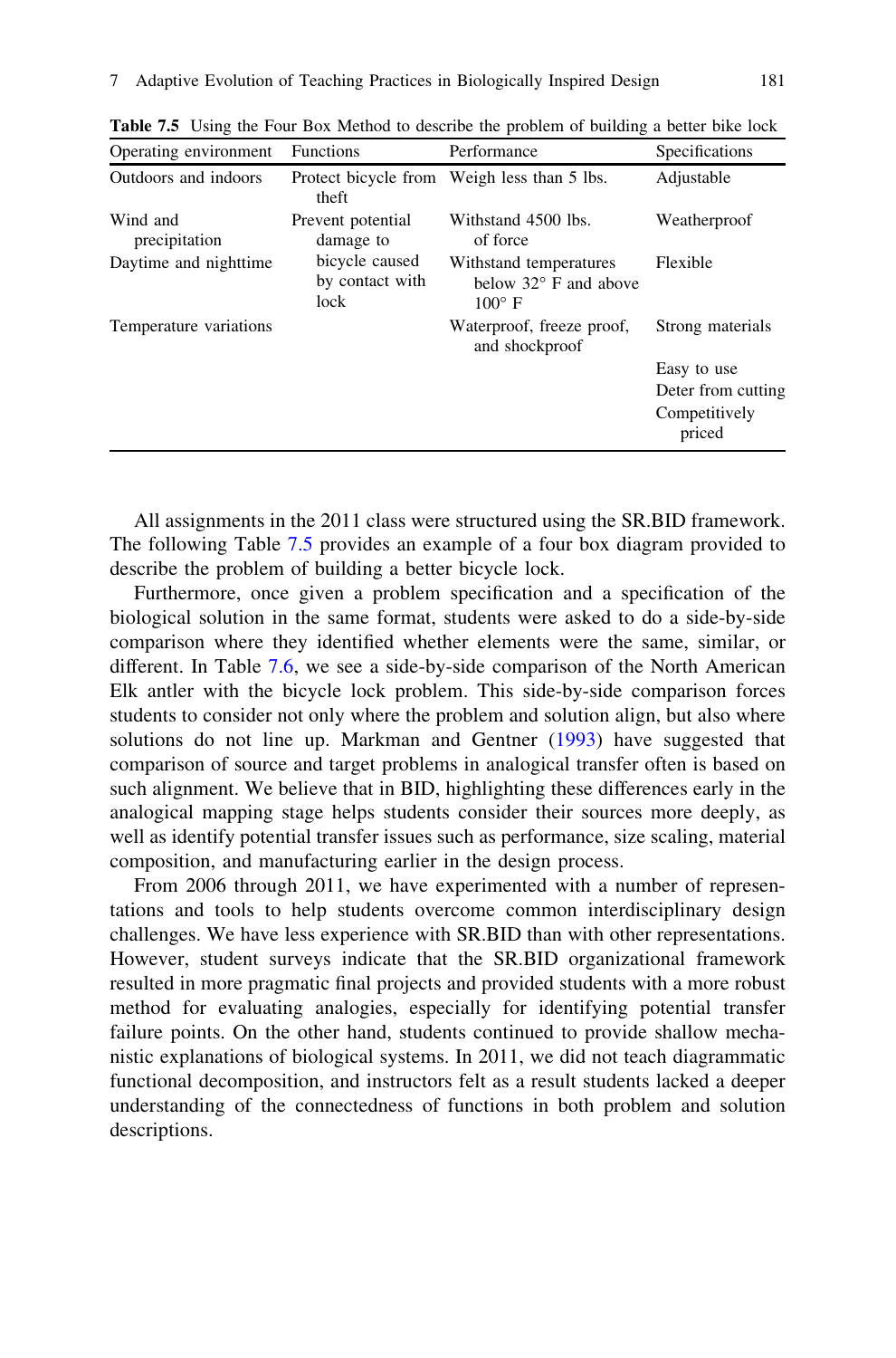| Problem target                                                                                 |         | Biological source (Elk antler)                                |
|------------------------------------------------------------------------------------------------|---------|---------------------------------------------------------------|
| Operational environment                                                                        |         | Operational environment                                       |
| College students/adults                                                                        | N/A     | N/A                                                           |
| Global use in all habitats                                                                     |         | Different North America/Eastern Asia/forest habitat           |
| Bike racks, poles, sign posts, fixed<br>structures                                             |         | Different Elk head                                            |
| Usable in all seasons/usable at all times Different Usable only during mating season<br>of day |         |                                                               |
| Temperature range: adaptable to outside Same<br>temperature                                    |         | Temperature range: adaptable to outside<br>temperature        |
| Weather resistant                                                                              | Same    | Weather resistant                                             |
| <b>Functions</b>                                                                               |         | <b>Functions</b>                                              |
| Prevent bike theft                                                                             | N/A     | Fight/protect against other male elks during<br>mating season |
| Withstand applied stress                                                                       | Same    | Withstand applied stress                                      |
| Maintain temperature                                                                           | Same    | Maintain temperature                                          |
| Deter possible thieves                                                                         | Similar | Deter predators                                               |
| <b>Specifications</b>                                                                          |         | Specifications                                                |
| Stress withstanding materials                                                                  | Same    | Stress withstanding                                           |
| Lightweight materials                                                                          |         | Different Strong materials                                    |
| Inexpensive materials                                                                          | Similar | Relatively low energy cost                                    |
| Inert materials                                                                                | Same    | Inert materials                                               |
| Detachable from bike                                                                           | Similar | Ability to shed antlers after the end of<br>mating season     |
| Lifespan of over 5 years                                                                       |         | Different Lifespan equals the duration of mating<br>season    |
| Criteria                                                                                       |         | Criteria                                                      |
| Weight $<$ 5 pounds                                                                            |         | Different Weight of up to 40 pounds                           |
| Fits around average sized tree trunk                                                           |         | Different Height of up to 3.9 feet                            |
| Fits on/around average sized bike frame N/A                                                    |         | N/A                                                           |

<span id="page-29-0"></span>Table 7.6 Side-by-side comparison of the biological solution (Elk antler) with the problem (bicycle lock) using SR.BID

# 7.7 Evaluation

One of us once overheard an alumnus from our 3rd iteration of the course describe it to a prospective student. He said, ''It's different from any other course. There are assignments like 'go outside and find something.' It's hard to know exactly what you're supposed to do.'' In most courses, it is clear to the students what specific information and skills they must master. Because BID education is process oriented, as opposed to content oriented, the students often have trouble gauging their own performance, particularly before their first projects are vetted. Evaluation by the faculty is necessary throughout, and most important quite early, to help students realize what it is they should be working on, how good their work is, and what mental activities are leading to productive outcomes. The first two course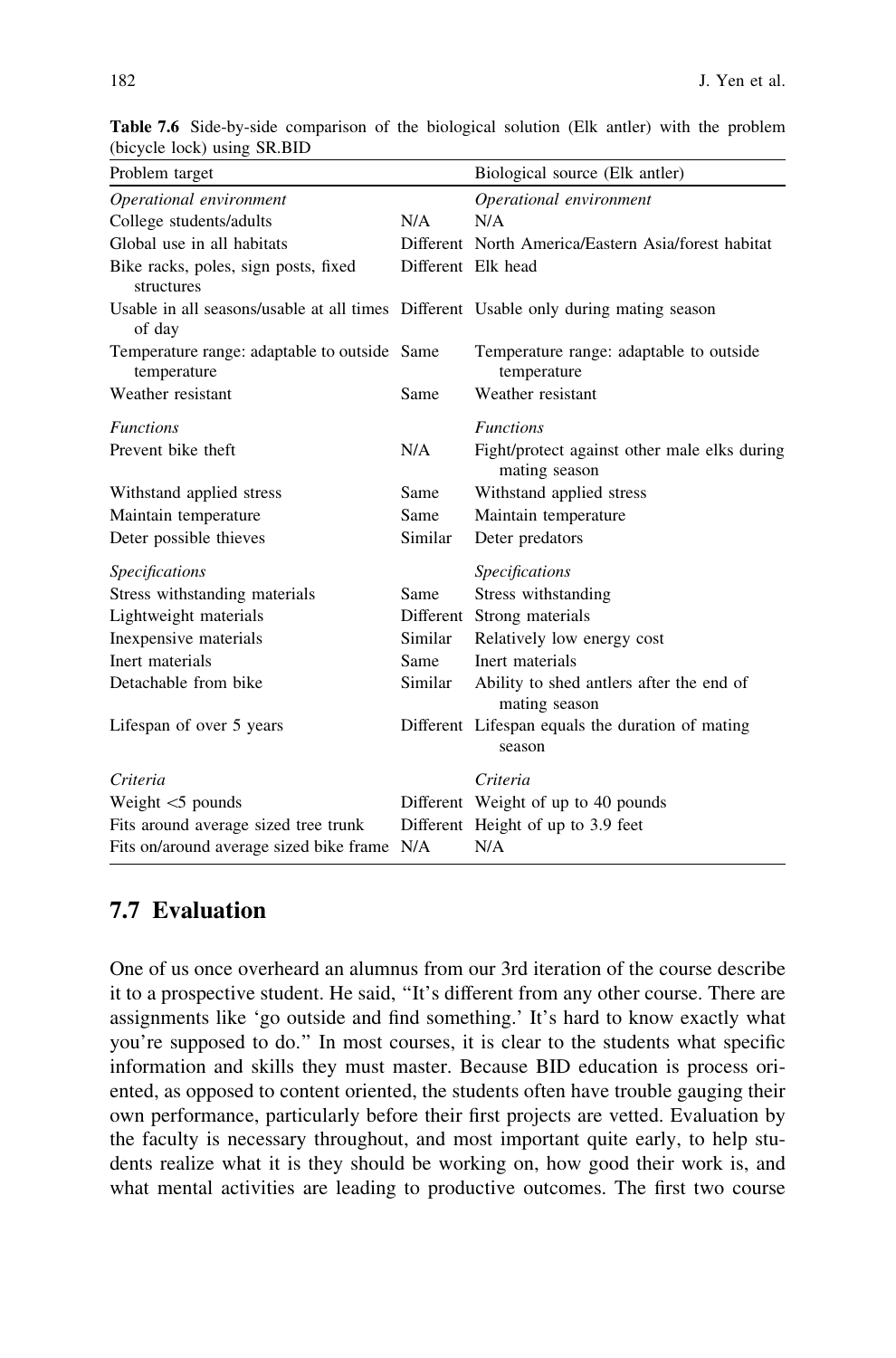<span id="page-30-0"></span>

|                      |                               |                                                    |                         |                           | Table 7.7 Six course elements (down) pertaining to evaluation that address the 9 key challenges (across) |                                                                 |             |                                               |         |
|----------------------|-------------------------------|----------------------------------------------------|-------------------------|---------------------------|----------------------------------------------------------------------------------------------------------|-----------------------------------------------------------------|-------------|-----------------------------------------------|---------|
| Evaluation           | Searching<br>biologica<br>for | Understanding Identifying<br>biological<br>systems | understanding<br>and    | apping<br>transfer<br>and | Analogy Communicating Communicating Teaming in an<br>boundaries                                          | across discipline complex system interdisciplinary<br>knowledge | environment | Maintaining Evaluating<br>engagement<br>equal | designs |
|                      | systems                       |                                                    | good design<br>problems |                           |                                                                                                          |                                                                 |             | the process<br>throughout                     |         |
| Three W's            |                               |                                                    |                         |                           |                                                                                                          |                                                                 |             |                                               |         |
| feedback<br>In-class |                               |                                                    |                         |                           |                                                                                                          |                                                                 |             |                                               |         |
| Environmental        |                               |                                                    |                         |                           |                                                                                                          |                                                                 |             |                                               |         |
| assessment<br>impact |                               |                                                    |                         |                           |                                                                                                          |                                                                 |             |                                               |         |
| Make-or-break        |                               |                                                    |                         |                           |                                                                                                          |                                                                 |             |                                               |         |
| QA                   |                               |                                                    |                         |                           |                                                                                                          |                                                                 |             |                                               |         |
| Materials            |                               |                                                    |                         |                           |                                                                                                          |                                                                 |             |                                               |         |
| assessment           |                               |                                                    |                         |                           |                                                                                                          |                                                                 |             |                                               |         |
| Reports              |                               |                                                    |                         |                           |                                                                                                          |                                                                 |             |                                               |         |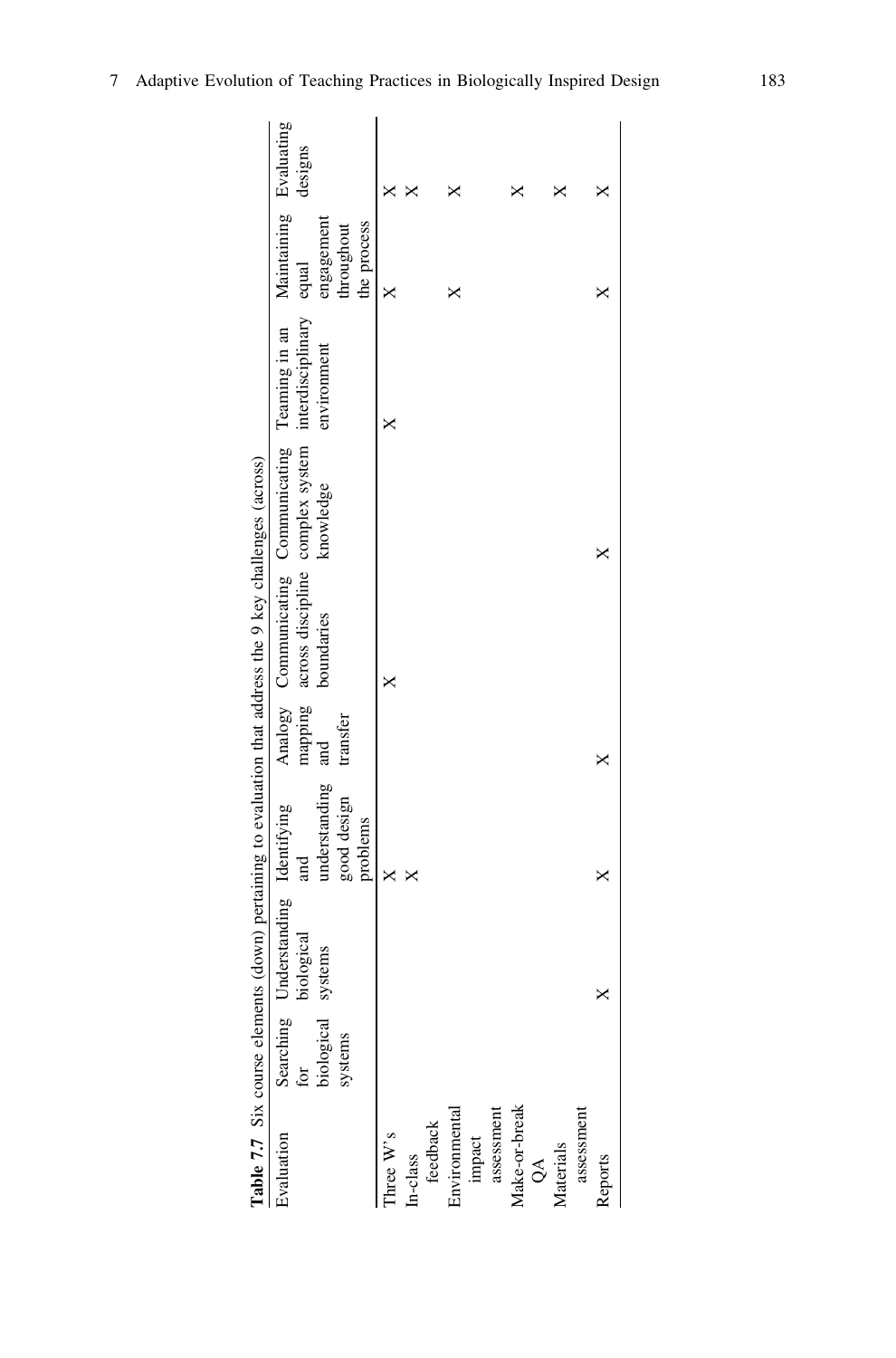elements in Table [7.7](#page-30-0) below are the main methods we have found to get students on a productive track early in the course.

Ideas are commonplace; good ideas less so. Many of the ideas in the student journals were novel, but impossible to implement so as to achieve the desired functionality. Quantitative analysis is usually the key to assessing feasibility of a design. For example, how much must the surface area of a shoe expand to prevent sand from liquefying when an adult walks at normal speed? How much will serrations at the leading edge of a lawn mower blade reduce noise? Course elements 3–5 in Table [7.7](#page-30-0) represent the quantitative assessments we require. In addition, we ask the students to perform some quantification of the three W's.

The last course element in Table [7.7](#page-30-0) is the final report. This pulls together the biological sources, problem description, design description, analogical evaluation, and all of the quantitative analyses that are described in this and the previous sections. If the students can write a persuasive project summary and have correctly performed the underlying analysis, they can feel confident that they have delivered a good BID.

#### 7.7.1 Three W's

The three W's, "What stinks," "Who cares," and "What are you going to do about it,'' were introduced in [Sect. 7.6.3](#page-25-0) as scaffolding for student problem definition. For the oral presentations of the first two projects, we require the students to state the three W's of their problem definition. This helps them select a worthwhile and well-defined problem. For the final reports, we also require quantitative justifications of each W. For example, the first W would ask how wasteful are lawn sprinklers compared with drip irrigation? The second W would ask how much clean water is wasted annually by lawn sprinklers and of what fraction of total clean water use does that consist? A more thorough answer to the second W would calculate the annual cost of the wasted water to a typical owner of a water sprinkler. If the annual cost is a few dollars, who is going to care, even if the overall cost is a hundred million? The third W would call for the quantitative analysis of the design to be sure it saves the amount of water claimed, and an estimate of the production cost.

#### 7.7.2 In-class Feedback

During in-class work sessions, we circulate among groups, answering questions, critiquing designs, helping with analyses, and suggesting ideas. We have not kept records of these interactions, but we are sure that this feedback is indispensible to the students during the first and second design projects. We often have the ready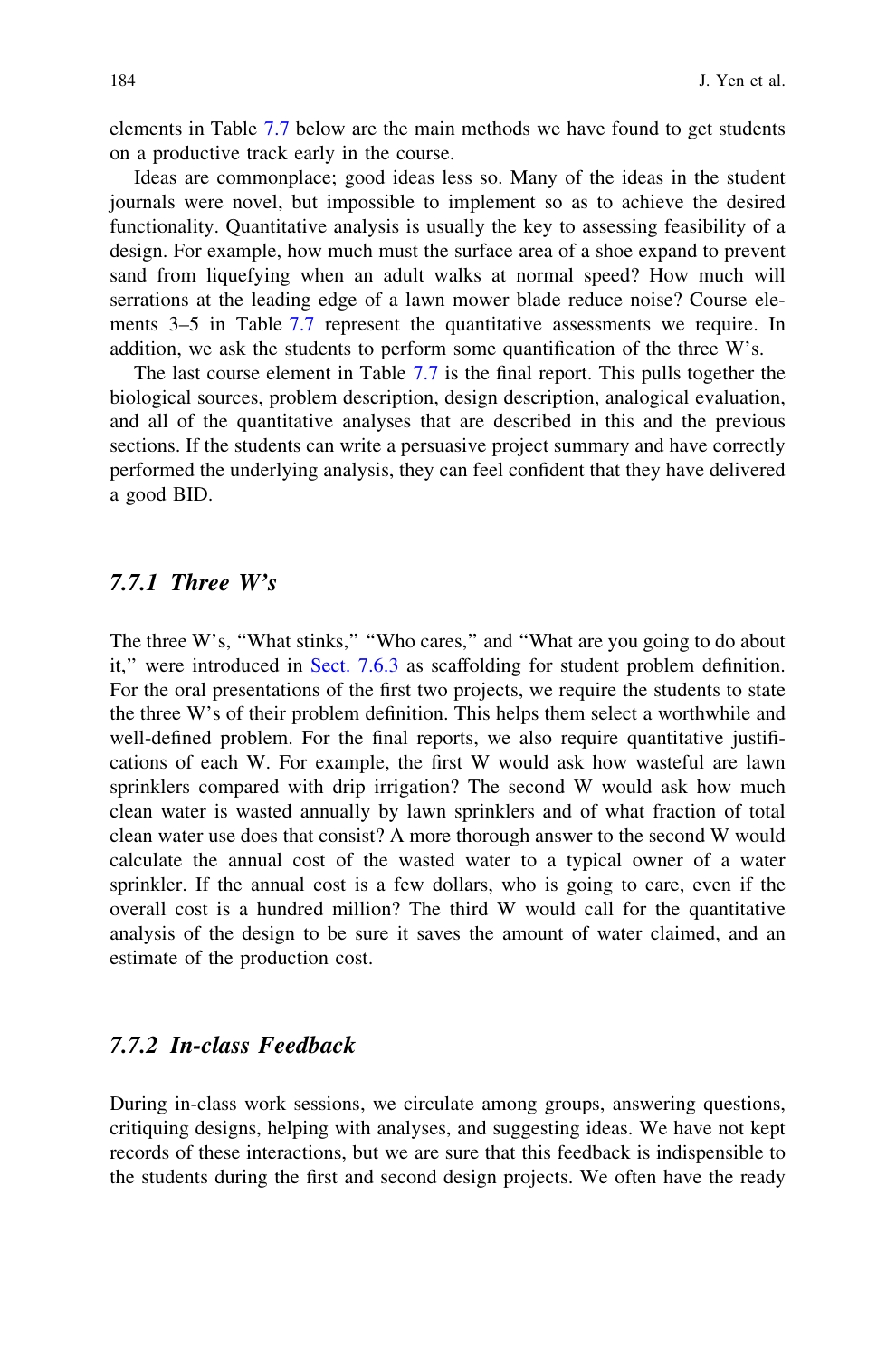knowledge to tell a group that an idea has already been tried, or that an organism's mechanism is not what they think it is, or that the basic nature of their problem is different from what they suppose. This kind of feedback helps eliminate dead ends early, before the team sinks much time into them.

The other kind of feedback that is very helpful during the early stages of work has to do with problem focus. Students frequently begin with too broad a problem and need to be advised to narrow their focus, often drastically. It has become much easier for us to provide this feedback now that we have taught the course for several years, because we have acquired some problem domain knowledge. For example, every year since 2006 at least one team has wanted to solve the problem of water. We have learned that worldwide water problems range from aquifer depletion, desertification, inefficient irrigation, and leaky toilets to collection, nonpoint-source pollution, filtration, and millions of children's deaths annually. Each of these differs by geographical region, culture, and other factors. We might suggest a focus on collecting potable water from the air for a hundred thousand refugees living in makeshift tents in Haiti, or on finding gray water alternatives to pure aquifer sources for farmers in the midwestern USA.

Occasionally, a group will have too narrow a problem focus. If their solution is good, it is usually enough to point out that there is not a sufficiently important ''who cares,'' and urge the students to find a broader scope of application. Therefore, it is not usually vital to detect this flaw very early. Feedback during inclass presentations, discussed next, is sure to reveal such flaws that have not yet been detected.

We invite experts from various departments such as mechanical engineering, materials engineering, architecture, chemistry, psychology, and civil engineering, as well as local firms such as Perkins+Will, Interface, and David Oakey Designs and that are interested in sustainability, to attend the oral and poster presentations of the student projects. These presentations are typically given a week or two before the final project reports are due. Each team gets feedback from the visiting experts, the course instructors, and their fellow students. Surprisingly, we have found that some of the toughest questions come from other students. The visitors are the most likely to challenge fundamental assumptions or parameters of the entire project. We instructors, perhaps because we have been providing feedback all along, tend to ask the least unsettling questions. Instead, we usually probe to test whether or not the students have a deep understanding of the biologically inspired mechanism that is being transferred into the design.

Several times visitors have expressed regret that they had not been brought in earlier, because there is not enough time for the student team to act on their criticisms or ideas. On the other hand, these visitors are a scarce resource and we are leery of imposing too much on them. The best use of this resource seems to be during the presentations of the first and second designs, because the teams will choose one of those two to refine for their third design and therefore have several weeks to take an expert's comments into account.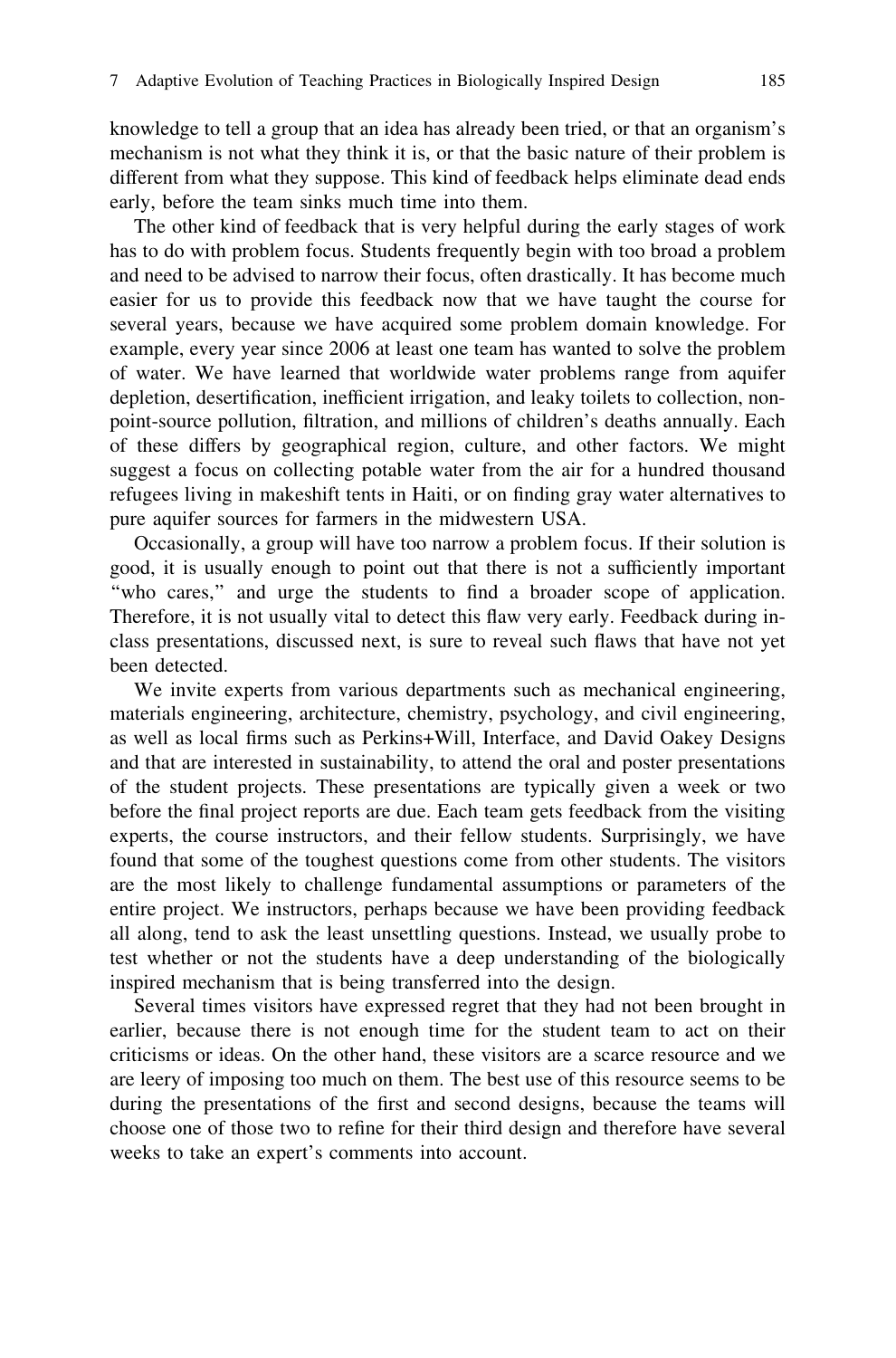## 7.7.3 Environmental Impact Assessment

Student responses to our course suggest that BID captures the imagination and attunes students to values of sustainability. In fact, many engineering students in our early courses reported they were more likely to consider sustainability and environmental impact of their designs as a consequence of learning BID, even though sustainability was not a design requirement. Subsequently, we added an environmental impact assessment (EIA) assignment to align student output with their greater sensitivity to environmental concerns.

The EIA assignment creates a number of challenges, given many engineering and biology curricula do not cover this kind of evaluation. We discovered it was necessary to familiarize students with the major environmental impact categories and their associated metrics (e.g., greenhouse gases in  $CO<sub>2</sub>$  kilogram equivalents and solid non-toxic waste in cubic feet). We identified some of the most common difficulties and created a quantitative homework assignment that forced the students to navigate them. The assignment was to compare the environmental impact of travel by air and travel by car. This forced students to understand the need to express the cost per function achieved (e.g., amount of  $CO<sub>2</sub>$  equivalents released per passenger miles travelled), and how to prioritize potential costs (e.g., the amount of clean water used per passenger mile is negligible compared to the impact of greenhouse gas emission). Afterward, when teams were working on their projects, we met with each group to discuss which impacts were important and how they were to be measured.

Several of the changes that we have described, namely identifying pitfalls and environmental impact categories in lectures, tailoring quantitative analysis assignments to these lectures, and discussing these issues with each team while they were developing their designs, had the net effect of changing quantitative assessment from a burdensome requirement of a final report to a key tool used during much of the design process.

#### 7.7.4 Make-or-Break Quantitative Analysis

In the first three years of the course, we gave three quantitative homework assignments, each analysis tied to a specific reading or lecture. Our aim was to stimulate students to perform quantitative evaluations of their projects. These assignments were unpopular; many students, especially biologists, found them difficult. Starting in the fourth year, we changed these from individual to group assignments. To keep the biologists engaged, we offered extra credit to teams if a biologist presented the group's solution to the class. We observed that the quality of the student solutions improved, and that the student satisfaction with the assignments increased when the design team was jointly responsible for the exercise.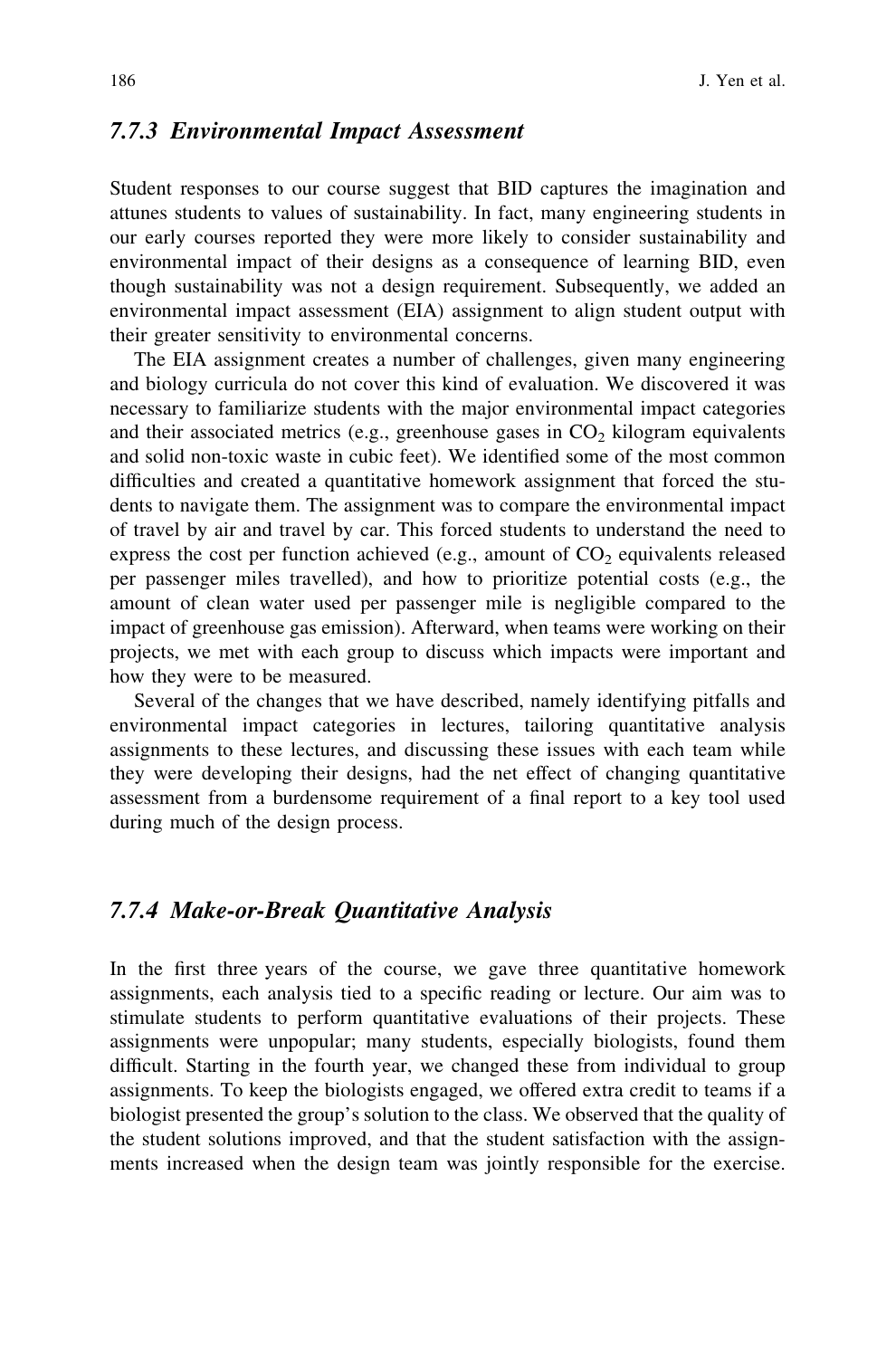However, the degree to which all team members, in particular the biologists, learned how to do quantitative analysis is unknown.

Though we do not know whether everyone learned how to perform quantitative analysis, we do know that the students did not learn how to choose what quantitative analyses were worth doing. All final design reports were supposed to include a quantitative assessment that related to how well the design functioned. In the first few years, we were usually dissatisfied with their quality. Many assessments lacked depth or importance. Teams frequently analyzed aspects of the design that were not critical to its performance, choosing analyses with straightforward techniques as opposed to relevance. We elected to address this problem with a ''make-or-break'' lecture, in which we stress that usually there is a single quantitative issue of function that is critical to the success of the design. A bicycle helmet must be able to protect against a certain speed of collision; a condensation device for desert use must produce a certain amount of water per day; a levee must withstand a certain flood height. We told each team to figure out what would make or break their design. We then met with each team to discuss their choice. This discussion was important because otherwise a difficult time-consuming technical analysis could turn out to be irrelevant or a major design infeasibility could go undetected.

Our subsequent experience has led us to identify common issues that students confront in this analysis. One pitfall has to do with scaling. For example, a humansized gecko could not climb walls easily because the mass increases as the cube of the length, but the surface area of the foot increases only as the square of the length. The adhesive force is proportional to the surface area, as a simple thought experiment will show. We created a new quantitative homework assignment for which scaling was the key. Since biological solutions often are scale-dependent, students often will have to deal with this issue, and some discussion of scaling seems key for successful analogical transfer of principles. The other common pitfall had to do with materials. This was so important that we made a materials assessment a separate requirement, as described in the next subsection.

#### 7.7.5 Materials Assessment

Students in the first 3 years of the course would often base their design on a hypothesized material with certain physical properties, when no such material existed. When we reviewed the course after 3 years, we were a bit shocked to see that this single weakness rendered about one-third of all the designs infeasible! We began to warn students not to rely on imagined materials, encouraging them to use existing material or to design a hybrid material from known materials. Now, we require a materials analysis in the second or third week of the third project. The final reports typically incorporate this materials analysis.

Often the properties of a material have turned out to be the ''make-or-break'' quantitative question. In several cases, teams performed a computation-intensive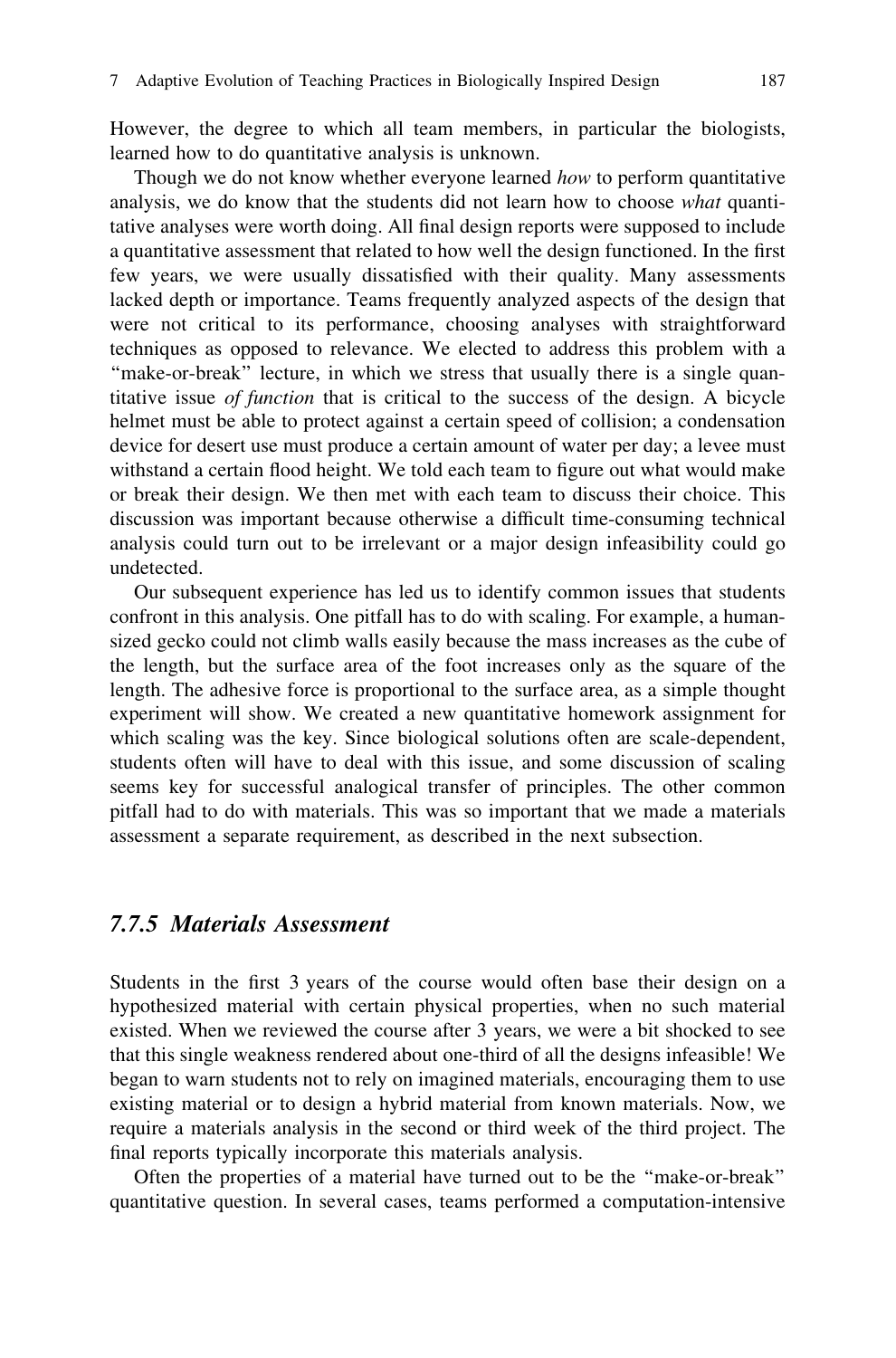finite-element analysis to answer the question. Usually, only one member of the team, a mechanical or materials engineer, knew how to perform such an analysis.

In our experience, therefore, a materials analysis seems necessary to prevent situations in which students produce unfeasible designs. In the most recent iteration of the course, fall 2012, only one of the eight final designs (a radically different toothbrush) depended on material of dubious manufacturability.

## 7.7.6 Reports

We have always required students to deliver both oral and written reports. In the first year, we tried different formats. For written reports, we asked for traditional write-ups of about 10 pages, posters, and pamphlets of 4–8 sides. For oral reports, we asked for either short poster presentations or PowerPoint presentations. We observed that students were highly motivated by poster presentations, and we have retained them. We found that written reports got much better if we specified a template in advance and tied all of the elements in the template to previous assignments. In this way, final reports served as a reflective synthesis of previous work and provided an opportunity for improvement. Report templates also provided students with focus. There are so many aspects of the process of BID that could be included in a report that students are at a loss for what to include or not include. In particular, in 2007, about 40 % of the final report documented the design process, while 60 % documented the actual final design. The template seemed to reinforce both the process learning goals for the students and the product/design goals. Creating good rubrics for a class is an extremely difficult problem, particularly in design. To grade the final designs, these 10 sections are awarded a specified portion (%) of the final grade as follows:

- 1. Summary  $(5\%)$ . Specify the problem and the biological source; state the key analogy; describe the design solution and its value proposition as compared with existing solutions.
- 2. Biological System Understanding (10 %). For solution-based designs, convey a deep understanding of the primary natural system, with particular focus on explanation of the mechanism(s) of interest. For problem-based designs, provide a deep description of all mechanisms transferred to the design. In addition, describe at least briefly all natural systems that were considered, indicating why a system was or was not chosen for inspiration.
- 3. Design Problem Understanding  $(10\%)$ . Motivate the problem, including what stinks, who cares, and what are we going to do about it. Also, give a detailed problem decomposition showing a logical analysis of the functions involved in the problem including function, operating environment, performance criteria, and constraints.
- 4. Biological System to Design Problem Analogy and Comparison (10 %). Describe similarities and differences between the biological systems and the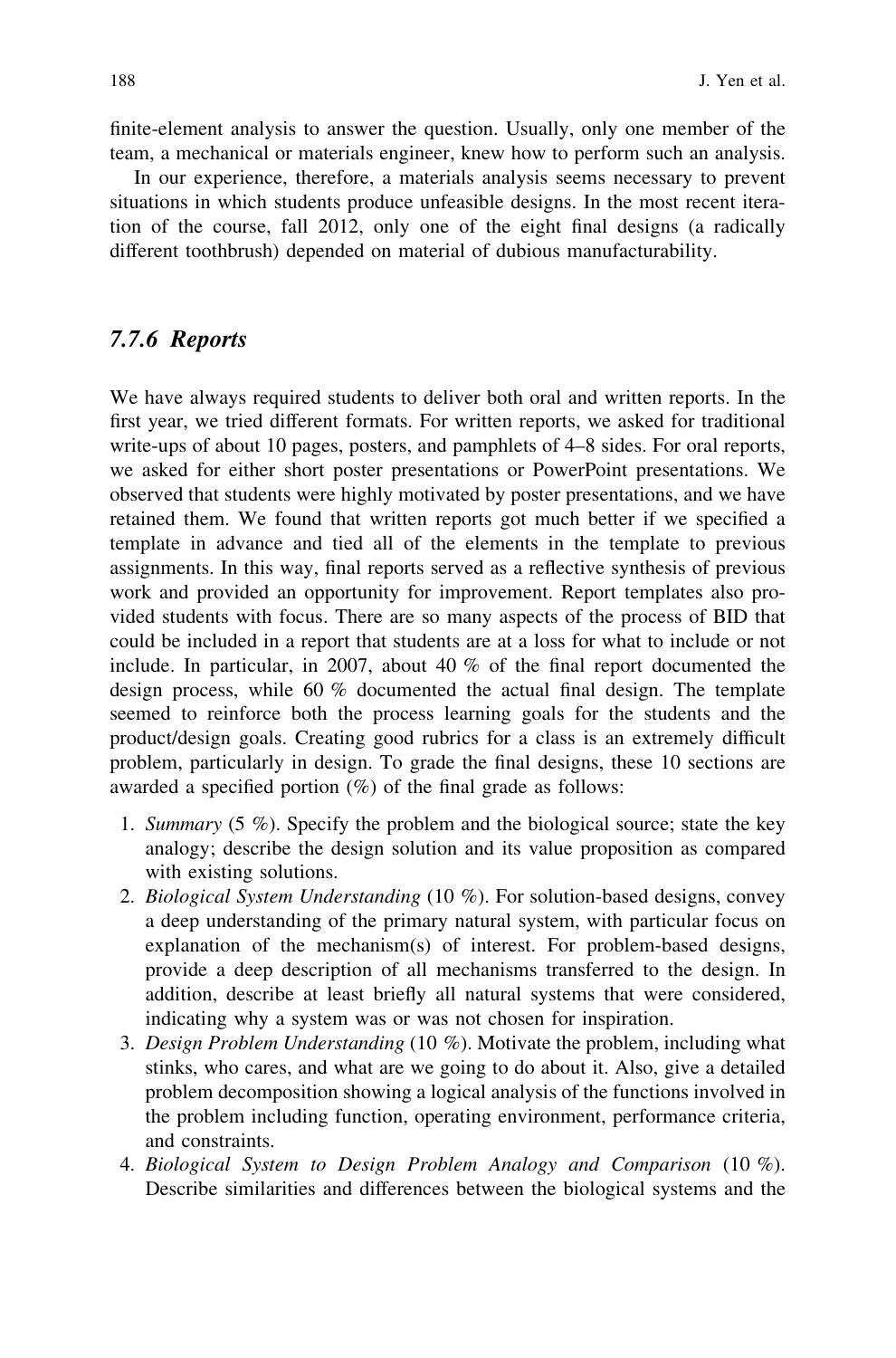design problem. In addition, present arguments for and against the suitability of the biological systems to serve as a solution to the design problem.

- 5. Visualization (10 %). Supplement the written text with a variety of visual representations such as graphs, figures, drawings (CAD or freehand), and tables. Legends must be informative.
- 6. Quantitative Analysis of Biological Mechanism (20 %). Provide a succinct and quantitative analysis of the mechanics, material properties, or interacting processes of the biological system(s) that are transferred to the design.
- 7. Quantitative Analysis of Design (20 %). Provide a succinct and quantitative analysis of the key functions of the problem. Show how the new design integrates the principles derived from nature.
- 8. Design Understanding (10 %). Discuss the principal obstacles to achieving the design objectives that were encountered. Assess the value of the design (greater functionality, cost savings, increased sustainability, other potential applications).
- 9. Cross-Domain Translation Creativity  $(\pm 10 \%)$ . This portion of the grade depends upon the creativity of the design based on its novelty with respect to current technology and previous BID designs, together with the potential usefulness of the proposed product.
- 10. Literature (5 %). This must contain key references from the primary literature (no Weblinks allowed) for the biological systems, existing solutions, similar problems, materials, and mechanics.

Item 9 in the list above requires clarification. The weights of the other items sum to 100 %. Item 9 permitted the project grade to go up or down by as much as a full level, for example, from B to A or C. We instructors did not fully agree as to how much the designs should be graded on the process rather than on the outcome. Item 9, being a highly subjective criterion, gave individual instructors leeway with respect to the rest of the grading rubric. To ensure fairness, we balanced the set of instructors assigned to each report. Note also that the weights assigned to these categories will vary, reflecting the instructors' course goals and institutional context.

In the most recent iteration of the course, we required a complete draft of the report a few weeks before the final version was due. We graded the drafts as carefully as we would have graded final versions. About half of the final reports were much improved over the drafts. (several were already excellent). This process required a lot of time from both faculty and students, but it significantly improved the outcome.

## 7.8 Interdisciplinary Training

Having the opportunity to work in interdisciplinary teams gives students that chance to examine a problem from a different viewpoint, share uncommon knowledge between disciplines, enable them to re-examine their own major, and in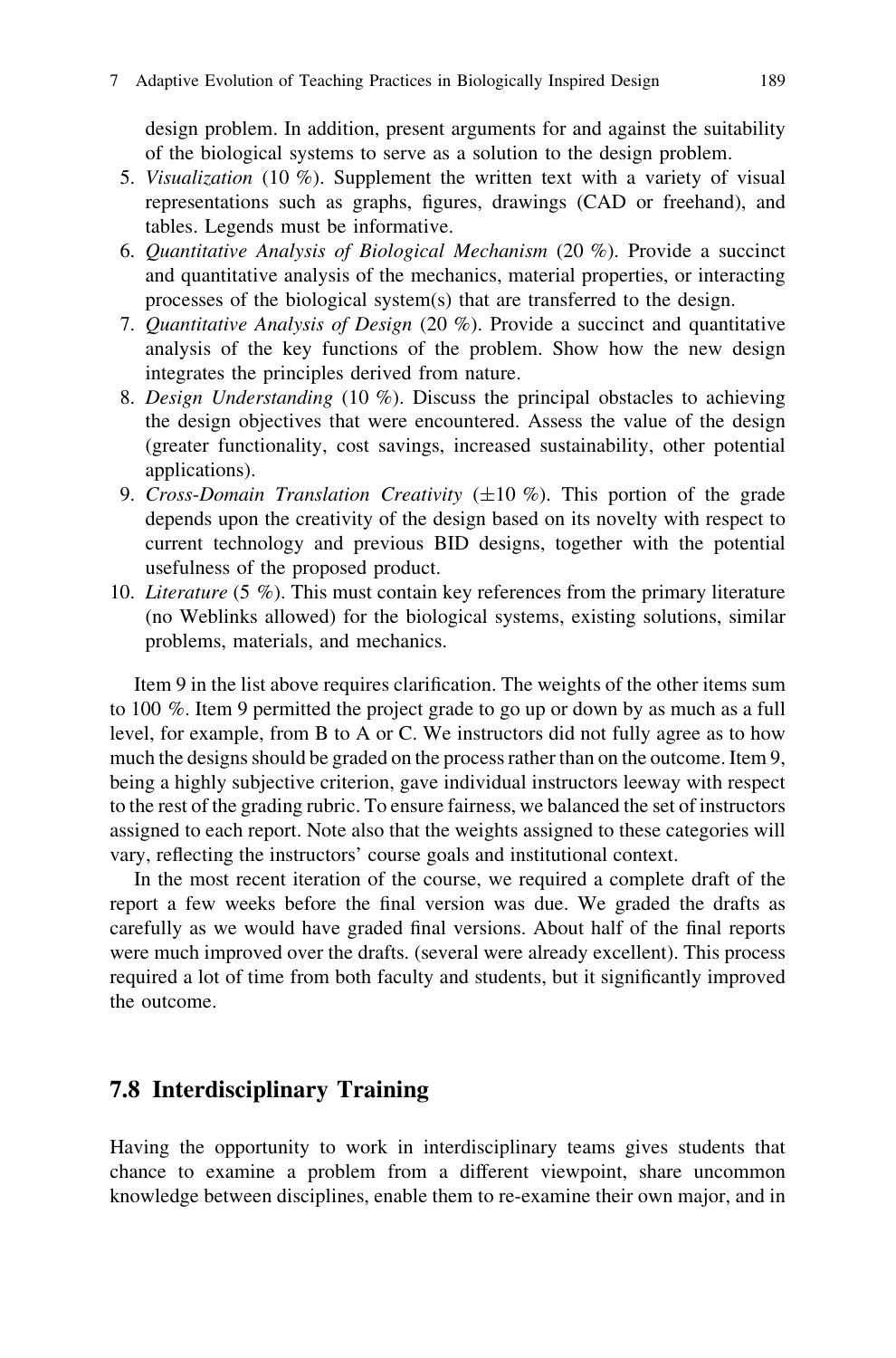essence, seed their minds with new ideas. Teams in this class include at least one of each of these two disciplines: biologist, mechanical engineer, plus a mixture of these: systems engineer, materials scientist, designer (industrial designer, architect, and artist). Asking the students to show they are able to use each other's skills, starting from the biological inspiration, throughout the design process, to the final quantitative analysis of feasibility informs them of the importance of the interdisciplinary effort. These interactions expand their design space, promoting creative thinking and innovation in design (Table [7.8\)](#page-38-0).

# 7.8.1 Faculty Engagement

How often does a biologist work on a team with a biomedical or mechanical engineer, a materials scientist, an industrial engineer or an architect or city planner? One key to effective bioinspired design is that it requires expertise in multiple fields. In our experience, there is no greater influence on the success of a final design than having a mentor to help facilitate the team design. Even one or two sessions with an expert can make a dramatic difference. For example, when a team of mechanical engineers, computer scientists, and biologists tried tackling the issue of desalination, they classified the problem as one of finding a way to generate water pressure for reverse osmosis. Having created a biology-based solution that required "no input energy," the team thought they had "solved" the problem. Five minutes with a faculty expert, and suddenly, now recast in terms of a thermodynamics problem, the team saw they had a major problem with their design (specifically that the system would quickly reach equilibrium after which no further desalination would occur). Over the years, we have identified those faculty who are open to interdisciplinary collaboration, can spare the time to facilitate a team over several one or 2 h sessions, and evaluate the output in such a way that makes sure the team correctly understands the principles of interest. Taking advantage of local expertise helps customize the course to the strengths of the institute.

#### 7.8.2 Knowledge from Other Domains

As already mentioned, BID draws from many areas of scientific knowledge and cannot be accomplished without at least two or more disciplines working together. In our course, we emphasize the essential value of knowledge from other domains. In particular, it requires a sufficiently broad understanding of biology to facilitate search and selectively deep understanding once a particular biological source is targeted as a potential source for innovation. Whereas substitutes exist, there is still no resource quite as effective as *a good biologist*.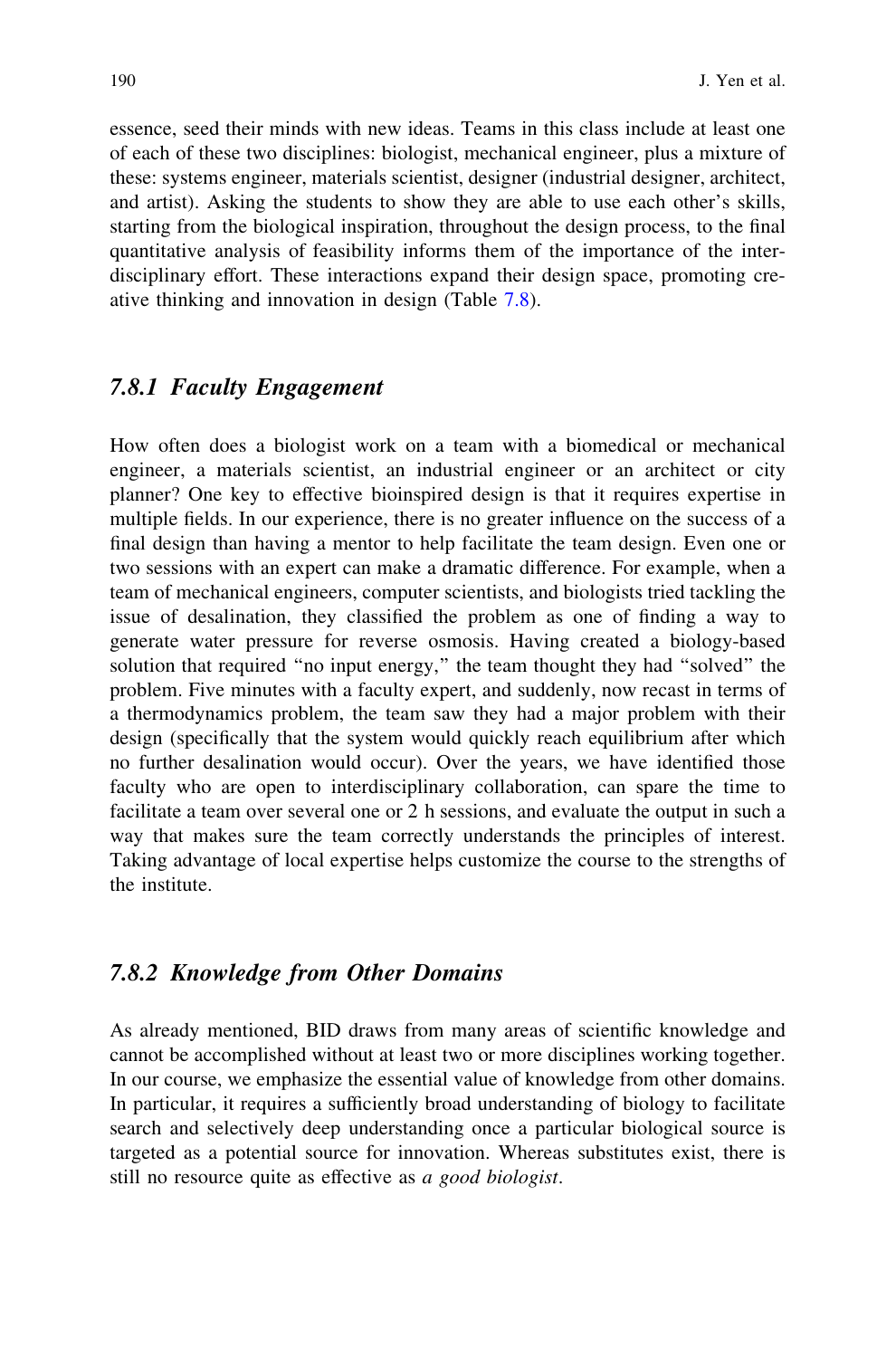<span id="page-38-0"></span>

|                                                       |                    |            |                   |                |            | Table 7.8 Five course elements (down) pertaining to interdisciplinary training that address the 9 key challenges (across) |             |             |         |
|-------------------------------------------------------|--------------------|------------|-------------------|----------------|------------|---------------------------------------------------------------------------------------------------------------------------|-------------|-------------|---------|
| Interdisciplinary Searching Understanding Identifying |                    |            |                   |                |            | Analogy Communicating Communicating Teaming in an Maintaining Evaluating                                                  |             |             |         |
| training                                              | for                | biological | and               | mapping Across |            | complex system interdisciplinary                                                                                          |             | equal       | designs |
|                                                       | biological systems |            | understanding and |                | discipline | knowledge                                                                                                                 | environment | engagement  |         |
|                                                       | systems            |            | good design       | transfer       | boundaries |                                                                                                                           |             | throughout  |         |
|                                                       |                    |            | problems          |                |            |                                                                                                                           |             | the process |         |
| Faculty                                               |                    |            |                   |                |            |                                                                                                                           |             |             |         |
| engagement                                            |                    |            |                   |                |            |                                                                                                                           |             |             |         |
| Knowledge from X                                      |                    |            | ×                 |                |            |                                                                                                                           |             |             | ×       |
| other                                                 |                    |            |                   |                |            |                                                                                                                           |             |             |         |
| domains                                               |                    |            |                   |                |            |                                                                                                                           |             |             |         |
| Nature auction                                        |                    |            |                   |                |            |                                                                                                                           |             |             |         |
| D teams                                               |                    |            |                   |                |            |                                                                                                                           |             |             |         |
| Peer evaluations                                      |                    |            |                   |                |            |                                                                                                                           |             |             |         |
|                                                       |                    |            |                   |                |            |                                                                                                                           |             |             |         |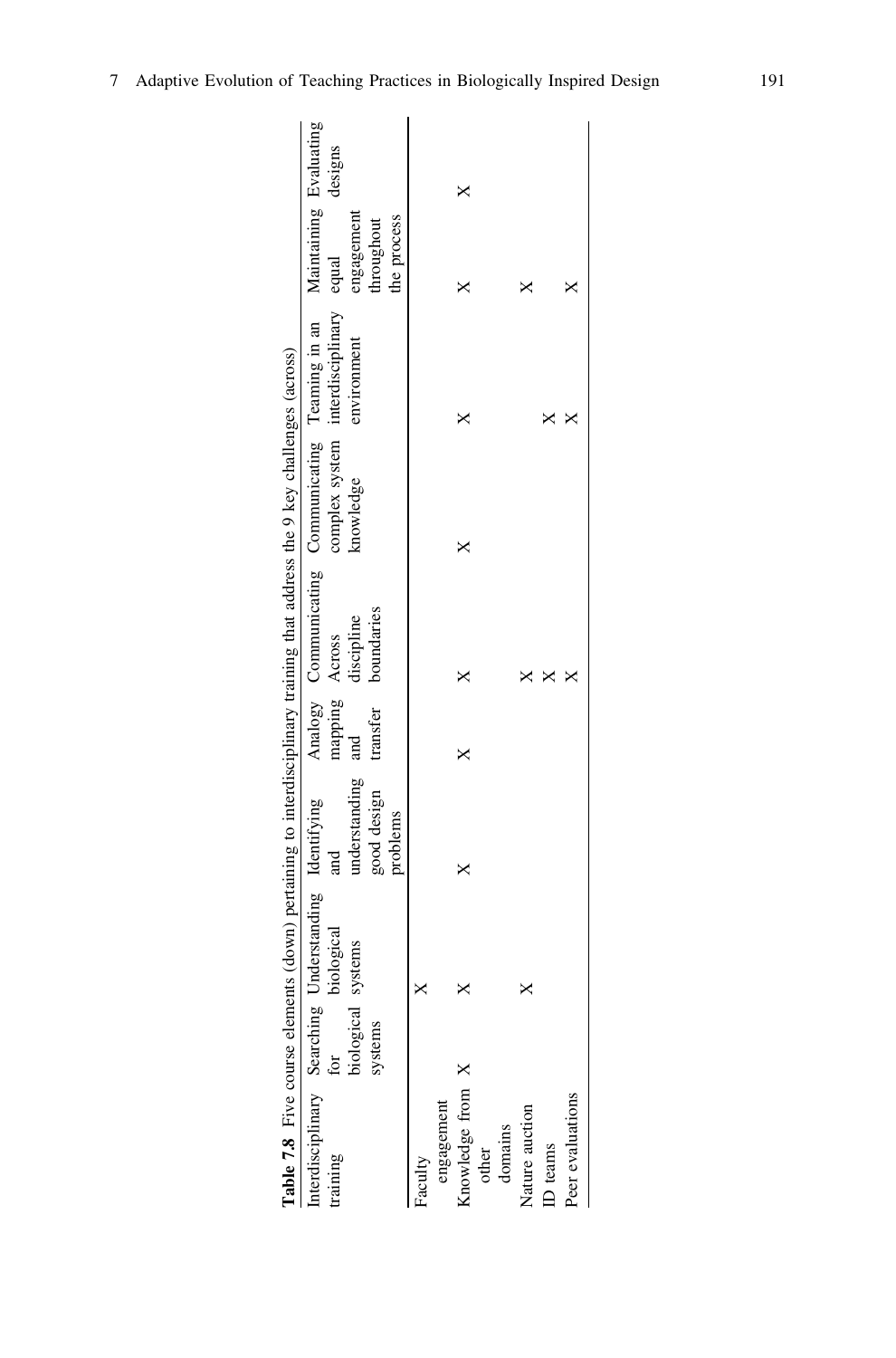It is not easy for an engineer to identify keywords to search for a system with properties they seek: a BID thesaurus is useful, and biologists can act as a ''translator.'' Although several groups are working on techniques, such as contextbased searching, to help engineers bridge the knowledge gap without direct access to biological expertise, such an approach is neither optimal nor justified when there is easy access to biologists. Hence, we always place at least one biologist in a team of 5, although adding additional biologist team members, when possible, is sound practice. Just as for engineers, there are many kinds of biologists, so the particular ability of the biology teammate can affect strongly the choice of systems that can be examined by the team.

#### 7.8.3 Nature Auction

It is important to emphasize the vital role of non-engineering disciplines in what is (ultimately) an engineering design exercise. One of our techniques is to throw the students into a fun but unfamiliar situation that establishes the importance of different types of knowledge. In our first class, we form temporary student teams, each containing at least one biologist. Then, we engage them in an extraordinary auction. We are auctioning off nature. The room is lined with often spectacular images of organisms (e.g., basilisk lizard) performing some uncanny feat (walk on water) with a caption that describes the behavior. The teams are given an equal number of ''BID dollars'' to select at least 3 (usually 4–5) biological systems to study for their first (solution-based) BID. They examine potential selections as a team and discuss the value of each natural system as the basis of their choice. Thus, begins the process of revaluing the role of nature, and the role of their fellow teammates! The BID auction not only provides them with a jumpstart on their investigation of interesting biological organisms, but also helps them learn about the knowledge, values, and perspectives of their teammates.

#### 7.8.4 Interdisciplinary Teams

We continue to use the interdisciplinary team as a way to encourage the importance of acquiring and communicating knowledge outside of one's domain. In the final presentations, extra credit is given to the engineer who can explain the biological function and the biologist who can explain the engineering function. This embeds in each team the need for all participants to share their knowledge and is one of the pedagogical advantages of collaborative inquiry-based learning (Bransford et al. [2000](#page-43-0); Bybee [1997\)](#page-43-0). Eventually, everyone in the group understands the value of the biologist but usually, the biologist remains the source and search engine for interesting biological strategies. Similarly, not all the biologists succeed in becoming a materials engineer or mechanical engineer, but often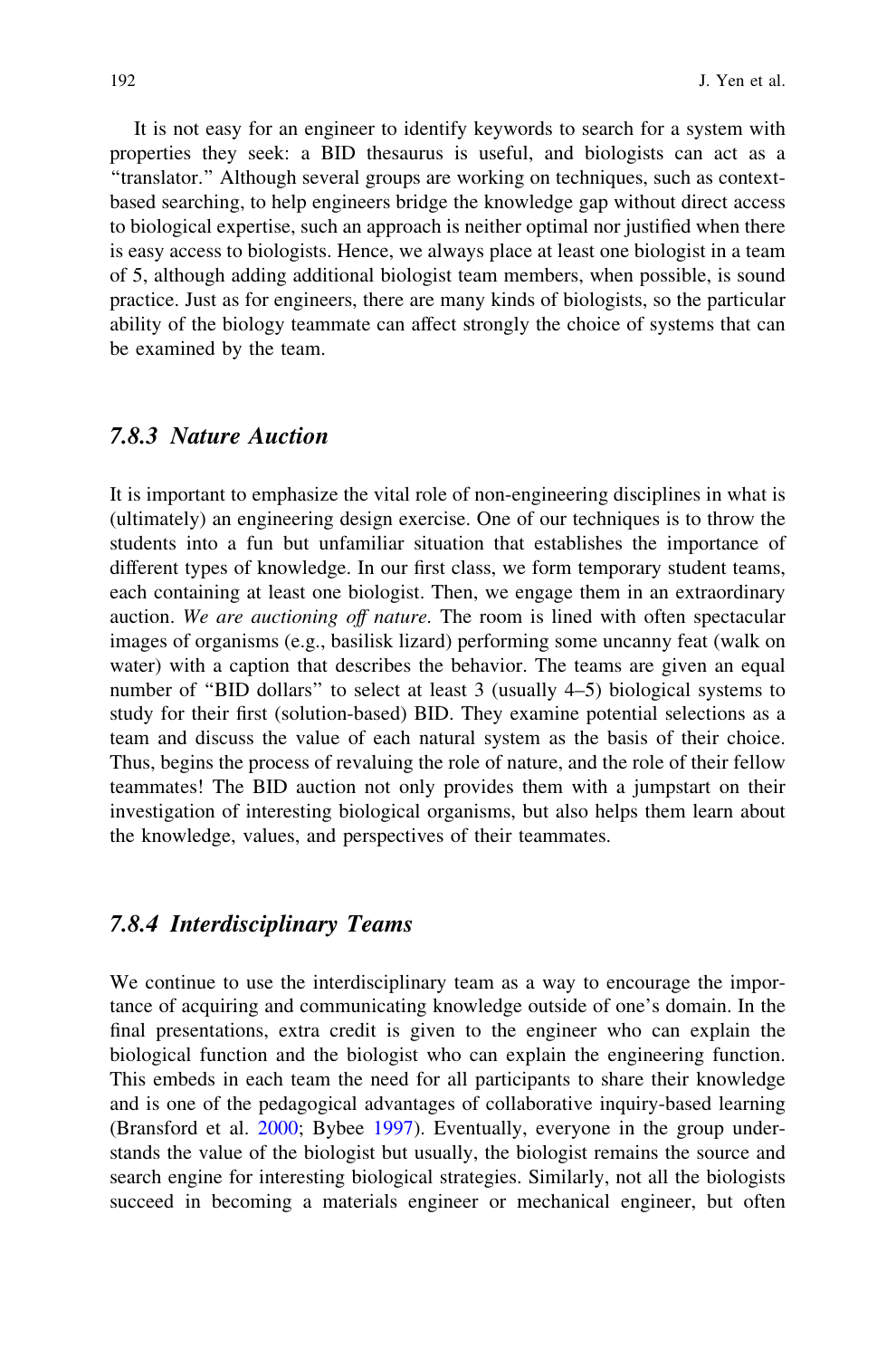understand the basic constraints and capabilities of these skills, and learn how to express themselves using concepts familiar to the engineers. All students come to the conclusion that they can address this complex problem more effectively by putting their skills together and learning how to apply their knowledge as a team to address the challenge.

#### 7.8.5 Peer Evaluations

Team interactions can range from everyone working equally under strong leadership and team spirit to dysfunctional teams ruined by team members who do not or are unable to engage in the process. We ask each member of a team to evaluate themselves and their team, using a system based on a fictional reward. Students are given 1000 fictional dollars per team member, which they distribute between individuals (including themselves) based on the value to team. We ask each student to justify this distribution by commenting on the contribution of each team member (again including themselves). We alter the grades of students who average significantly higher or lower than 1,000. Our intentions are both to be fair and to motivate. Students know in advance that their grades may be lower than their team's grade if they do not contribute adequately. In some teams, everyone clearly valued the expertise offered by each discipline. However, in other teams, the engineers would not engage in the biological search and the biologists did not know how to engage in the quantitative assessments. More attention is needed to find ways to engage all the disciplines throughout the process.

#### 7.9 Synthesis

This is an unusual course. We are not teaching biology or engineering, but we are asking the students to obtain a deep understanding of the specific biological system they intend to apply and translate into engineering design. A student's understanding of the biological system has to be deep enough that he or she can identify the biological knowledge that should be transferred to an engineering problem. Well-defined grading rubrics are useful so students know what constitute the traits of a BID expert. These should be directed at project evaluation, but also need to help students understand what sorts of mental process and activities help produce novel and useful (e.g., creative) designs.

Despite the unfamiliarity and challenges, students are eager to include this design process in their skill set because of the lure of invention, the novelty of BID, and its potential to lead to more sustainable practices. When given the freedom to work on a problem of their own choosing, motivation is not a significant problem. While engagement can wax and wane, depending especially on the ability of an individual to apply their domain skill set and feel useful, case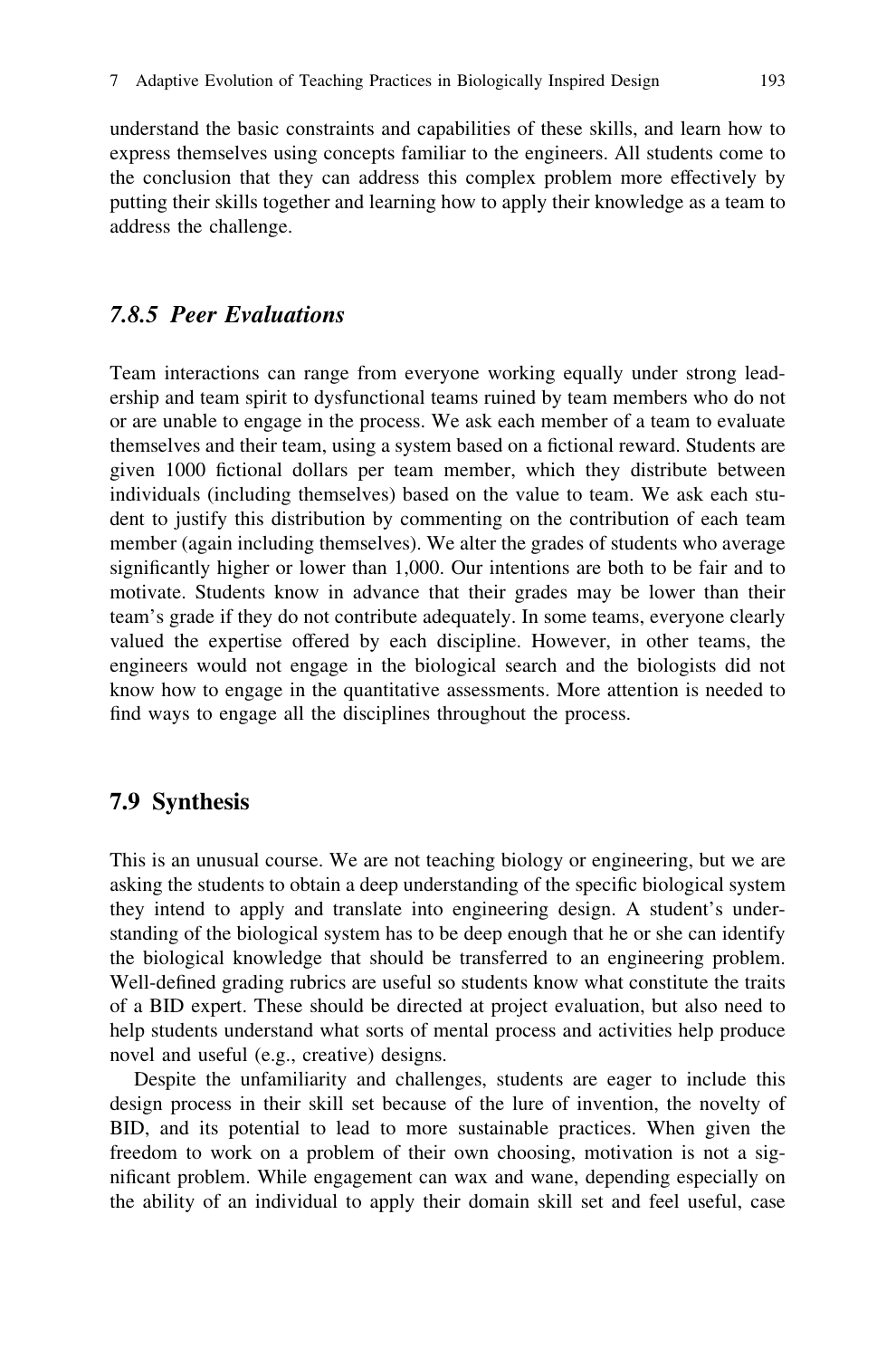studies, BIDwow, and auctioning off nature work well to maintain enthusiasm. Taking advantage of this enthusiasm by teaching bioinspired design allows us to reach quite a few learning goals, making it well worth the effort to identify some best practices. These recommendations are specifically for a course where we take inspiration from biology for design, going beyond copying or using nature.

Our experience has been that for effective BID, having biological expertise is necessary, either by having biologists on the team or available for consultation. When there is no option for student teams to include biologists, trying to find the right function from the right natural system is difficult. We recommend that experts be consulted for the best understood biological systems. Seasoned biology faculty that do research on biological systems and attend biology conferences have an edge in finding the natural systems that are rich in mechanistic details. Whereas using this expertise to give the students a good starting point may take away the chance to teach them how to search the biological literature, the students still will have many chances to hone their search strategies to find other exemplars of similar or inverted functions in extreme environments. Advanced students may even learn to find relevant examples based on phylogenetic relatedness, convergent evolution, or exaptations.

Focusing the found object exercise on some key biological functions (sensing, locomotion, and hierarchy) and comparing conjectured designs based on these solutions illustrates to the class the myriad of possibilities, teaches them about these key biological concepts and reduces design fixation. Skillful use of SBF, functional decompositions, and analogical reasoning to compare biological and engineering systems enable connections to be made between the biological functions and engineering needs. The tools for these cross-disciplinary interactions that we have developed work well. Students read the primary literature carefully and they can use SBF to focus and to keep them from getting lost in the inherent biological complexity. The newly developed SR.BID framework applied to the problem and biological solutions works well to identify the many functions to take across the divide and to evaluate analogies more deeply across functional, performance, and specification viewpoints.

When the student population is diverse, encouraging team-based problem solving is not only desirable, but necessary. Using bonus points given to the biologist who is able to explain the engineering principles or the engineer who is able to explain the biological principles tells the students that we think this ability to communicate across disciplines is useful in their training to be a practicing bioinspired designer. This cross-disciplinary practice serves as one way to keep disciplines engaged throughout the design process. Oral presentations where each team member speaks can help encourage all members to be active.

Design evaluation remains one of the more challenging aspects. Students need clear direction as to what does and what does not constitute a good problem, and to avoid common pitfalls in arriving at good designs (e.g., poor material selection, lack of appreciation of scaling, and appropriate EIA). Simple assignments pertinent to developing specific skills help students to incorporate these considerations in their final design, particularly when project grading rubrics indicate they are required.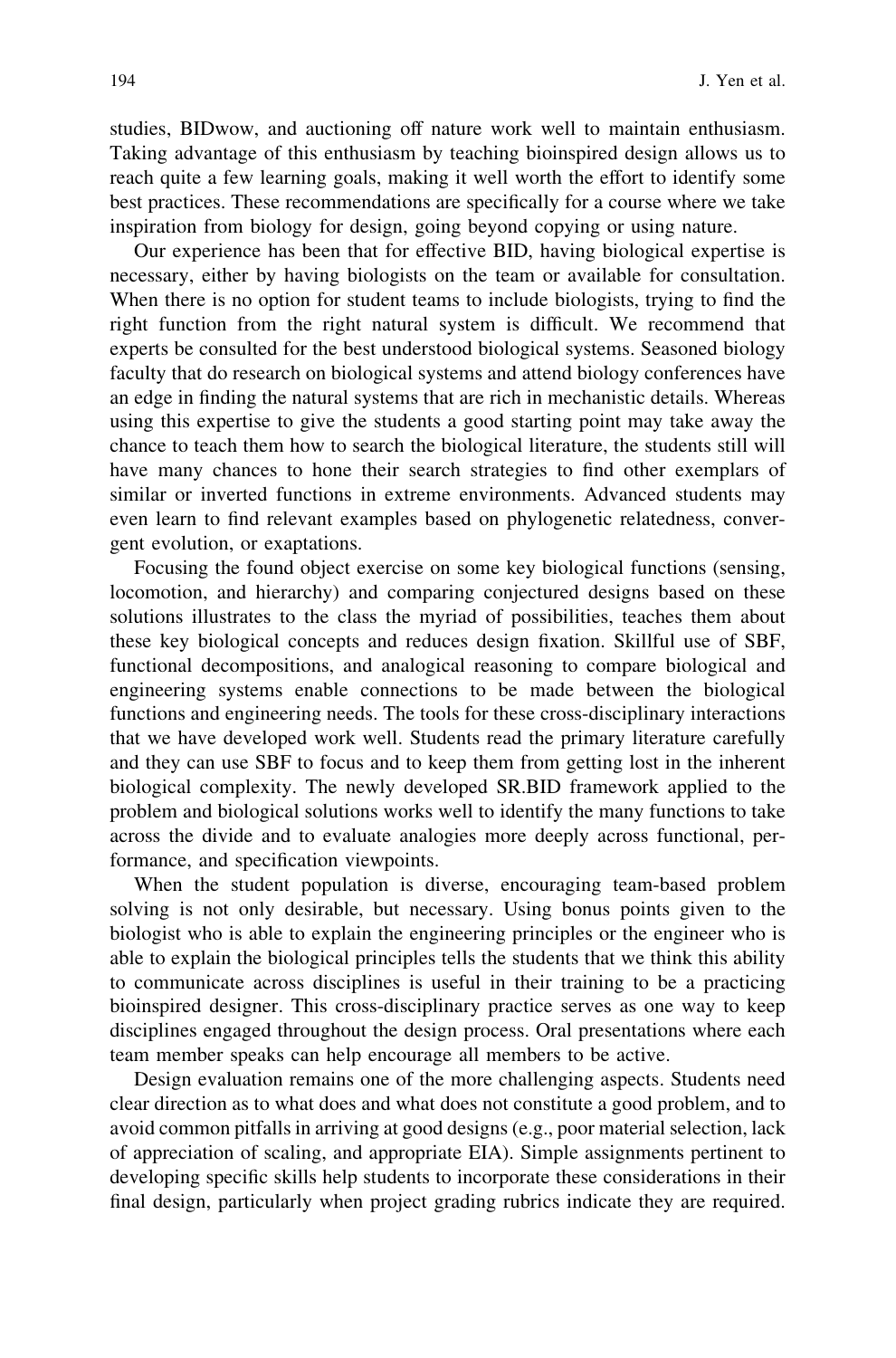Facilitator interaction is needed to make sure the biological mechanisms are understood correctly and the match to engineering functions makes sense, or teams may work diligently but unproductively. This is a particular problem since students consider the amount of time and energy devoted to a project as a sunk cost, which discourages them from unbiased evaluations of the potential for a given project. Timely and useful feedback is not a problem if the facilitator has a vested interest in the project. But having all these capabilities in a single instructor faced with any number of biological and engineering functions is rare, particularly when students are allowed to self-identify projects.

The final output of our course is a conceptual design that identifies the make-orbreak criteria and theoretically testing the design's feasibility. Convincing tests of product success requires building and testing a prototype, which requires another semester of effort.

## 7.10 Conclusions and Next Steps

Problem areas that require additional attention are the search strategy for biological systems, a more complete method for teaching analogical mapping and evaluating good analogies, and evaluating good designs and good design problems. Searching and identifying useful biological systems with high potential for transfer to design still can be much improved when an expert biologist makes a suggestion or guides an exploration into the natural world. Capitalizing on evolutionary knowledge is key here, and computational methods, while promising, still cannot take the place of a skilled biologist. Although many connections can be made between biology and engineering, it is still difficult to figure out which analogical match is the best to pursue to solve the engineering challenge.

The BID class is also a research laboratory for studying BID artifacts and practices. On one hand, it has allowed us to apply, evaluate, and explore theories of creative design, analogical reasoning, and knowledge representation. On the other, in situ studies of BID already have led to the development of new descriptive theories of BID such as solution-based analogy, new knowledge representations such as SR.BID, new interactive tools such as DANE and Biologue, and new techniques such as the four box method for specifying design problems.

Our current course, focused on idea generation and conceptual design, does not include instruction in essential skills that can bring a creative idea to fruition. Translating a biological principle to a functioning device requires fundamental concept testing and experiments to build and test a BID prototype. Over and over, these new interdisciplinary designers realize that quantitative analyses can evaluate value and feasibility of the design but that implementation and testing provide the essential proof of success. Long ([2012\)](#page-44-0) found that making a physical prototype solves the problems of functionality, manufacturability, and improper quantitative analyses. A sequel to this course would be a fundamental concepts testing class to evaluate whether the make-or-break criterion is feasible. If it is feasible, then the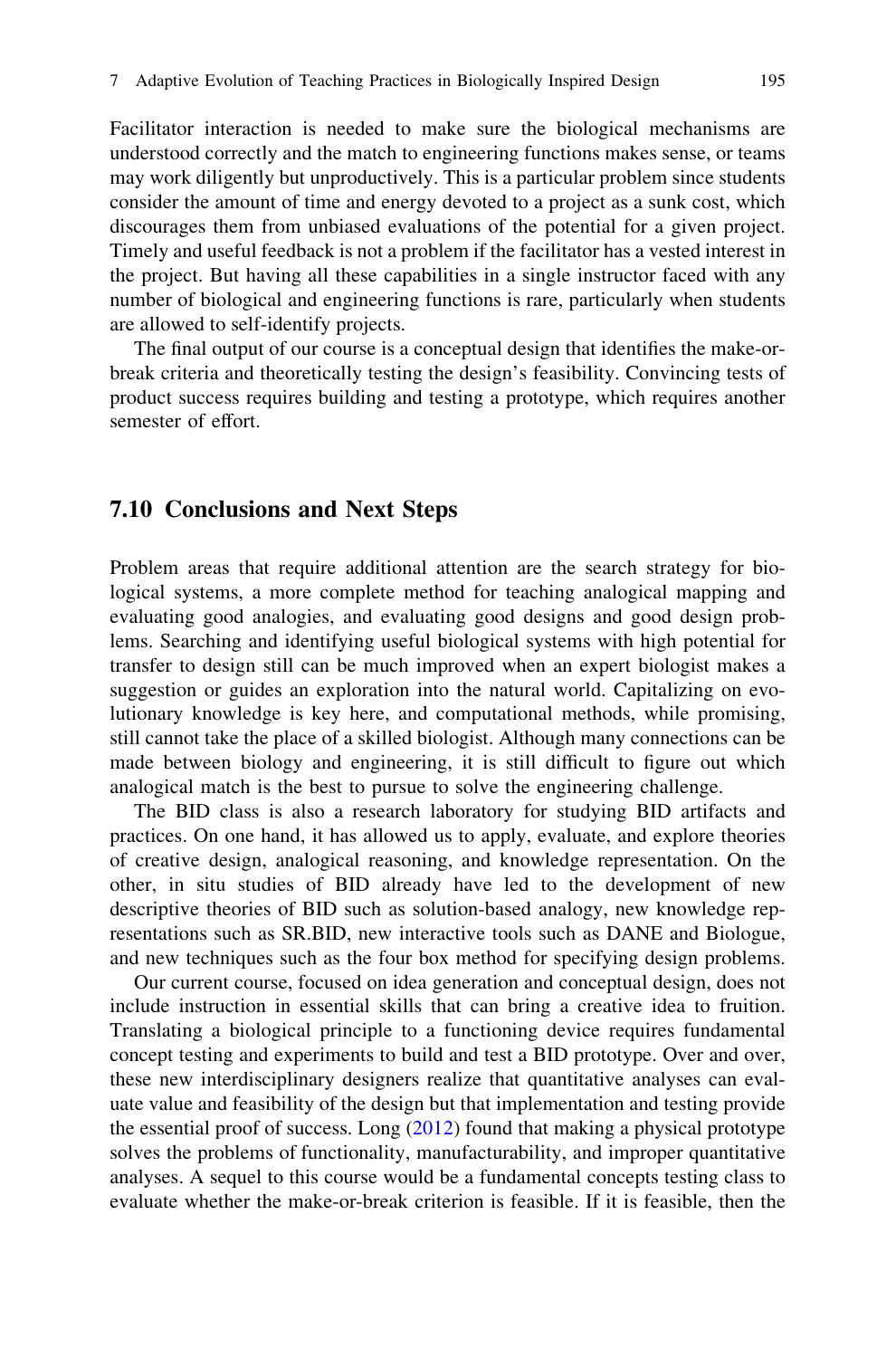<span id="page-43-0"></span>3rd class would be prototype building and testing. Some students in our classes have gone on to do this independently in other design classes. However, for certain projects, there may be some value in extremely limited prototyping within the context of our current 15 week course model. Rapid prototyping combined with hierarchical scaling have been implemented voluntarily by student groups in our BID class and this activity has gone far to evaluate designs. For certain classes of projects, incorporating this requirement would be feasible and useful.

On balance, BID provides a continuous and exciting growth process. Practicing this approach improves the facility with these new design skills, encouraging us to make friends outside our expertise. The novelty and allure of the BIDs provide motivation to go beyond the superficial and deeply understand the complexity of the problem and the complexity of the natural system.

Acknowledgments We are grateful to several colleagues who have contributed to this work over the last several years, including Inbal Flash-Gvili, Wendy Newstetter, Swaroop Vattam, and Bryan Wiltgen. We thank the US National Science Foundation for its support of this research through a TUES grant (#1022778) entitled ''Biologically Inspired Design: A Novel Interdisciplinary Biology-Engineering Curriculum,'' and a CreativeIT Grant (#0855916) entitled ''Computational Tools for Enhancing Creativity in Biologically Inspired Engineering Design.''

### References

- Altendorfer A, Moore N, Komsuoglu H, Buehler M, Brown HB Jr, McMordie D, Saranli U, Full R, Koditschek DE (2001) Rhex: a biologically inspired hexapod runner. Auton Robots 11:207–213
- Ausubel D (2000) The acquisition and retention of knowledge: a cognitive view. Kluwer, New York
- Bhatta S, Goel A (1997) Learning generic mechanisms for innovative design adaptation. J Learn Sci 6(4):367–396
- Biomimicry 3.8 Institute (2008) AskNature—the biomimicry webportal. [http://www.](http://www.asknature.org/) [asknature.org/](http://www.asknature.org/). Retrieved 15 Apr 2012
- Biomimicry 3.8 Institute (2009). Biomimicry: a tool for innovation. [http://www.](http://www.biomimicryinstitute.org/about-us/biomimicry-a-tool-for-innovation.html) [biomimicryinstitute.org/about-us/biomimicry-a-tool-for-innovation.html](http://www.biomimicryinstitute.org/about-us/biomimicry-a-tool-for-innovation.html). Retrieved on 15 Apr 2012
- Bransford J, Brown A, Cocking R (eds) (2000) How people learn: brain, mind, experience, and school. National Academy, Washington, DC
- Bruck H, Gershon A, Golden I, Gupta S, Gyger L, Magrab E, Spranklin B (2007) Training mechanical engineering students to utilize biological inspiration during product development. Bioinsp and Biomim 2:S198–S209
- Bybee R (1997) Achieving scientific literacy. Heinemann, Portsmouth
- Chakrabarti A, Shu L (2010) Biologically inspired design. AIEDAM 23:453–454
- Chakrabarti A, Sarkar P, Leelavathamma B, Nataraju B (2005) A functional representation for aiding biomimetic and artificial inspiration of new ideas. AIEDAM 19:113–132
- Chan Y, Yu A, Chan C (2010) Assessing students' integrative learning in biomedical engineering from the perspectives of structure, behavior, and function. In: Proceedings of 40th ASEE/ IEEE frontiers in education conference, 27–30 Oct 2010, Washington, DC
- Chandrasekaran B (1994) Functional representation: a brief historical perspective. Appl Artif Intell 8:173–197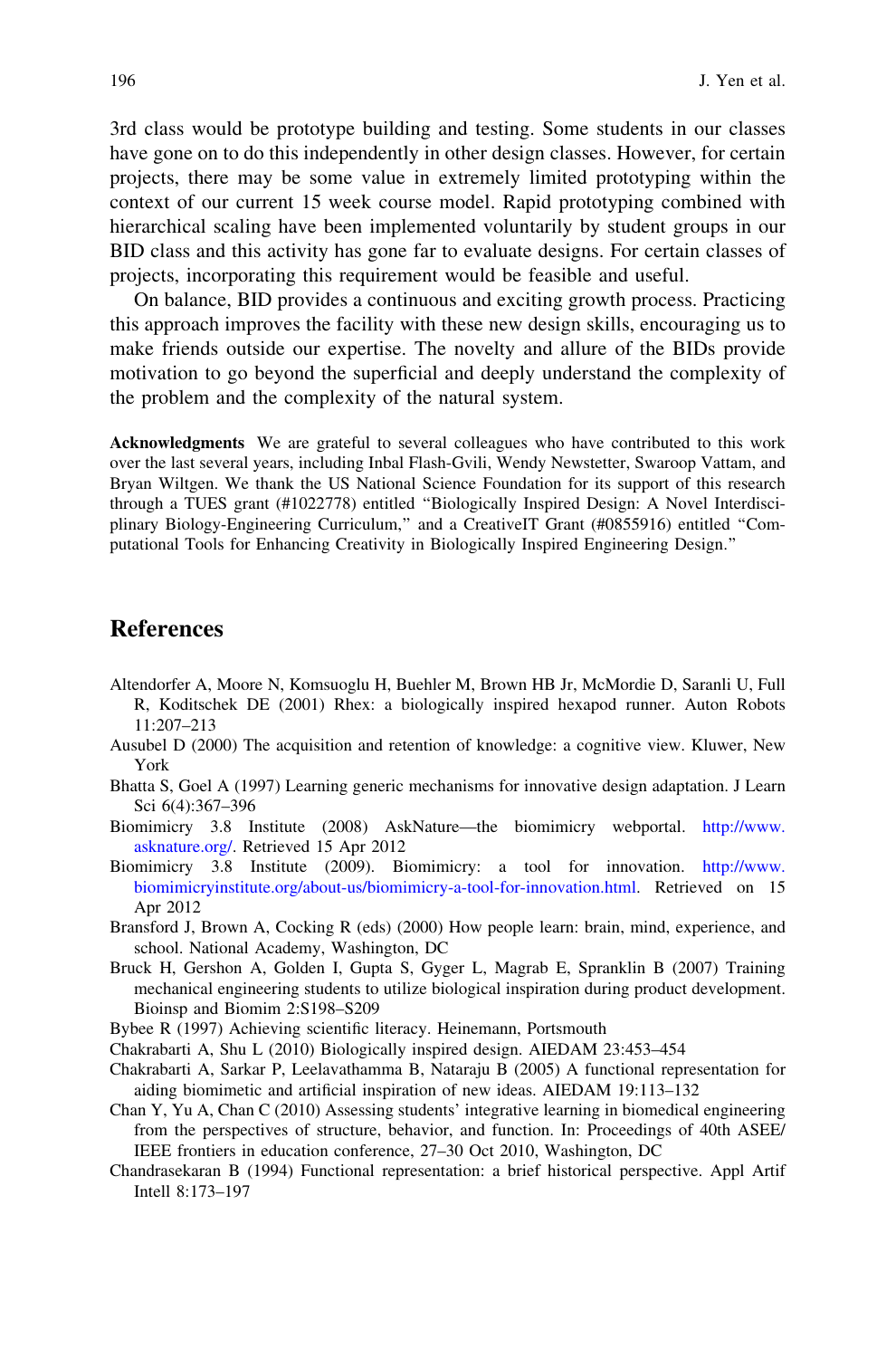- <span id="page-44-0"></span>Chandrasekaran B, Goel A, Iwasaki Y (1993) Functional representation as a basis for design rationale. IEEE Comput 26:48–56
- Cheong H, Chiu I, Shu, Stone R, McAdams D (2011) Biologically meaningful keywords for functional terms of the functional basis. J Mech Des 133: doi[:10.1115/1.4003249](http://dx.doi.org/10.1115/1.4003249)
- Chiu I, Shu L (2007a) Biomimetic design through natural language analysis to facilitate crossdomain information retrieval. AIEDAM 21:45–59
- Chiu I, Shu L (2007b) Using language as related stimuli for concept generation. AIEDAM 21:103–121
- Clement J (2008) Creative model construction in scientists and students: the role of imagery, analogy, and mental simulation. Springer, Dordrecht
- Dunbar K (2001) The analogical paradox. In: Gentner D, Holyoak KJ, Kokinov BN (eds) The analogical mind: perspectives from cognitive science. MIT Press, Boston
- Dym C, Brown D (2012) Engineering design: representation and reasoning. Cambridge University Press, New York
- Ebert-May D, Momsen J, Long T, Wyse S (2010) Dearly departed Grandma Johnson: revealing student understanding of carbon cycling with structure-function-behavior models. In: Proceedings of 95th annual meeting of the Ecological Society of America
- Erden M, Komoto H, van Beek T, D'Amelio V, Echavarria E, Tomiyama T (2008) A review of function modeling: approaches and applications. AIEDAM 22:147–169
- French M (1996) Conceptual design for engineers, 3rd edn. Springer, London
- Gentner D (1983) Structure-mapping: a theoretical framework for analogy. Cog Sci 7:155–170
- Gero JS, Kannengiesser U (2004) The situated function–behaviour–structure framework. Des Stud 25:373–391
- Gick M, Holyoak KJ (1983) Schema induction and analogical transfer. Cog Psych 15:1–38
- Goel A (1997) Design, analogy and creativity. IEEE Intell Syst 12(3):62–70
- Goel A, Gomez A, Grue N, Murdock W, Recker M, Govindaraj T (1996) Towards design learning environments—exploring how devices work. In: Proceedings of international conference on intelligent Tutoring systems, Montreal, Canada
- Goel A, Rugaber S, Vattam S (2009) Structure, behavior and function of complex systems: the SBF modeling language. AIEDAM 23:23–35
- Goel A, Vattam S, Wiltgen S, Helms M (2012) Cognitive, collaborative, conceptual and creative—four characteristics of the next generation of knowledge-based CAD systems: a study in biologically inspired design. Comput Aided Des 44(10):879–900
- Helms M, Vattam S, Goel A (2009) Biologically inspired design: process and products. Des Stud 30:606–622
- Helms M, Vattam S, Goel A, Yen J (2011) Enhanced human learning using structure-behaviorfunction models. Interactive learning environments. In: Proceedings of 11th IEEE international conference on advanced learning technologies, Athens, Georgia, USA, July 2011, pp 239–243
- Hofstadter D (1996) Fluid concepts and creative analogies: computer models of the fundamental mechanisms of thought. Basic Books, NY
- Holyoak KJ, Thagard P (1995) Mental leaps: analogy in creative thought. MIT Press, Cambridge Keane M (1988) Analogical problem solving. Ellis Horwood, Chichester
- Kolodner J (1993) Case-based reasoning. Morgan Kaufmann, San Francisco
- Lave J, Wenger E (1991) Situated learning: legitimate peripheral participation. Cambridge University Press, Cambridge
- Lee H, Lee BP, Messersmith PB (2007) A reversible wet/dry adhesive inspired by mussels and geckos. Nature 448:338–341
- Long J (2012) Darwin's devices. What evolving robots can teach us about the history of life and the future of technology. Basic Books, New York
- Markman AB, Gentner D (1993) Structural alignment during similarity comparisons. Cog Psych 25:431–467
- Miklosovic DS, Murray MM, Howle LE, Fish FE (2004) Leading-edge tubercles delay stall on humpback whale (Megaptera novaeangliae) flippers. Phys Fluids 16:L39–L42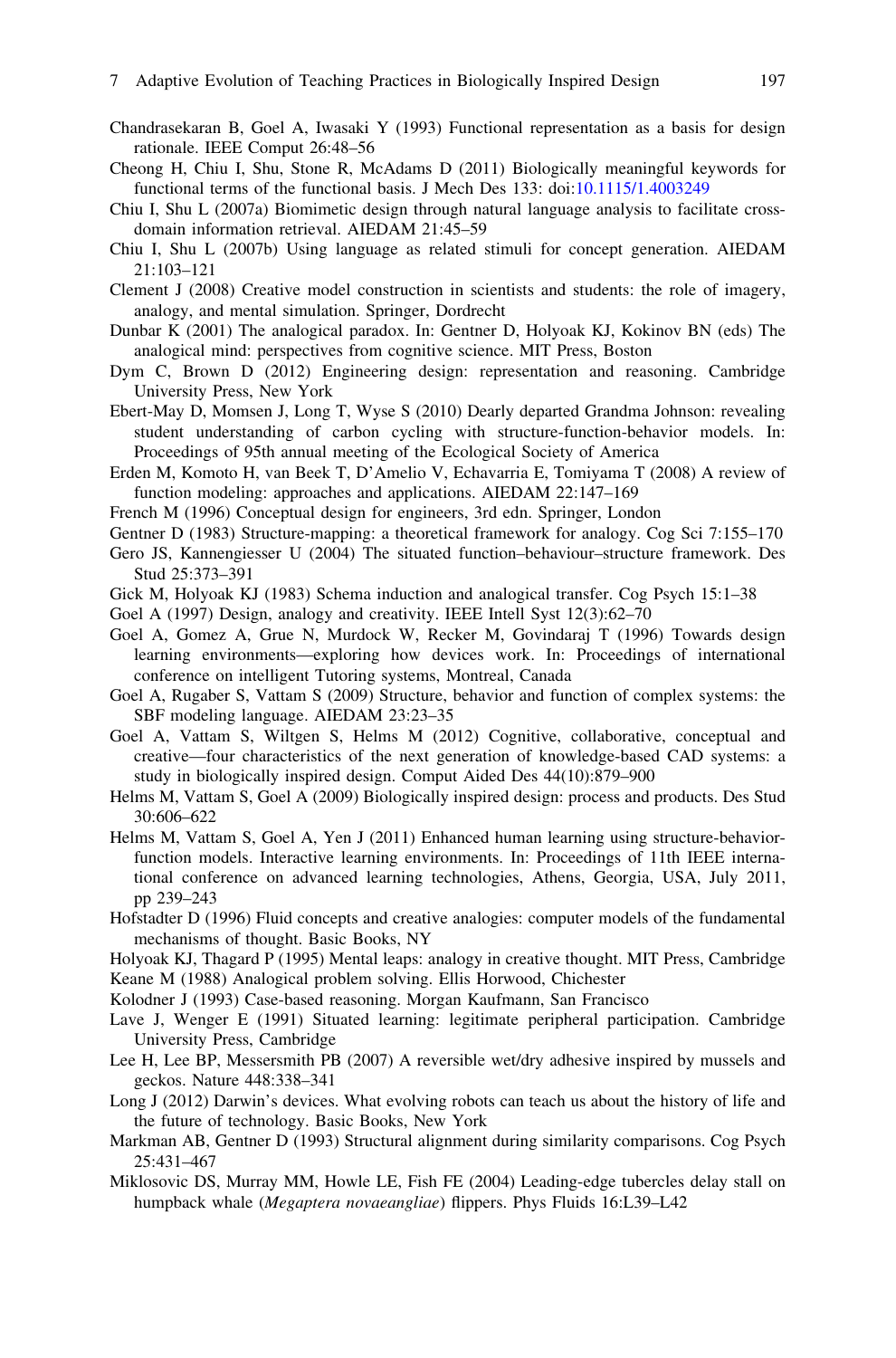- <span id="page-45-0"></span>Nagel R, Midha P, Tinsley A, Stone R, McAdams D, Shu L (2008) Exploring the use of functional models in biomimetic concept design. J Mech Des 130:1–13
- Nagel J, Nagel R, Stone R, McAdams D (2010) Function-based, biologically inspired concept generation. AIEDAM 24:521–535
- Nakrani S, Tovey C (2007) From honeybees to internet servers: management of internet hosting centers. Bioinsp and Biomim 2:S182–S197
- National Research Council (2009) A new biology for the  $21<sup>st</sup>$  century. [http://www.nap.edu/](http://www.nap.edu/catalog.php?record_id=12764) [catalog.php?record\\_id=12764](http://www.nap.edu/catalog.php?record_id=12764). National Academies Press, Washington
- National Research Council (2011) A Framework for twenty-first century science education: practices, cross-cutting concepts and core ideas. [http://www.nap.edu/](http://www.nap.edu/catalog.php?record_id=13165) [catalog.php?record\\_id=13165](http://www.nap.edu/catalog.php?record_id=13165). National Academies Press, Washington
- Nersessian NJ (2008) Creating scientific concepts. MIT Press, Cambridge
- Pahl G, Beitz W, Feldhusen J, Grote K (2007) Engineering design: a systematic approach. English edition: Wallace K, Blessing L (trans: 3rd edn.) Springer
- Potyrailo RA, Ghiradella H, Vertiatchikh A, Dovidenko K, Cournoyer JR, Olson E (2007) Morpho butterfly wing scales demonstrate highly selective vapour response. Nat Photonics 1:123–128
- Rasmussen J (1985) The role of hierarchical knowledge representation in decision making and system management. IEEE Trans Syst Man Cybern 15:234–243
- Sarkar P, Chakrabarti A (2008) The effect of representation of triggers on design outcomes. AIEDAM 22:101–116
- Sarkar P, Phaneendra S, Chakrabarti A (2008) Developing engineering products using inspiration from nature. J Comp Info Sci Eng 8(3):1–9
- Sartori J, Pal U, Chakrabarti A (2010) A methodology for supporting ''transfer'' in biomimetic design. AIEDAM 24:483–505
- Shu L (2010) A Natural-language approach to biomimetic design. AIEDAM 24:507–519
- Silk E, Schunn C (2008) Core concepts in engineering as a basis for understanding and improving K-12 engineering education in the United States. Paper presented to the National academy of engineering/National research council workshop on K-12 engineering education, Washington, DC
- Simon H (1996) Sciences of the Artificial. 3rd Ed, MIT Press
- Simonton D (2004) Creativity in science: chance, logic, genius, and zeitgeist. Cambridge University Press, Cambridge
- Speth E, Dirnbeck M, Murrilo L, Momsen J, Long T (2011) Introductory (but not simple) biology: student's representation of complex causal relationships in biological systems. Paper presented to the first meeting of the society for the advancement of biology education research, Minneapolis
- Tero A, Takagi S, Saigusa T, Ito K, Bebber DP, Fricker MD, Yumiki K, Kobayashi R, Nakagaki T (2010) Rules for biologically inspired adaptive network design. Science 327:439
- Vattam S, Goel A (2011) Foraging for inspiration: understanding and supporting the information seeking practices of biologically inspired designers. In: Proceedings ASME DETC conference on design theory and methods, Washington, DC
- Vattam S, Helms M, Goel A (2007) Biologically inspired innovation in engineering design: a cognitive study. Technical Report GIT-GVU-07-07, graphics, visualization and usability center, Georgia Institute of Technology
- Vattam S, Helms M, Goel A (2010a) A content account of creative analogies in biologically inspired design. AIEDAM 24:467–481
- Vattam S, Wiltgen B, Helms M, Goel A, Yen J (2010b) DANE: fostering creativity in and through biologically inspired design. In: Proceedings of first international conference on design creativity, Kobe, Japan
- Vattam S, Goel A, Rugaber S, Hmelo-Silver C, Jordan R, Gray S, Sinha S (2011) Understanding complex natural systems by articulating structure-behavior-function models. J Educ Tech Soc 14:66–81